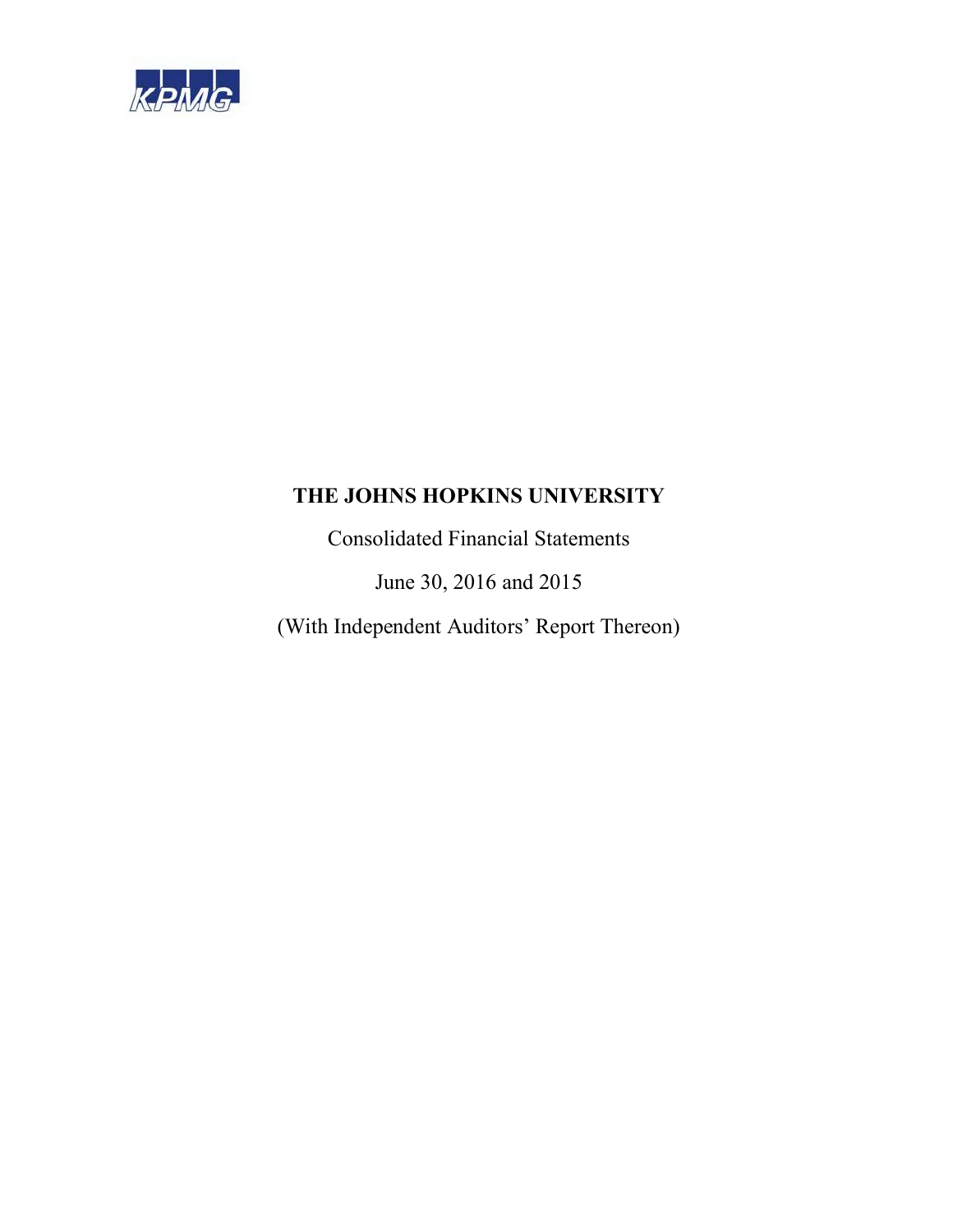

**KPMG LLP**  1 East Pratt Street Baltimore, MD 21202-1128

# **Independent Auditors' Report**

The Board of Trustees The Johns Hopkins University:

We have audited the accompanying consolidated financial statements of The Johns Hopkins University, which comprise the consolidated balance sheets as of June 30, 2016 and 2015, the related consolidated statements of activities and cash flows for the years then ended, and the related notes to the consolidated financial statements.

# *Management's Responsibility for the Financial Statements*

Management is responsible for the preparation and fair presentation of these consolidated financial statements in accordance with U.S. generally accepted accounting principles; this includes the design, implementation, and maintenance of internal control relevant to the preparation and fair presentation of consolidated financial statements that are free from material misstatement, whether due to fraud or error.

# *Auditors' Responsibility*

Our responsibility is to express an opinion on these consolidated financial statements based on our audits. We conducted our audits in accordance with auditing standards generally accepted in the United States of America. Those standards require that we plan and perform the audit to obtain reasonable assurance about whether the financial statements are free from material misstatement.

An audit involves performing procedures to obtain audit evidence about the amounts and disclosures in the financial statements. The procedures selected depend on the auditors' judgment, including the assessment of the risks of material misstatement of the financial statements, whether due to fraud or error. In making those risk assessments, the auditor considers internal control relevant to the entity's preparation and fair presentation of the financial statements in order to design audit procedures that are appropriate in the circumstances, but not for the purpose of expressing an opinion on the effectiveness of the entity's internal control. Accordingly, we express no such opinion. An audit also includes evaluating the appropriateness of accounting policies used and the reasonableness of significant accounting estimates made by management, as well as evaluating the overall presentation of the financial statements.

We believe that the audit evidence we have obtained is sufficient and appropriate to provide a basis for our audit opinion.

# *Opinion*

In our opinion, the consolidated financial statements referred to above present fairly, in all material respects, the financial position of The Johns Hopkins University as of June 30, 2016 and 2015, and the changes in its net assets and its cash flows for the years then ended, in accordance with U.S. generally accepted accounting principles.

KPMG LLP

October 17, 2016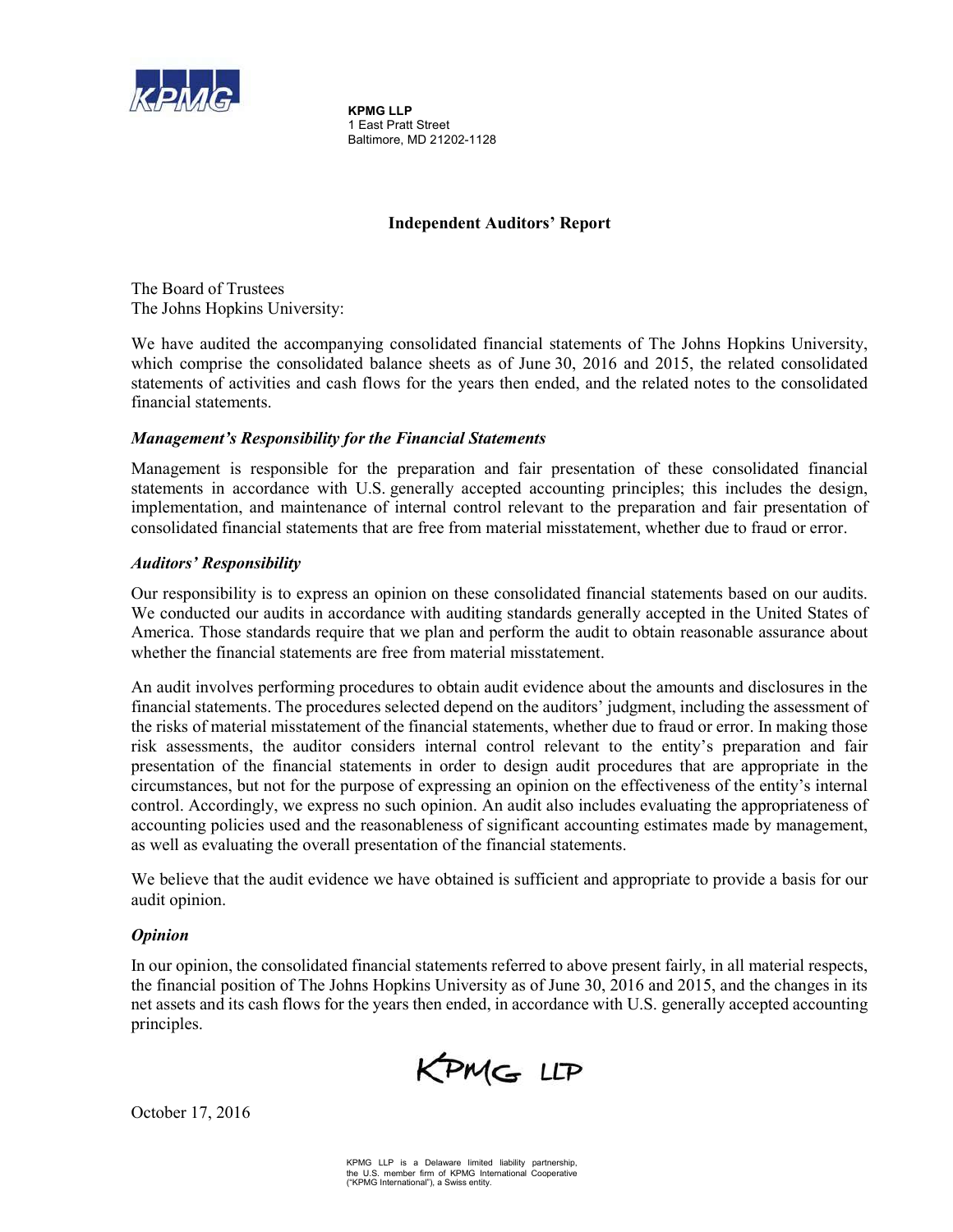# Consolidated Balance Sheets

# June 30, 2016 and 2015

# (In thousands)

| <b>Assets</b>                                          | 2016                       | 2015                 |
|--------------------------------------------------------|----------------------------|----------------------|
| Cash and cash equivalents<br>Operating investments     | \$<br>397,083<br>1,178,323 | 343,562<br>1,001,608 |
| Cash, cash equivalents and operating investments       | 1,575,406                  | 1,345,170            |
| Sponsored research accounts receivable, net            | 354,338                    | 367,118              |
| Accounts receivable, net                               | 184,017                    | 156,854              |
| Contributions receivable, net                          | 267,125                    | 239,496              |
| Prepaid expenses and deferred charges                  | 57,565                     | 49,697               |
| Student loans receivable, net                          | 37,906                     | 37,072               |
| Investments                                            | 4,164,628                  | 4,224,081            |
| Property and equipment, net                            | 2,026,615                  | 2,061,263            |
| Investment in and loans to affiliates                  | 250,225                    | 233,949              |
| Other assets                                           | 201,905                    | 192,378              |
| Interests in trusts and endowment funds held by others | 108,499                    | 113,877              |
| Total assets                                           | \$<br>9,228,229            | 9,020,955            |
| <b>Liabilities and Net Assets</b>                      |                            |                      |
| Accounts payable and accrued expenses                  | \$<br>569,539              | 504,466              |
| Sponsored research deferred revenues                   | 338,929                    | 283,848              |
| Other deferred revenues                                | 144,010                    | 121,897              |
| Debt                                                   | 1,338,443                  | 1,388,949            |
| Other long-term liabilities                            | 290,397                    | 277,757              |
| Pension and postretirement obligations                 | 334,956                    | 185,453              |
| Liabilities under split-interest agreements            | 80,846                     | 82,961               |
| Endowment and similar funds held for others            | 530,747                    | 560,334              |
| <b>Total liabilities</b>                               | 3,627,867                  | 3,405,665            |
| Net assets:                                            |                            |                      |
| Unrestricted                                           | 2,402,328                  | 2,504,312            |
| Temporarily restricted                                 | 1,183,475                  | 1,250,392            |
| Permanently restricted                                 | 2,014,559                  | 1,860,586            |
| Total net assets                                       | 5,600,362                  | 5,615,290            |
| Total liabilities and net assets                       | \$<br>9,228,229            | 9,020,955            |

See accompanying notes to consolidated financial statements.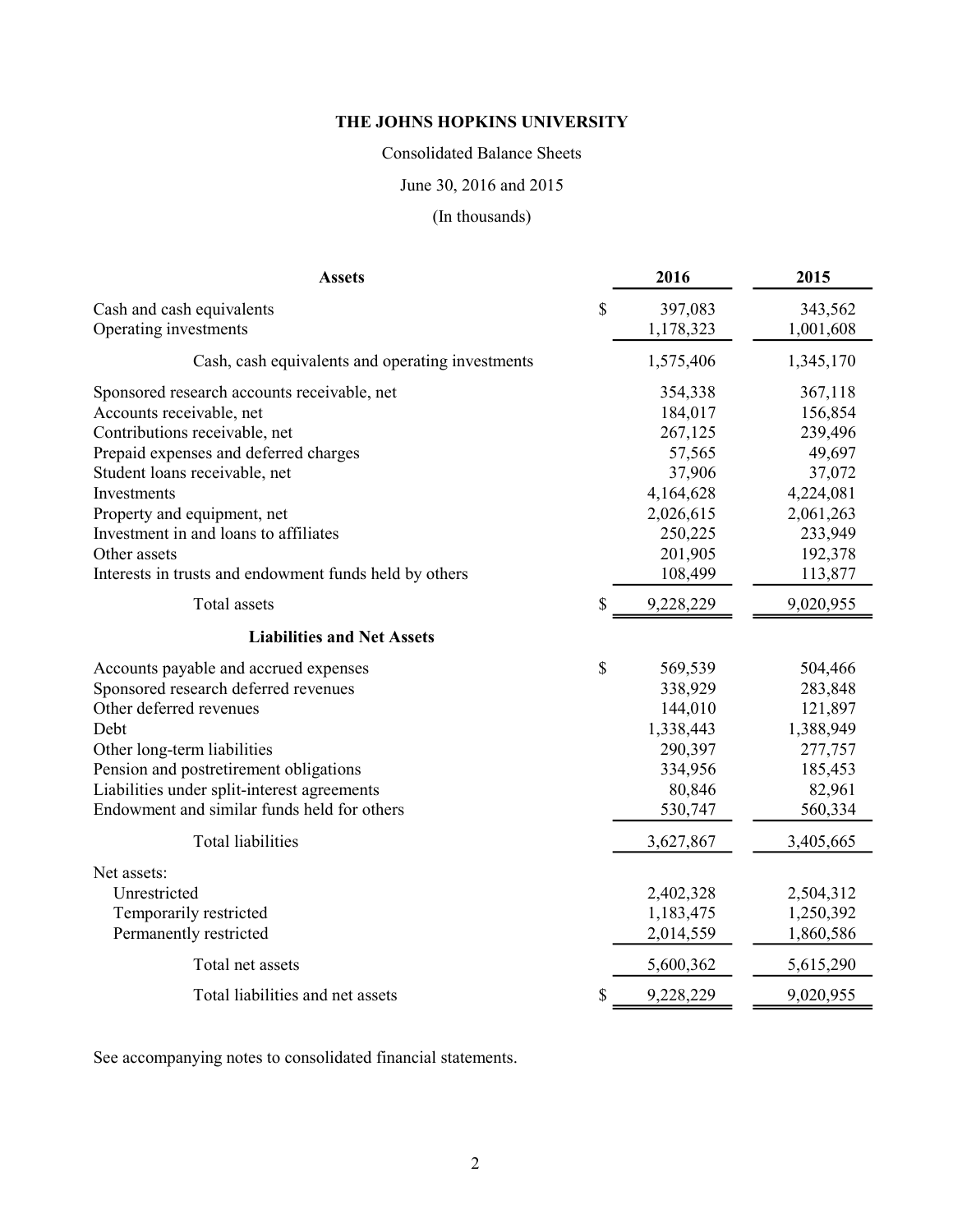Consolidated Statements of Activities

# Years ended June 30, 2016 and 2015

# (In thousands)

|                                                                                      |             | 2016       | 2015       |
|--------------------------------------------------------------------------------------|-------------|------------|------------|
| Changes in unrestricted net assets from operating activities:<br>Operating revenues: |             |            |            |
| Tuition and fees                                                                     | $\mathbf S$ | 866,235    | 802,769    |
| Less financial aid                                                                   |             | (290, 499) | (273, 676) |
| Tuition and fees, net of financial aid                                               |             | 575,736    | 529,093    |
| Grants, contracts, and similar agreements                                            |             | 1,343,951  | 1,279,280  |
| Facilities and administrative cost recoveries                                        |             | 328,422    | 306,051    |
| Applied Physics Laboratory contract revenues                                         |             | 1,351,141  | 1,308,048  |
| Sponsored research revenues                                                          |             | 3,023,514  | 2,893,379  |
| Contributions                                                                        |             | 127,334    | 127,770    |
| Net assets released from restrictions                                                |             | 80,007     | 83,313     |
| Contributions and donor support                                                      |             | 207,341    | 211,083    |
| Clinical services                                                                    |             | 653,921    | 621,474    |
| Reimbursements from affiliated institutions                                          |             | 517,152    | 483,545    |
| Other revenues                                                                       |             | 153,364    | 149,750    |
| Endowment payout used to support operations                                          |             | 158,267    | 151,021    |
| Auxiliary enterprises                                                                |             | 96,166     | 97,712     |
| Maryland State aid                                                                   |             | 19,326     | 18,117     |
| Investment return                                                                    |             | 25,753     | 17,083     |
| Total operating revenues                                                             |             | 5,430,540  | 5,172,257  |
| Operating expenses:                                                                  |             |            |            |
| Compensation                                                                         |             | 2,419,056  | 2,270,150  |
| <b>Benefits</b>                                                                      |             | 755,926    | 715,748    |
| Compensation and benefits                                                            |             | 3,174,982  | 2,985,898  |
| Subcontractors and subrecipients                                                     |             | 493,370    | 513,032    |
| Contractual services                                                                 |             | 644,508    | 612,525    |
| Supplies, materials, and other                                                       |             | 626,026    | 592,538    |
| Depreciation and amortization                                                        |             | 209,972    | 207,950    |
| Travel                                                                               |             | 131,694    | 125,870    |
| Interest                                                                             |             | 51,733     | 53,555     |
| Total operating expenses                                                             |             | 5,332,285  | 5,091,368  |
| Excess of operating revenues over operating expenses                                 |             | 98,255     | 80,889     |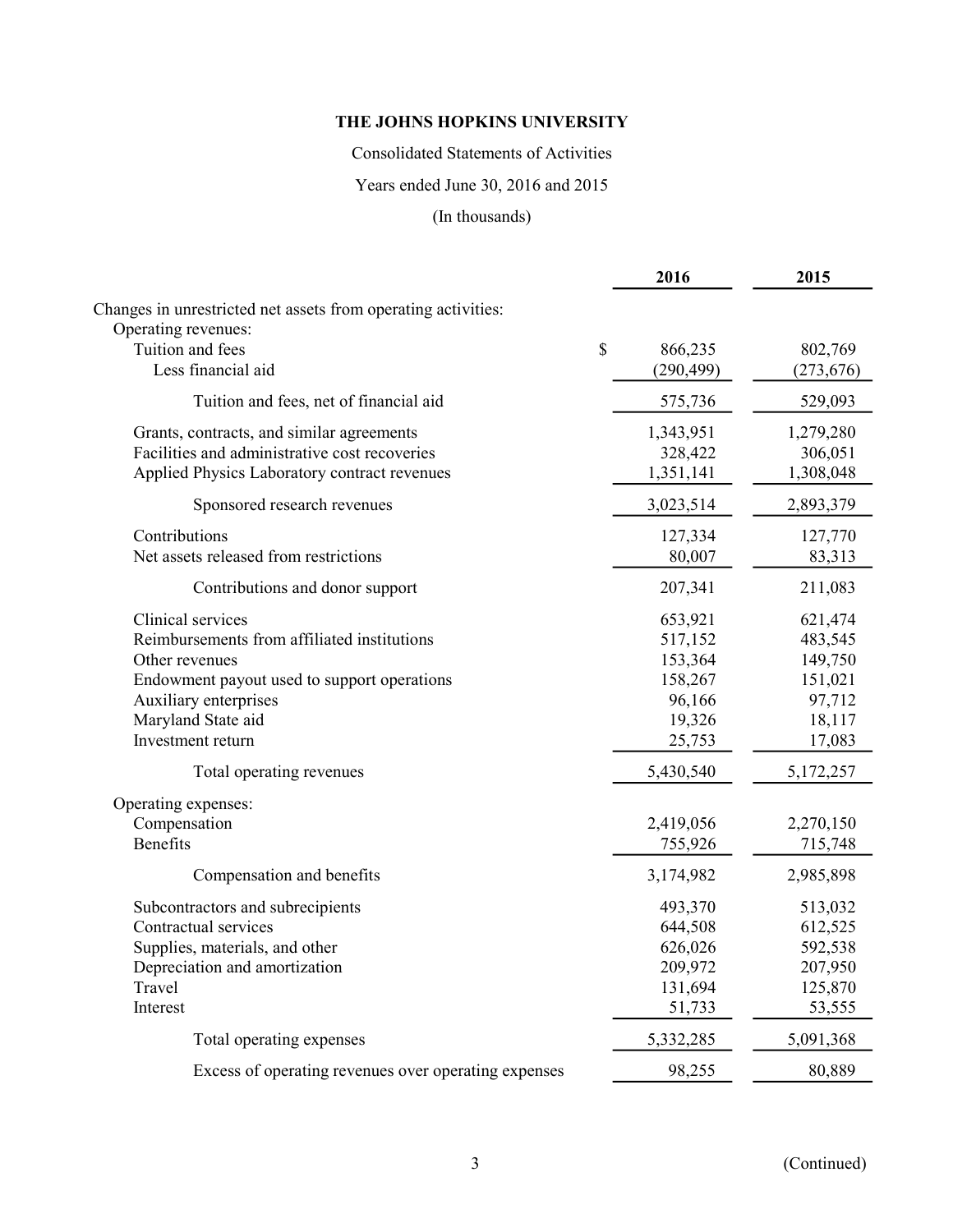Consolidated Statements of Activities

# Years ended June 30, 2016 and 2015

# (In thousands)

|                                                                  | 2016            | 2015       |
|------------------------------------------------------------------|-----------------|------------|
| Changes in unrestricted net assets from nonoperating activities: |                 |            |
| Investment return less than endowment payout                     | \$<br>(68, 543) | (47,513)   |
| Change in benefits plan funded status, excluding benefits cost   | (154, 441)      | (47, 353)  |
| Loss on debt refinancing                                         |                 | (21, 163)  |
| Change in fair value on interest rate swap agreements            | (10, 935)       | (3,821)    |
| Other, net                                                       | 26,425          | 11,664     |
| Net assets released from restrictions                            | 7,255           | 44,759     |
| Change in unrestricted net assets from nonoperating              |                 |            |
| activities                                                       | (200, 239)      | (63, 427)  |
| Total changes in unrestricted net assets                         | (101, 984)      | 17,462     |
| Changes in temporarily restricted net assets:                    |                 |            |
| Contributions                                                    | 124,773         | 102,018    |
| Investment return less than endowment payout                     | (104, 428)      | (103, 395) |
| Net assets released from restrictions                            | (87,262)        | (128,072)  |
| Total changes in temporarily restricted net assets               | (66, 917)       | (129, 449) |
| Changes in permanently restricted net assets:                    |                 |            |
| Contributions                                                    | 157,149         | 174,246    |
| Investment return                                                | (3,176)         | 3,596      |
| Total changes in permanently restricted net assets               | 153,973         | 177,842    |
| Total changes in net assets                                      | (14, 928)       | 65,855     |
| Net assets at beginning of year                                  | 5,615,290       | 5,549,435  |
| Net assets at end of year                                        | \$<br>5,600,362 | 5,615,290  |

See accompanying notes to consolidated financial statements.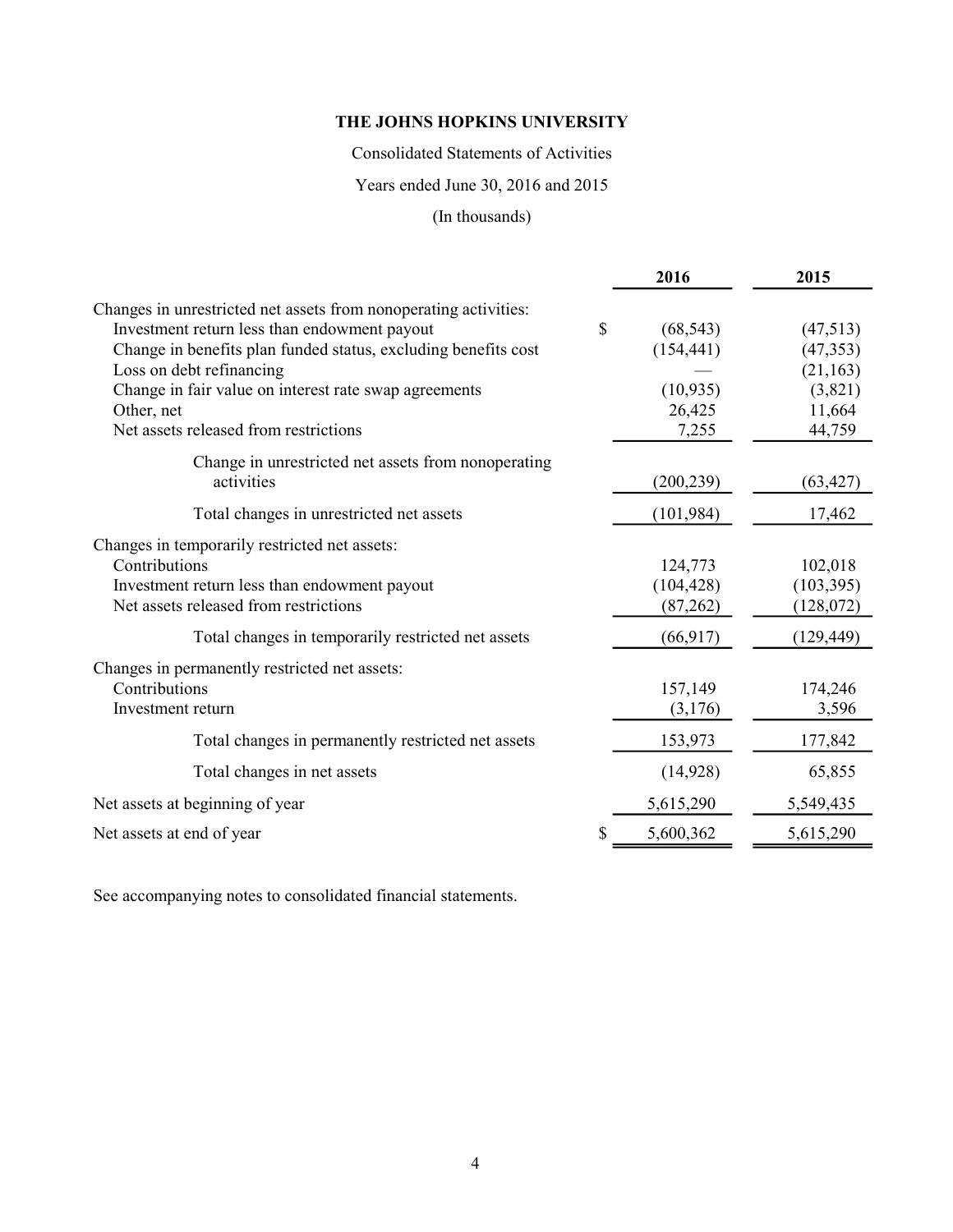### Consolidated Statements of Cash Flows

# Years ended June 30, 2016 and 2015

# (In thousands)

|                                                                        | 2016            | 2015        |
|------------------------------------------------------------------------|-----------------|-------------|
| Cash flows from operating activities:                                  |                 |             |
| Changes in net assets                                                  | \$<br>(14, 928) | 65,855      |
| Adjustments to reconcile changes in net assets to net cash provided by |                 |             |
| operating activities:                                                  |                 |             |
| Depreciation, amortization, and loss on asset disposals                | 210,744         | 208,055     |
| Contributions restricted for long-term investment                      | (207, 375)      | (217, 132)  |
| Net realized and unrealized losses from investments                    | 36,514          | 24,203      |
| Net unrealized losses from swaps                                       | 10,935          | 3,821       |
| Loss on bond refinancings                                              |                 | 21,163      |
| Change in benefit plans funded status                                  | 149,503         | 41,999      |
| Changes in operating assets and liabilities:                           |                 |             |
| Sponsored research and accounts receivable, net                        | (14,383)        | (45,701)    |
| Contributions receivable, net                                          | (32, 855)       | 351         |
| Prepaid expenses and deferred charges                                  | (7,868)         | 153         |
| Investments in and loans to affiliates                                 | (7, 594)        | (34, 721)   |
| Other assets                                                           | (15,090)        | 11,125      |
| Accounts payable and accrued expenses                                  | 55,906          | 47,663      |
| Sponsored research and other deferred revenues and                     |                 |             |
| other long-term liabilities                                            | 84,462          | 8,134       |
| Interests and liabilities related to trusts and split-interest         |                 |             |
| agreements                                                             | 10,570          | 18,245      |
| Net cash provided by operating activities                              | 258,541         | 153,213     |
| Cash flows from investing activities:                                  |                 |             |
| Purchases of investments                                               | (2,845,139)     | (2,282,569) |
| Proceeds from sales and maturities of investments                      | 2,679,390       | 2,224,384   |
| Purchases of property and equipment                                    | (149, 143)      | (189, 182)  |
| Disbursements for student loans                                        | (7,150)         | (7,166)     |
| Repayments of student loans                                            | 6,316           | 6,027       |
| Advances to affiliates, net of repayments                              | (9,835)         | 800         |
| Joint venture dividends, net of capital contributions                  | 1,153           | 8,203       |
| Change in endowments and similar funds held for others                 | (24, 921)       | (24, 339)   |
| Net cash used in investing activities                                  | (349, 329)      | (263, 842)  |
| Cash flows from financing activities:                                  |                 |             |
| Contributions restricted for long-term investment                      | 212,601         | 167,712     |
| Proceeds from borrowings                                               | 50,000          | 164,075     |
| Early retirement and refinancings of debt                              | (107, 683)      | (188, 579)  |
| Scheduled debt payments                                                | (10,609)        | (11, 422)   |
| Net cash provided by financing activities                              | 144,309         | 131,786     |
| Net increase in cash and cash equivalents                              | 53,521          | 21,157      |
| Cash and cash equivalents at beginning of year                         | 343,562         | 322,405     |
| Cash and cash equivalents at end of year                               | \$<br>397,083   | 343,562     |

See accompanying notes to consolidated financial statements.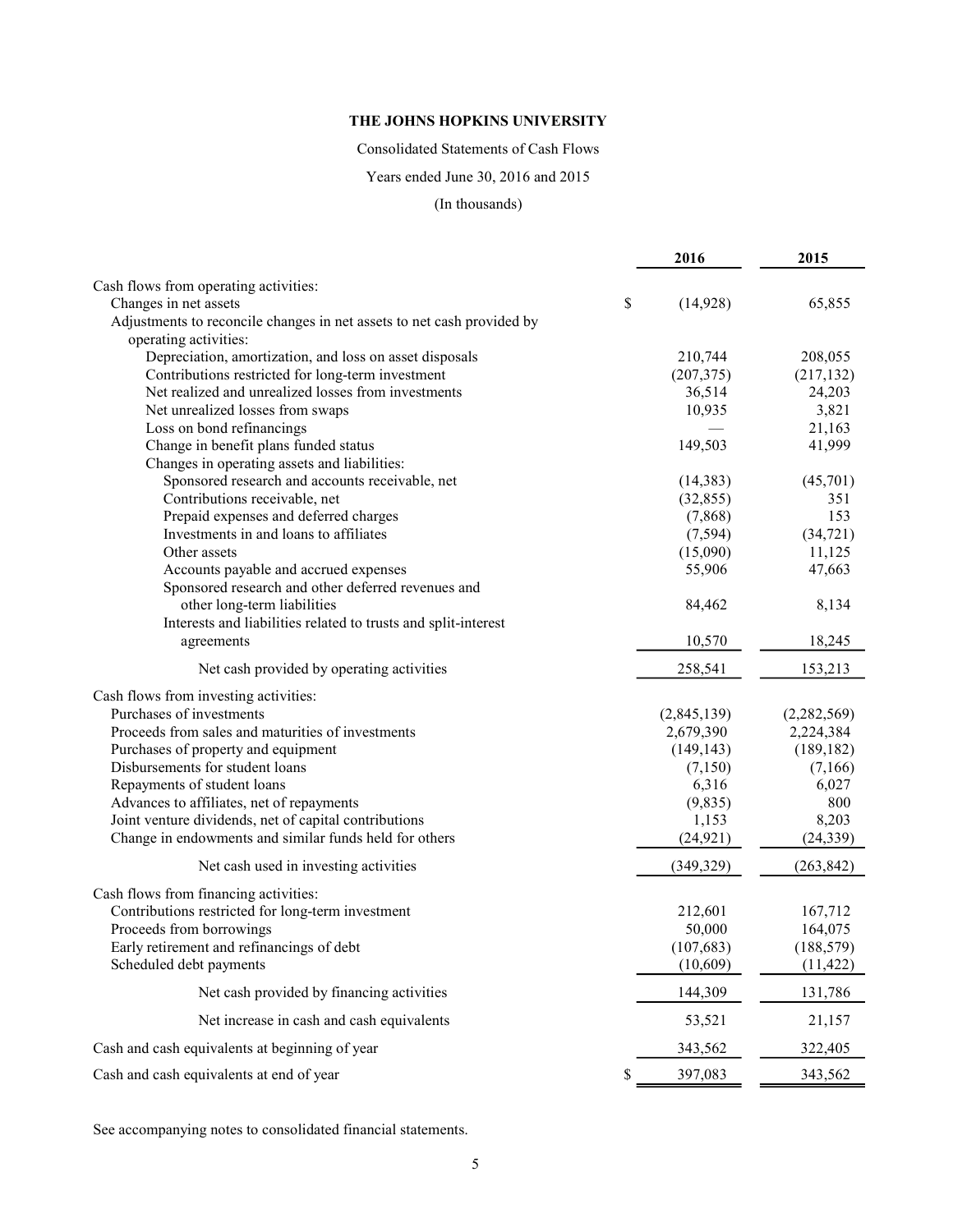Notes to Consolidated Financial Statements June 30, 2016 and 2015 (Dollars in thousands)

#### **(1) Basis of Presentation and Summary of Significant Accounting Policies**

#### *(a) General*

The Johns Hopkins University (the University) is a premier, privately endowed institution that provides education and related services to students and others, research and related services to sponsoring organizations, and professional medical services to patients. The University is based in Baltimore, Maryland, but also maintains facilities and operates education programs elsewhere in Maryland, in Washington, D.C. and in certain foreign locations. The University is internationally recognized as a leader in research, teaching, and medical care.

Education and related services (e.g., room, board, etc.) are provided to approximately 23,000 students, including 14,000 full-time students and 9,000 part-time students, and on a net basis provided approximately 10% of the University's operating revenues in fiscal years 2016 and 2015. Approximately 60% of the full-time students are graduate level (including postdoctoral) and 40% are undergraduate level. Students are drawn from a broad geographic area, including most of the states in the United States and numerous foreign countries. The majority of the part-time students are graduate level students from the Baltimore-Washington, D.C. area.

Research and related services (e.g., research training) are provided through approximately 2,000 government and private sponsors. Sponsored research revenues provided approximately 56% of the University's operating revenues in both fiscal years 2016 and 2015. Approximately 87% of these revenues come from departments and agencies of the United States government in both fiscal 2016 and 2015. Major government sponsors include the Department of Health and Human Services, the Department of Defense, the National Aeronautics and Space Administration, and the Agency for International Development.

Professional clinical services are provided by members of the University's faculty to patients at The Johns Hopkins Hospital (the Hospital) and other hospitals and outpatient care facilities in the Baltimore area and produced approximately 12% of the University's operating revenues in both fiscal 2016 and 2015. Services are predominantly provided to patients in the Baltimore area, other parts of Maryland, or surrounding states.

# *(b) Basis of Presentation and Use of Estimates*

The consolidated financial statements include the accounts of the various academic and support divisions, the Applied Physics Laboratory (APL), Johns Hopkins University Press, and affiliated organizations, all of which are controlled by the University, including Jhpiego Corporation and Peabody Institute of the City of Baltimore (collectively, the financial statements). All significant inter-entity activities and balances are eliminated for financial reporting purposes. Investments in organizations that the University does not control, including Dome Corporation, FSK Land Corporation, Johns Hopkins Healthcare LLC, Johns Hopkins Home Care Group, Inc., Johns Hopkins Medical Institutions Utilities LLC (JHMI Utilities LLC), Johns Hopkins Medicine International LLC, and other affiliated entities, are accounted for using the equity method.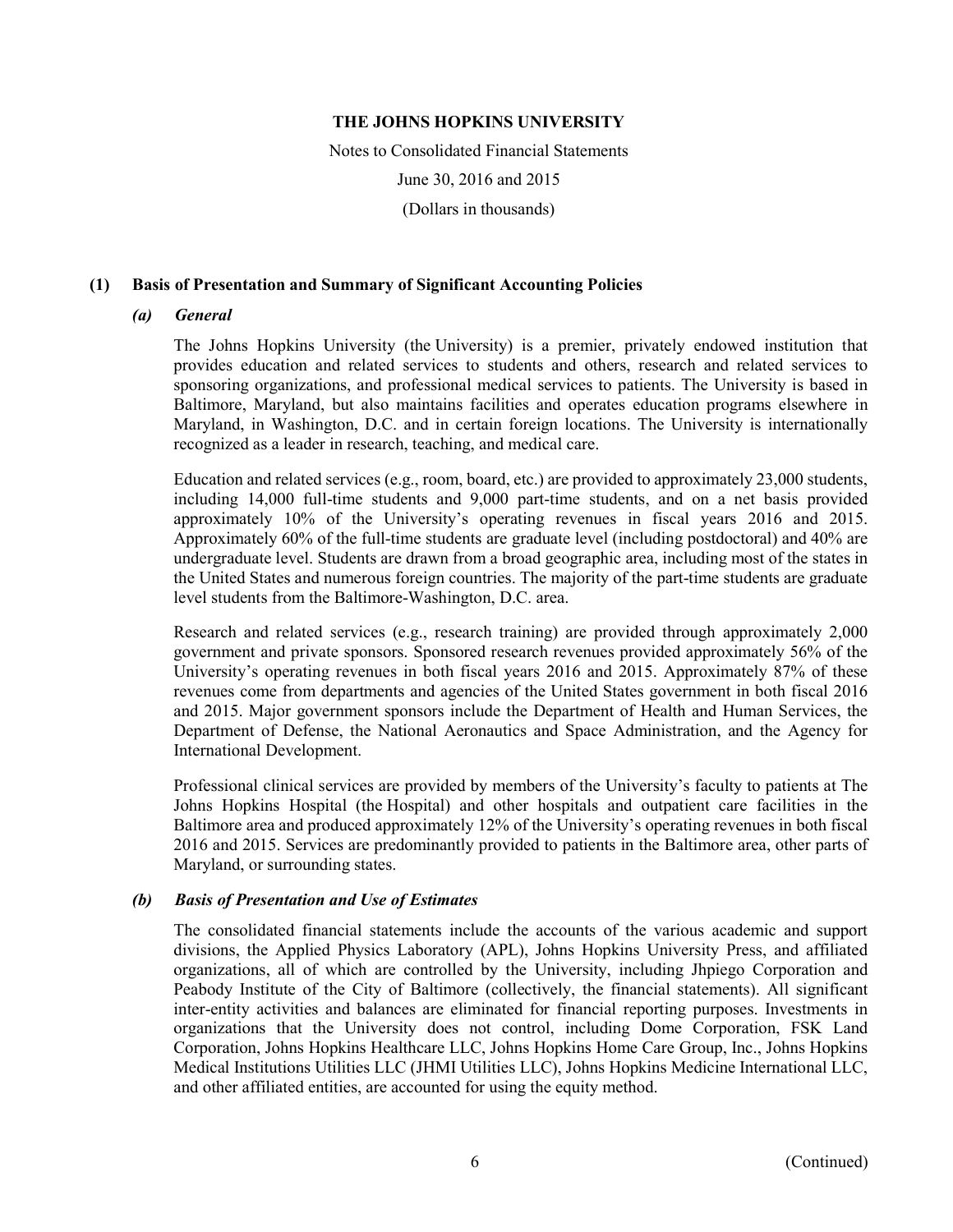Notes to Consolidated Financial Statements June 30, 2016 and 2015

(Dollars in thousands)

The preparation of consolidated financial statements in conformity with U.S. generally accepted accounting principles requires management to make estimates and judgments that affect the reported amounts of assets and liabilities and disclosures of contingencies at the dates of the financial statements and revenues and expenses recognized during the reporting periods. Actual results could differ from those estimates.

The most significant estimates and judgments affecting the University's financial statements relate to fair values of investments, allowances for uncollectible accounts and contributions receivable, provisions for self-insured liabilities and property damage claims, and the actuarial assumptions used to determine obligations under defined benefit pension and postretirement plans.

Net assets, revenues, and gains and losses are classified based on the existence or absence of donor-imposed restrictions. Accordingly, net assets of the University are classified and reported as follows:

- *Unrestricted* Net assets that are not subject to donor-imposed stipulations.
- *Temporarily restricted* Net assets subject to donor-imposed stipulations that will be met by actions of the University and/or the passage of time.
- *Permanently restricted* Net assets subject to donor-imposed stipulations that they be maintained permanently by the University. Generally, the donors of these assets permit the University to use all or part of the income earned on related investments for general or specific purposes, primarily divisional and departmental support and student financial aid.

Revenues are reported as increases in unrestricted net assets unless their use is limited by donor-imposed restrictions. Expenses are reported as decreases in unrestricted net assets. Gains and losses on investments are reported as increases or decreases in unrestricted net assets unless their use is restricted by explicit donor stipulations or by law. Under Maryland law, appreciation on donor-restricted endowments is classified as temporarily restricted until appropriated for expenditure. Expirations of temporary restrictions on net assets (i.e., the donor-stipulated purpose has been fulfilled and/or the stipulated time period has elapsed) are reported as net assets released from restrictions and reclassified from temporarily restricted net assets to unrestricted net assets. Temporary restrictions on gifts to acquire long-lived assets are considered met in the period in which the assets are placed in service.

# *(c) Cash, Cash Equivalents, and Operating Investments*

The University utilizes cash, cash equivalents, and operating investments to fund daily cash needs. Investments with maturities at the date of purchase of 90 days or less are classified as cash equivalents. Investments with longer maturities are classified as operating investments. Operating investments, which include U.S. Treasury securities and other highly liquid fixed income investments, are stated at fair value, generally based on quoted market prices, and are used for general operating purposes.

Investments purchased with funds held in trusts by others, with split-interest agreements or by external endowment investment managers are classified with the respective assets.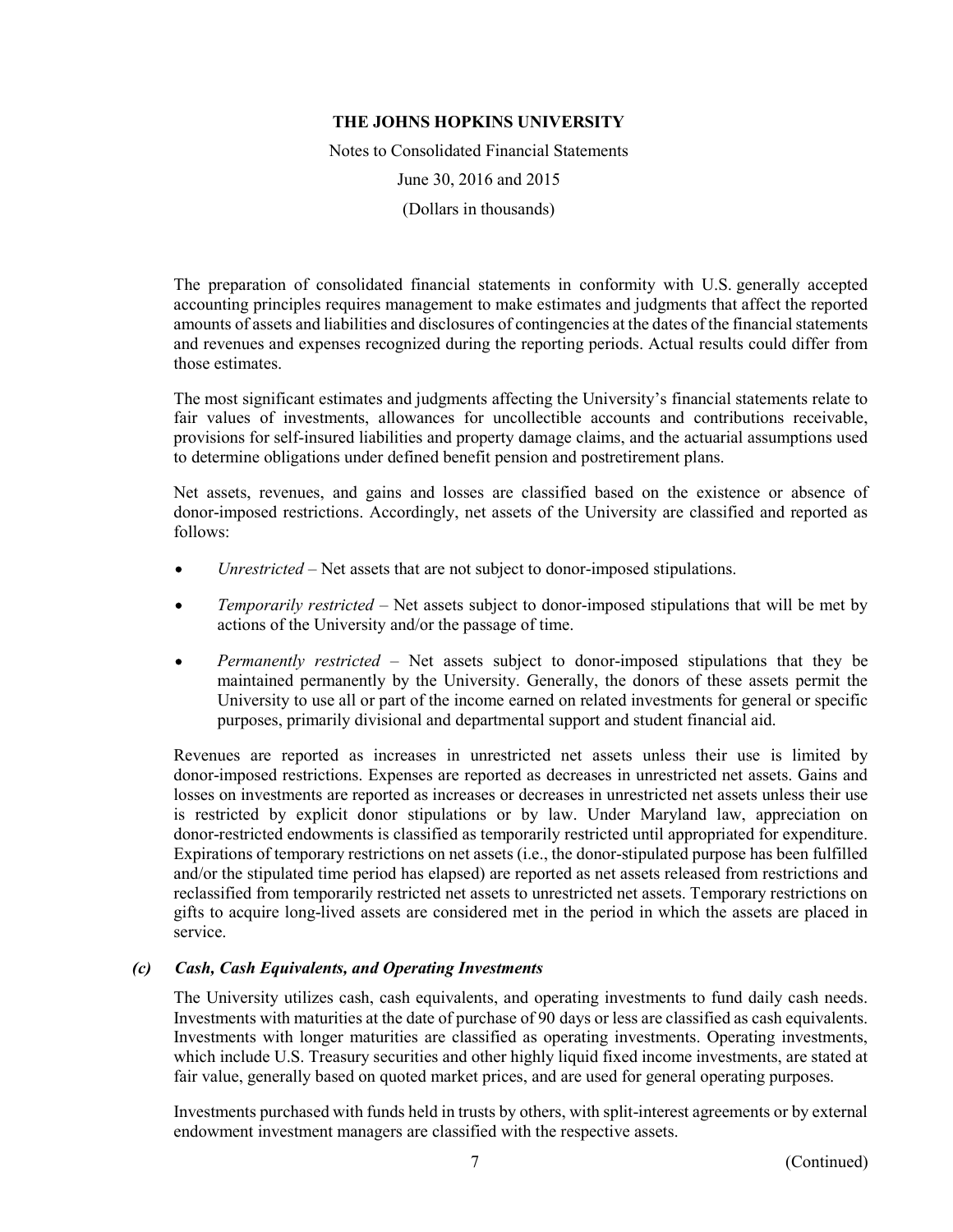Notes to Consolidated Financial Statements June 30, 2016 and 2015 (Dollars in thousands)

#### *(d) Contributions*

Contributions, including unconditional promises to give, are recognized in the appropriate category of net assets in the period received, except contributions, that impose restrictions that are met in the same fiscal year are included in unrestricted revenues. Unconditional promises to give are recognized initially at fair value considering anticipated future cash receipts and discounting such amounts at a risk-adjusted rate. These inputs to the fair value estimate are considered Level 3 in the fair value hierarchy. Amortization of the discount is included in contributions revenue. Conditional promises to give are not recognized until the conditions on which they depend are substantially met. Contributions of assets are recorded at their estimated fair value at the date of gift, except that contributions of works of art, historical treasures, and similar assets held as part of collections are not recognized or capitalized. Allowance is made for uncollectible contributions receivable based upon management's judgment and analysis of the creditworthiness of the donors, past collection experience, and other relevant factors.

#### *(e) Investments and Investment Return*

Investments in United States government and agency obligations, debt securities, and directly held United States and certain international equities in common collective trust funds (CCTFs) are stated at fair value, which are determined primarily based on quoted market prices. Fair values of CCTFs, similar to mutual funds that are deemed to have a readily determinable fair value (RDFV) are based on published NAV. Investments in private equity and venture capital, certain real estate, natural resources, certain international equities in CCTFs and marketable alternatives, (collectively, alternative investments) are stated at estimated fair value based on the funds' net asset values, or their equivalents (collectively NAV) as a practical expedient. If it is probable that alternative investments will be sold for an amount different than NAV, measurement of the alternative investments will be adjusted to fair value. As of June 30, 2016, certain assets were held for sale at amounts different than NAV and are included as Level 3 in the leveling table. At June 30, 2015, the University had no plans or intentions to sell investments at amounts different from NAV. The NAVs, which are estimated and reported by the general partners or investment managers, are reviewed and evaluated by the University's investment office. These estimated fair values may differ from the values that would have been used had a ready market existed for these investments, and the differences could be significant. Investments in certain real estate assets are recorded at fair value based upon independent third-party appraisals.

Investments are exposed to several risks, including interest rate, credit, liquidity, and overall market volatility. Due to the level of risk associated with certain investment securities, changes in the value of investment securities could occur in the near term, and these changes could materially affect the amounts reported in the accompanying consolidated financial statements. Liquidity risk represents the possibility that the University may not be able to rapidly adjust the size of its portfolio holdings in times of high volatility and financial stress at a reasonable price. If the University was forced to dispose of an illiquid investment at an inopportune time, it might be forced to do so at a substantial discount to fair value.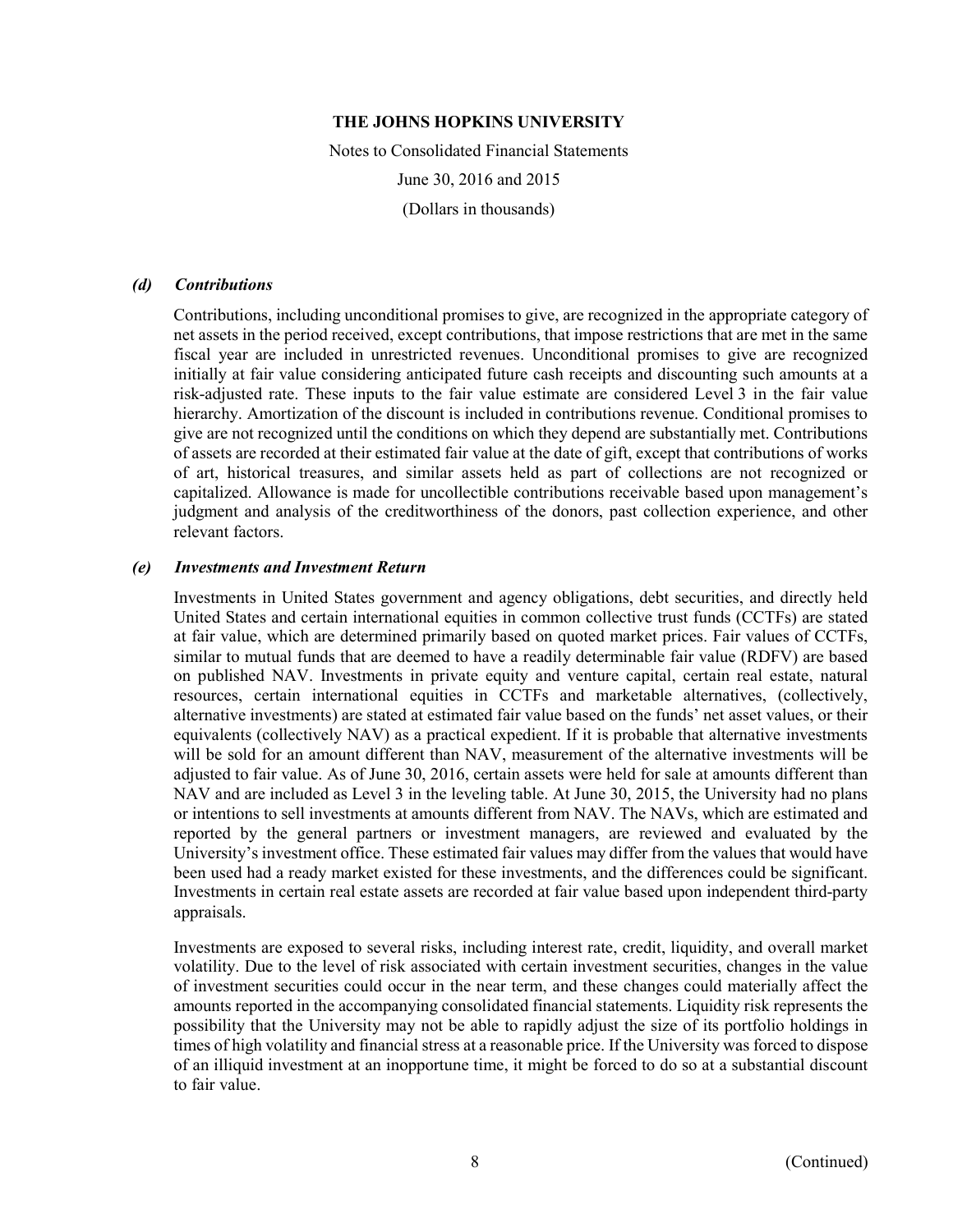Notes to Consolidated Financial Statements June 30, 2016 and 2015 (Dollars in thousands)

Investment return included in operating revenues consists of income and realized gains and losses on operating investments, including cash equivalents, and nonpooled endowment funds (except where restricted by donors). Endowment payout for pooled endowment and similar funds approved by the Board of Trustees is also recognized in operating revenues.

Unrealized gains and losses of operating investments and nonpooled endowment funds, any difference between the total return recognized and the payout for pooled endowment and similar funds, and income and realized gains restricted by donors are reported as nonoperating activities.

### *(f) Fair Value Measurements*

Assets and liabilities that are reported at fair value on a recurring basis (note 6) are categorized into a fair value hierarchy. Fair value is defined as the price that would be received to sell an asset or paid to transfer a liability in an orderly transaction between market participants at the measurement date. The three levels of the fair value hierarchy are as follows:

- Level 1: Quoted prices in active markets for identical assets or liabilities.
- Level 2: Observable inputs other than Level 1 prices such as quoted prices for similar assets or liabilities; quoted prices in markets that are not active; or other inputs that are observable or can be corroborated by observable market data for substantially the full term of the assets or liabilities.
- Level 3: Unobservable inputs that are supported by little or no market activity and that are  $\bullet$ significant to the fair value of the asset or liabilities.

When observable prices are not available, certain real asset investments are valued using one or more of the following valuation techniques: market approach – this approach uses prices and other relevant information generated by market transactions involving identical or comparable assets or liabilities; income approach – this approach determines a valuation by discounting future cash flows; or cost approach – this approach is based on the principle of substitution and the concept that a market participant would not pay more than the amount that would currently be required to replace the asset. These valuation techniques may include inputs such as price information, operating statistics, specific and broad credit data, recent transactions, earnings forecasts, discount rates, reserve reports, and other factors.

# *(g) Split-Interest Agreements and Interests in Trusts*

The University's split-interest agreements with donors consist primarily of irrevocable charitable remainder trusts and charitable gift annuity agreements for which the University serves as trustee. Assets held under these arrangements are included in investments and are recorded at fair value. Contribution revenues are recognized at the date the trusts or agreements are established after recording liabilities for the present value of the estimated future payments to be made to the donors and/or other beneficiaries. The liabilities are adjusted during the terms of the trusts for changes in the values of the assets, accretion of the discounts, and other changes in estimates of future benefits. Assets and liabilities under the University's charitable gift annuity agreements were \$59,510 and \$63,066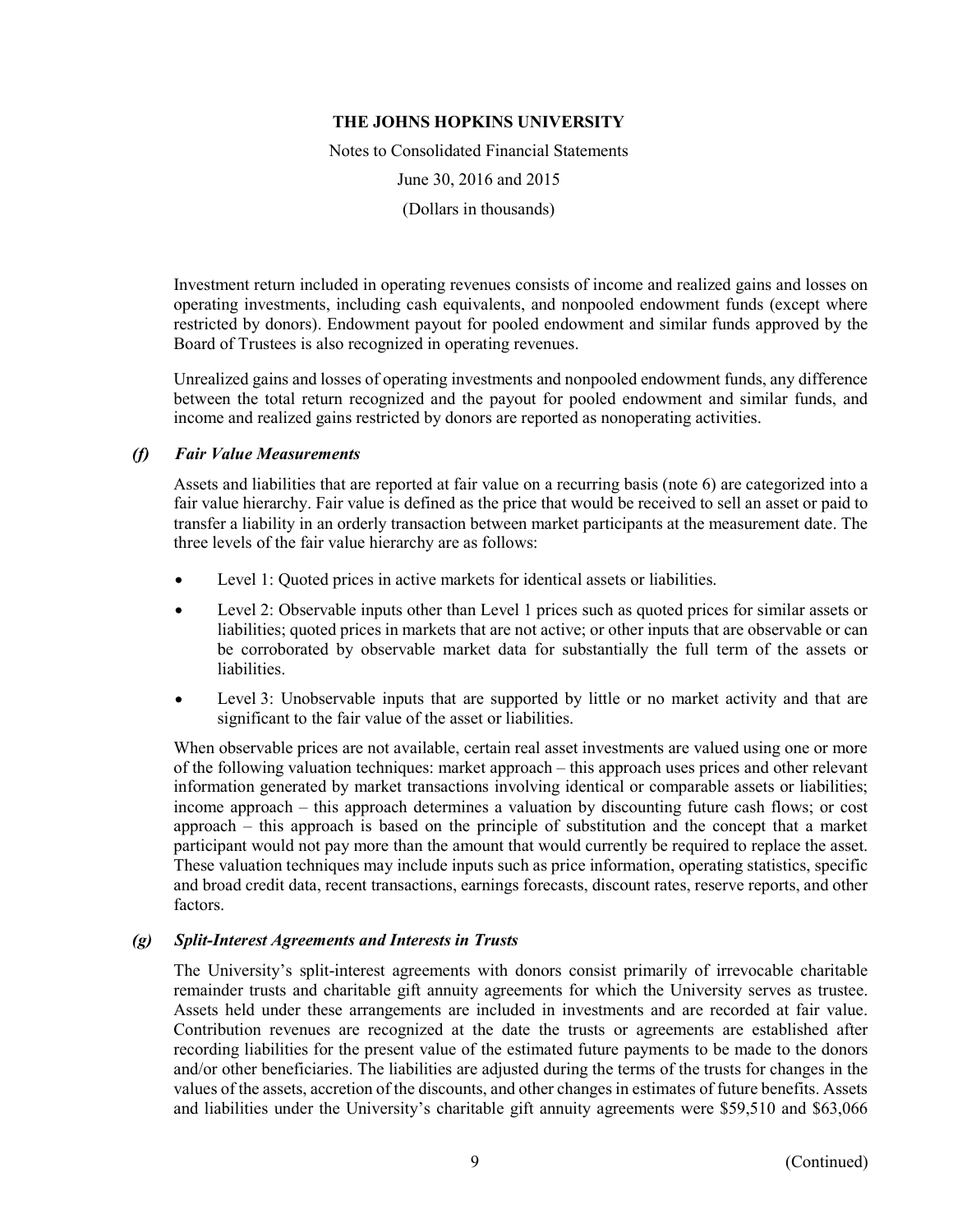Notes to Consolidated Financial Statements June 30, 2016 and 2015 (Dollars in thousands)

classified in investments and \$37,486 and \$37,605 classified in liabilities under split-interest agreements, respectively, as of June 30, 2016 and 2015.

The University is also the beneficiary of certain perpetual and remainder trusts held and administered by others. The fair values of the trusts are recognized as assets and contribution revenues at the dates the trusts are established. The assets held in these trusts are included in interests in trusts and endowment funds held by others and are adjusted for changes in the fair value of the trust assets through nonoperating investment return.

### *(h) Property and Equipment*

Property and equipment are stated at cost if purchased, or at estimated fair value at the date of gift if donated, less accumulated depreciation and amortization. Depreciation of buildings, equipment, and library collections and amortization of leasehold improvements are computed using the straight-line method over the estimated useful lives of the assets. Land and certain historic buildings are not subject to depreciation. Title to certain equipment purchased using funds provided by government sponsors is vested in the University and is included in property and equipment on the consolidated balance sheets. Certain equipment used by the APL in connection with its performance under agreements with the United States government is owned by the government. These facilities and equipment are not included in the consolidated balance sheets; however, the University is accountable to the government for them. Repairs and maintenance costs are expensed as incurred.

Costs of purchased software are capitalized along with internal and external costs incurred during the application development stage (i.e., from the time the software is selected until it is ready for use). Capitalized costs are amortized on a straight-line basis over the expected life of the software. Computer and software maintenance costs are expensed as incurred.

Costs relating to retirement, disposal, or abandonment of assets for which the University has a legal obligation to perform certain activities are accrued using either site-specific surveys or square foot estimates, as appropriate.

# *(i) Tuition and Fees Revenue and Student Financial Aid*

Student tuition and fees are recorded as revenue during the year the related academic services are rendered. Tuition and fees received in advance of services are recorded as other deferred revenues. The University provides financial aid to eligible students, generally in an "aid package" that includes loans, compensation under work-study programs, and/or grant and scholarship awards. The loans are provided primarily through programs of the United States government (including direct and guaranteed loan programs) under which the University is responsible only for certain administrative duties. The grants and scholarships include awards provided from gifts and grants from private donors, income earned on endowment funds restricted for student aid, and University funds.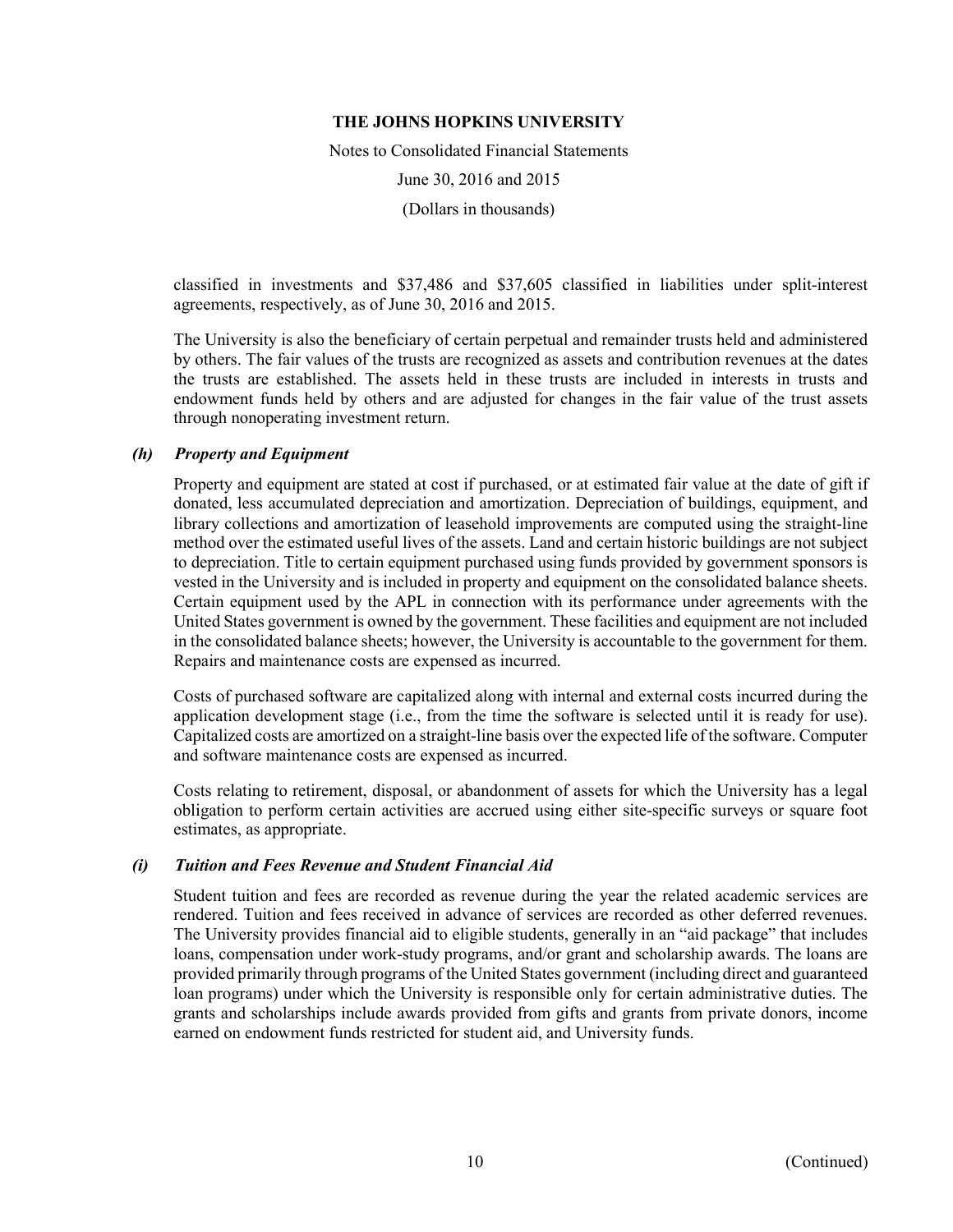Notes to Consolidated Financial Statements June 30, 2016 and 2015 (Dollars in thousands)

#### *(j) Sponsored Research Activities*

Revenues under grants, contracts, and similar agreements with sponsors are recognized as expenditures are incurred. These revenues include recoveries of facilities and administrative costs, which are generally determined as a negotiated or agreed-upon percentage of direct costs, with certain exclusions. Funds received from sponsors in advance of expenditures incurred are reported as sponsored research deferred revenues.

Approximately 72% and 76% of receivables related to reimbursement of costs incurred under grants and contracts as of June 30, 2016 and 2015, respectively, were from agencies or departments of the United States government. There is no assurance that sponsored research activities can and will continue to be made at current levels.

### *(k) Clinical Services*

Clinical services revenues are recognized in the period in which services are rendered and are reported at the estimated net realizable amounts from patients, third-party payors, and others. Allowance is made for uncollectible accounts based primarily on past collection experience and analyses of outstanding receivables. Contractual allowances are estimated based on actual claims paid by third-party payors.

# *(l) Affiliated Institutions*

The University has separate administrative agreements for the exchange of services with the Hospital and other medical and educational institutions. Costs incurred by the University in providing services to these institutions and the related reimbursements are reported as operating expenses and revenues, respectively, in the appropriate classifications.

The University holds several endowment and similar funds, which are designated for purposes or activities that are carried out by the Hospital and The Johns Hopkins Hospital Endowment Fund Incorporated (JHHEFI). The assets of these funds are included in investments and the related income is paid to the Hospital and JHHEFI. The carrying values of the funds are adjusted for earnings from and changes in the fair values of the investments and distributions paid and are classified as liabilities on the consolidated balance sheets as endowment and similar funds held for others.

#### *(m) Auxiliary Enterprises*

Auxiliary enterprises, including residence halls, food service, parking, the press, and telecommunications, provide services to students, faculty, and staff. Fees for such services are recognized as revenue as the services are provided.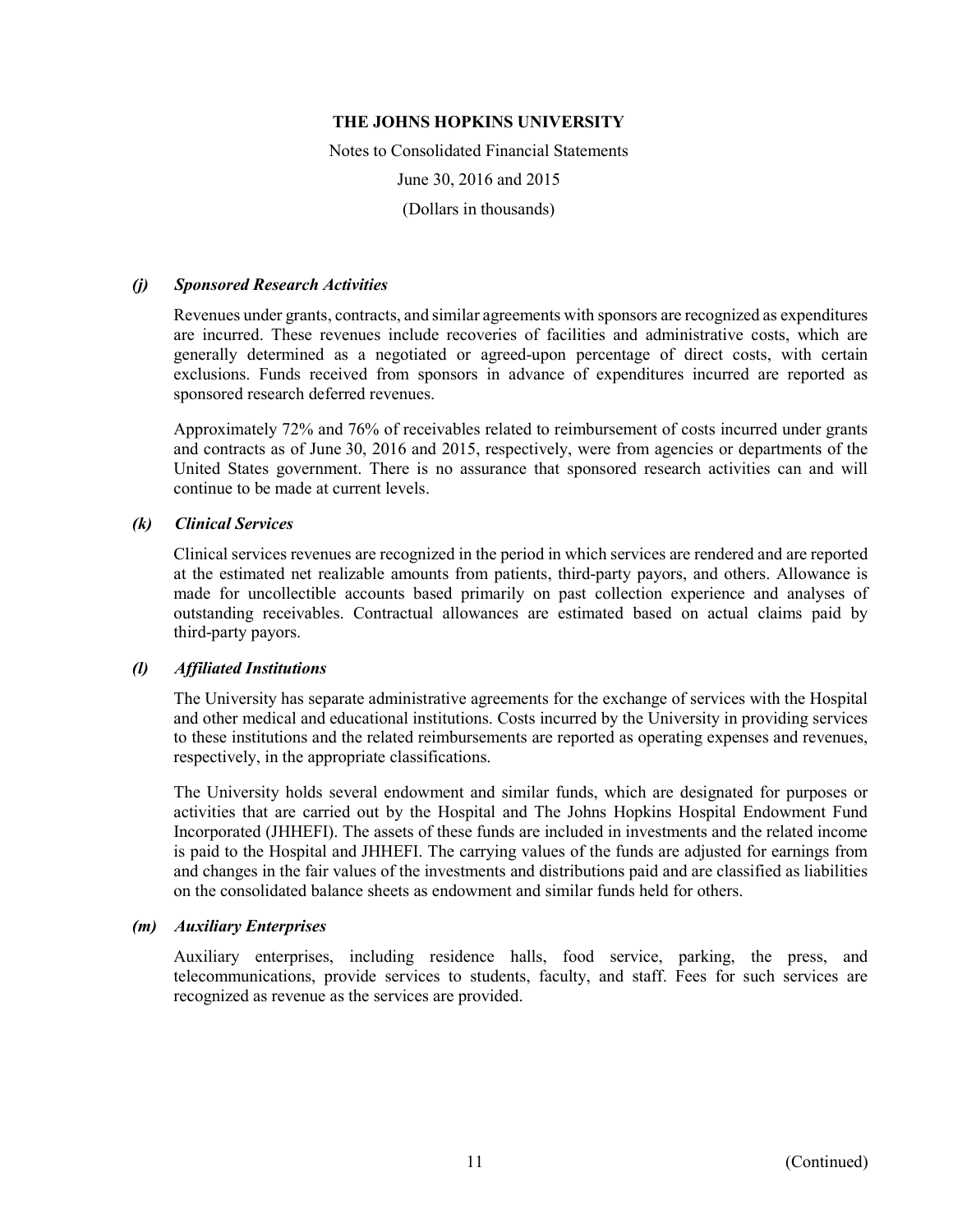Notes to Consolidated Financial Statements June 30, 2016 and 2015 (Dollars in thousands)

#### *(n) Insurance*

The University, together with other institutions, has formed captive insurance companies that arrange and provide professional liability, general liability, and property damage insurance for their shareholders. Defined portions of claims paid by these companies are self-insured. The University's claims liabilities are recognized as claims are incurred using actuarial studies based upon historical claims data, cost trends, and other actuarial estimates. Insurance expenses are recognized as operating expenses as incurred. In addition, the University is self-insured for certain other risks, primarily health and workers' compensation. Professional insurance liabilities associated with providing clinical services are reflected as gross claims on the consolidated balance sheets. In addition, medical malpractice insurance recoveries are also reported on the consolidated balance sheets as other assets. Accrued self-insurance liabilities aggregated \$71,536 and \$69,188 as of June 30, 2016 and 2015, respectively, and are presented as other long-term liabilities on the consolidated balance sheets.

## *(o) Refundable Advances from the United States Government*

Funds provided by the United States government under the Federal Perkins, Nursing and Health Professions Student Loan programs are loaned to qualified students, administered by the University, and may be reloaned after collections. These funds are ultimately refundable to the government and are included in other long-term liabilities. These advances totaled \$29,964 and \$29,927 as of June 30, 2016 and 2015, respectively.

## *(p) Income Taxes*

The University is qualified as a not-for-profit organization under Section  $501(c)(3)$  of the Internal Revenue Code, as amended. Accordingly, it is not subject to income taxes except to the extent it has taxable income from activities that are not related to its exempt purpose. The University annually reviews its tax positions and has determined that there are no material uncertain tax positions that require recognition in the financial statements.

#### *(q) Leases*

The University conducts certain operations in leased facilities, which have minimum lease obligations under noncancelable operating leases. Certain leases contain rent escalations, renewal options, and require payments for taxes, insurance, and maintenance. Rent expense is recognized in operations as incurred, except for escalating rents, which are recognized on a straight-line basis over the life of the lease.

The University also enters into lease agreements that are classified as capital leases. Buildings and equipment under capital leases are recorded at the lower of the net present value of the minimum lease payments or the value of the leased asset at the inception of the lease.

#### *(r) Derivative Financial Instruments*

The University and their external investment managers are authorized and do use specified derivative financial instruments in managing the assets under their control, subject to restrictions and limitations adopted by the Board of Trustees. The University uses interest rate swap agreements to manage interest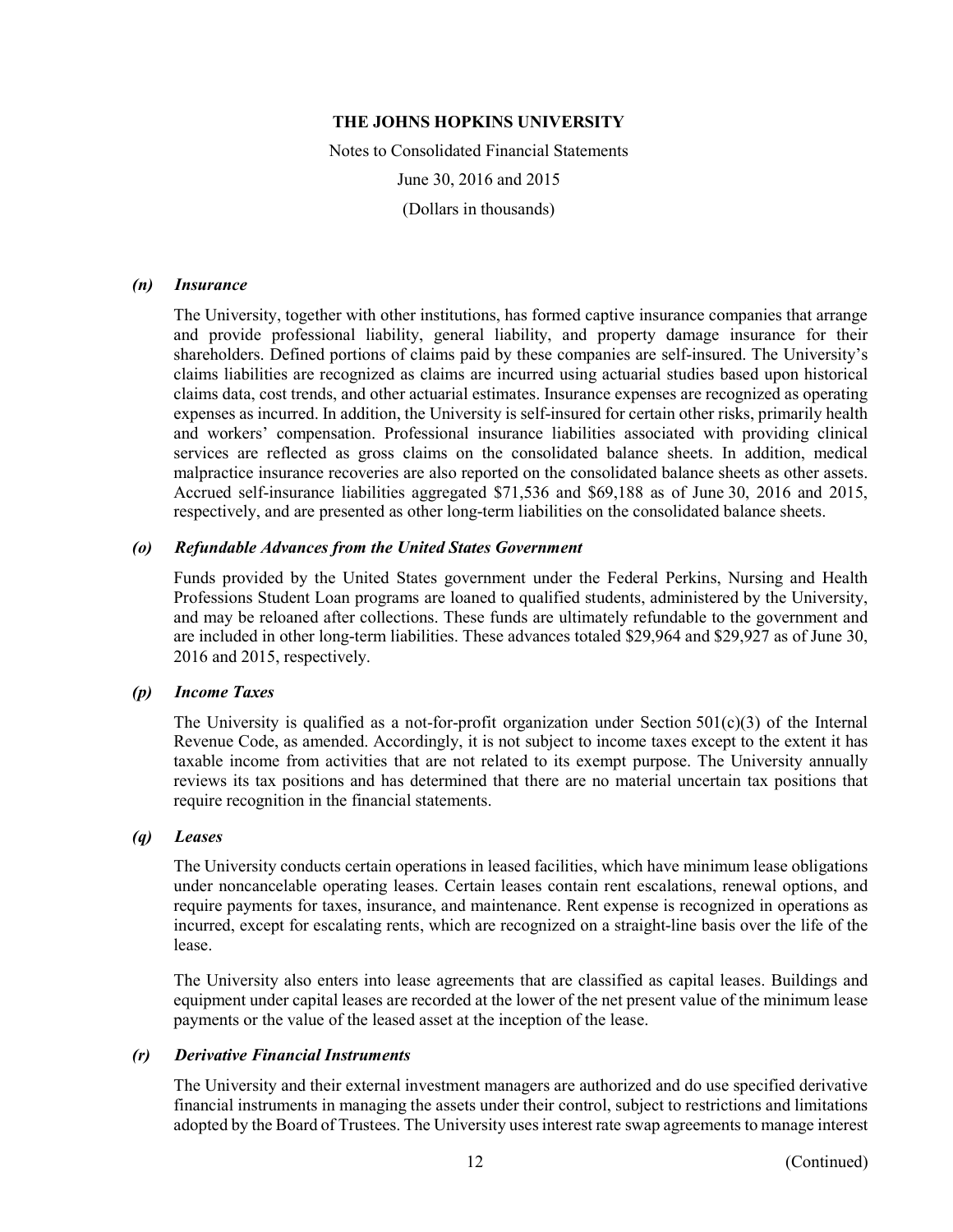Notes to Consolidated Financial Statements

June 30, 2016 and 2015

(Dollars in thousands)

rate risk associated with certain variable rate debt or to adjust its debt structure. Derivative financial instruments are measured at fair value and recognized in the consolidated balance sheets as assets or liabilities, with changes in fair value recognized in the consolidated statements of activities.

#### *(s) Deferred Compensation Plan*

The University maintains a deferred compensation plan for certain employees. As of June 30, 2016 and 2015, other investments, included in other assets on the consolidated balance sheets, represent investments held by the University under these deferred compensation agreements. Such amounts approximate the University's related liability to employees, which are included in other long-term liabilities.

### *(t) Statement of Cash Flows Supplemental Information*

Property and equipment additions included in accounts payable and accrued expenses as of June 30, 2016 and 2015 were \$7,415 and \$16,582, respectively. The University acquired property through capital lease obligations of \$19,503 during fiscal 2016.

#### *(u) Recent Accounting Pronouncements*

In 2016, the University retroactively adopted the provisions of Accounting Standards Update (ASU) No. 2015-10, *Technical Corrections and Improvements*. This ASU clarified one aspect of the definition of RDFV, thereby affecting the measurement of and disclosure about certain equity instruments. During 2016, management evaluated its investments in the endowment and pension and postretirement funds, historically measured using NAV as a practical expedient in structures with characteristics similar to a mutual fund, as to whether they have an RDFV. Investments of \$78,161 in the endowment, \$111,861 in the pension plan, and \$78,551 in the postretirement plan, previously presented using NAV as a practical expedient as of June 30, 2015 and excluded from the fair value hierarchy, were determined to have an RDFV and have been classified as Level 1 investments. This is consistent with the June 30, 2016 presentation.

#### **(2) Applied Physics Laboratory**

The Applied Physics Laboratory (APL), located in Howard County, Maryland, was established during World War II with funding from the United States government. APL functions as a research facility and conducts research and development primarily in national defense and space sciences. The University owns and operates the facility and conducts research under a multiple task order contract with the United States Navy (the Navy Contract) and separate contracts with other government agencies. APL is organized as a Limited Liability Company (LLC), wholly owned by the University, and operates as a division of the University.

In accordance with an agreement between the United States government and the University, APL has been designated a national resource. Under the agreement, if the University determines that it can no longer sponsor APL or the Secretary of the Navy determines that the Navy can no longer contract with the University with respect to APL on mutually satisfactory terms, the University is required to establish a charitable trust to provide for the continued availability of the APL. The trust would be administered by five trustees and the corpus would consist of the University's interest in the APL facilities, including land to the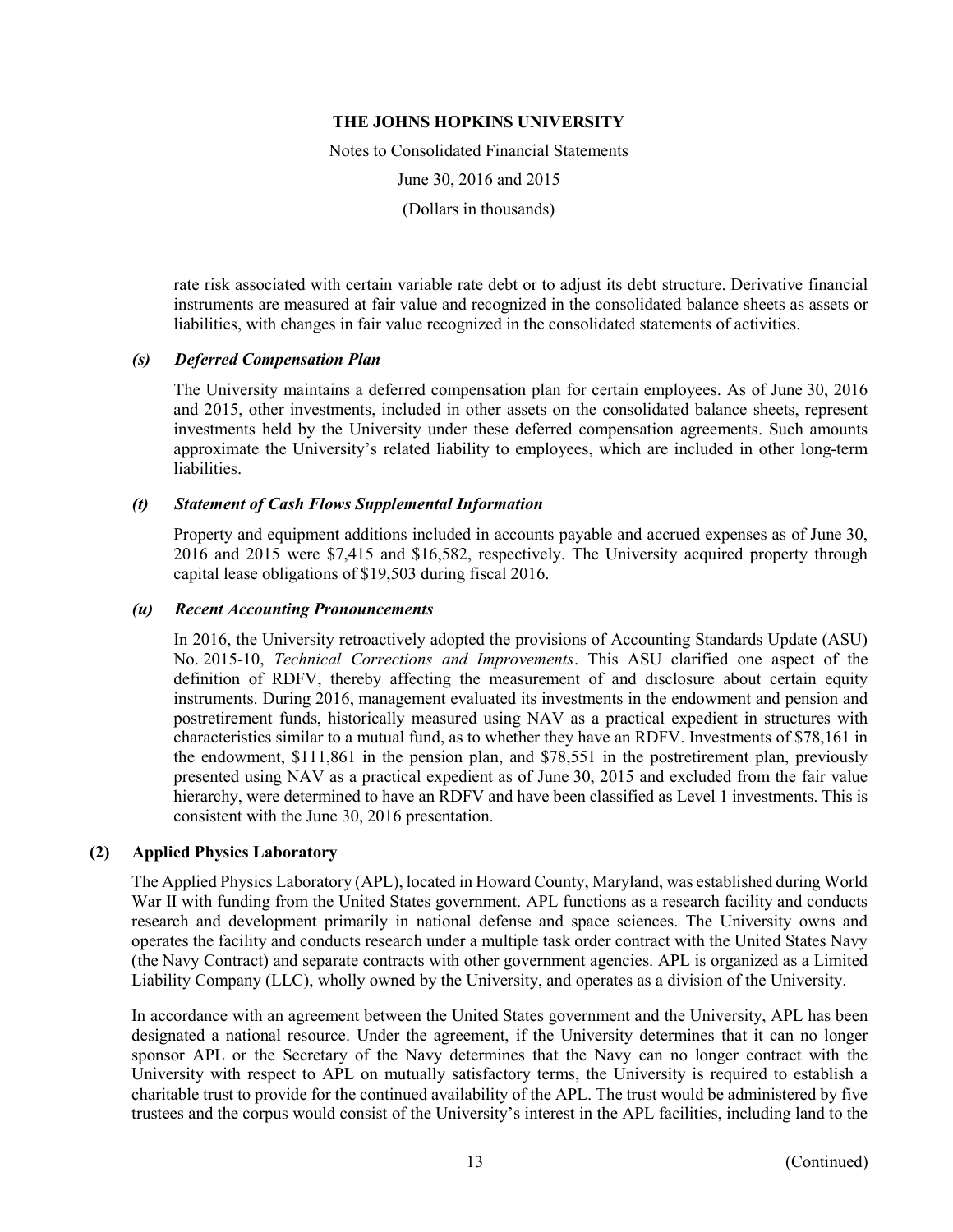Notes to Consolidated Financial Statements June 30, 2016 and 2015 (Dollars in thousands)

extent necessary, and the balances in the University's APL stabilization, contingency, and research fund on the date the trust is established, less certain costs. Upon termination of the trust, the corpus, in whole or in part, as determined by the trustees, would be returned to and held and used by the University for such educational or research purposes and in such manner as the trustees and University agree.

The University works under an omnibus contract with the U.S. Navy. The most recent contract, which was signed in February 2013, provides for a five-year initial term ending in September 2017, plus a five-year renewal option, and establishes an aggregate purchase limit of \$4,900,000 over the ten-year contract period.

Approximately 74% and 18% of APL's revenues in fiscal 2016 were from the Department of Defense (primarily under the Navy Contract) and the National Aeronautics and Space Administration, respectively. In fiscal 2015, those percentages were 76% and 16%, respectively. Contract work includes evaluation and design of various types of missile systems and command, control, and communication systems, assessment of submarine technologies, design of space systems for precision tracking, location and navigation, and conduct of space experiments. The contracts define costs for which reimbursements may be received and provide a management fee to the University. The Navy Contract requires that a portion of the fees earned under the Navy Contract be retained and used for various APL-related purposes, including, among other things, working capital, capital projects, and reserves at the APL.

#### **(3) Accounts Receivable**

Accounts receivable, net are summarized as follows as of June 30, 2016 and 2015:

|                                                                                                                                         |   | 2016                       | 2015                       |  |
|-----------------------------------------------------------------------------------------------------------------------------------------|---|----------------------------|----------------------------|--|
| Affiliated institutions, primarily the Hospital (note 11)<br><b>Students</b><br>Others                                                  | S | 33,986<br>18,141<br>37,847 | 31,829<br>15,747<br>39,983 |  |
| Total, net of allowances of \$15,183 in 2016<br>and \$14,902 in 2015                                                                    |   | 89,974                     | 87,559                     |  |
| Receivables for clinical professional fees, net of contractual<br>and bad debt allowances of \$161,161 in 2016<br>and \$126,027 in 2015 |   | 94,043                     | 69,295                     |  |
|                                                                                                                                         |   |                            |                            |  |
|                                                                                                                                         |   | 184,017                    | 156,854                    |  |

The mix of gross accounts receivable for clinical professional fees from patients and third-party payors consisted of the following as of June 30, 2016 and 2015: commercial third parties 44% and 45%, respectively; Medicare 20% and 19%, respectively; Medicaid 14% and 13%, respectively; Blue Cross/Blue Shield 6% and 9%, respectively; and patients 16% and 14%, respectively.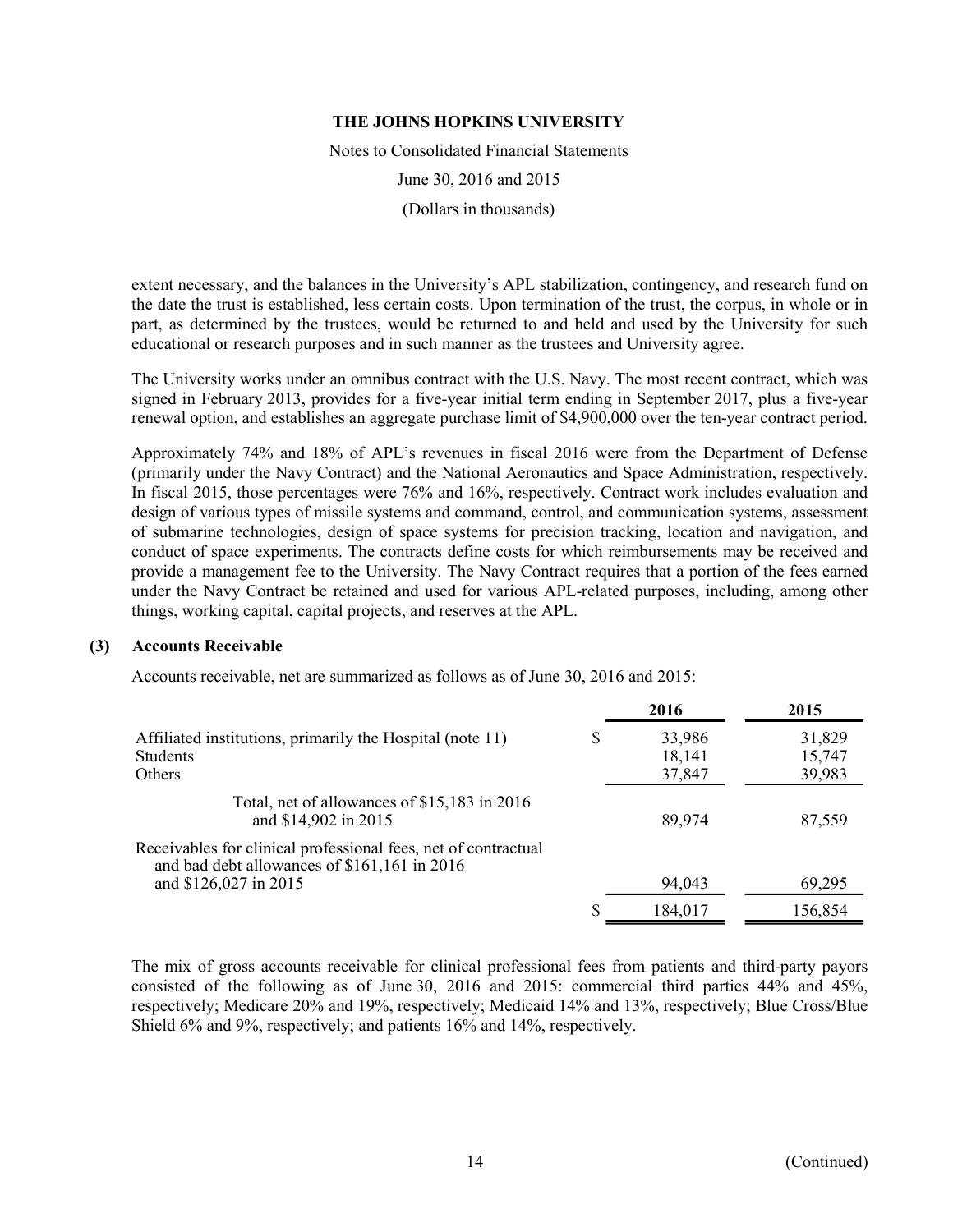Notes to Consolidated Financial Statements

June 30, 2016 and 2015

(Dollars in thousands)

#### **(4) Contributions Receivable**

Contributions receivable, net, are summarized as follows as of June 30, 2016 and 2015:

|                                                                                                                         |   | 2016                       | 2015                        |
|-------------------------------------------------------------------------------------------------------------------------|---|----------------------------|-----------------------------|
| Unconditional promises scheduled to be collected in:<br>Less than one year<br>One year to five years<br>Over five years | S | 75,584<br>201,057<br>9,218 | 79,098<br>169,460<br>10,304 |
|                                                                                                                         |   | 285,859                    | 258,862                     |
| Less unamortized discount (interest ranging from 0.7% to<br>5.1%) and allowances for uncollectible contributions        |   | 18,734                     | 19,366                      |
|                                                                                                                         |   | 267,125                    | 239,496                     |

As of June 30, 2016 and 2015, 48% and 39%, respectively, of the gross contributions receivable were due from ten donors. Approximately 46% of contribution revenues for fiscal 2016 and 2015, were from ten donors. As of June 30, 2016, the University had also been informed of bequest intentions and conditional promises to give aggregating in excess of \$600,000, which have not been recognized as assets or revenues. If received, these gifts will generally be restricted for specific purposes stipulated by the donors, primarily endowments for faculty support, scholarships, or general operating support of a particular department or division of the University.

### **(5) Investments and Investment Return**

The overall investment objective of the University is to invest its assets in a prudent manner that will achieve a long-term rate of return sufficient to fund a portion of its annual operating activities and increase investment value after inflation. The University diversifies its investments among various asset classes incorporating multiple strategies and managers. The Committee on Investments of the Board of Trustees oversees the University's investment program in accordance with established guidelines, which cover asset allocation and performance objectives and impose various restrictions and limitations on the managers. These restrictions and limitations are specific to each asset classification and cover concentrations of market risk (at both the individual issuer and industry group levels), credit quality of fixed-income and short-term investments, use of derivatives, investments in foreign securities, and various other matters. The managers may make use of exchange-traded interest rate futures contracts, forward currency contracts, and other derivative instruments.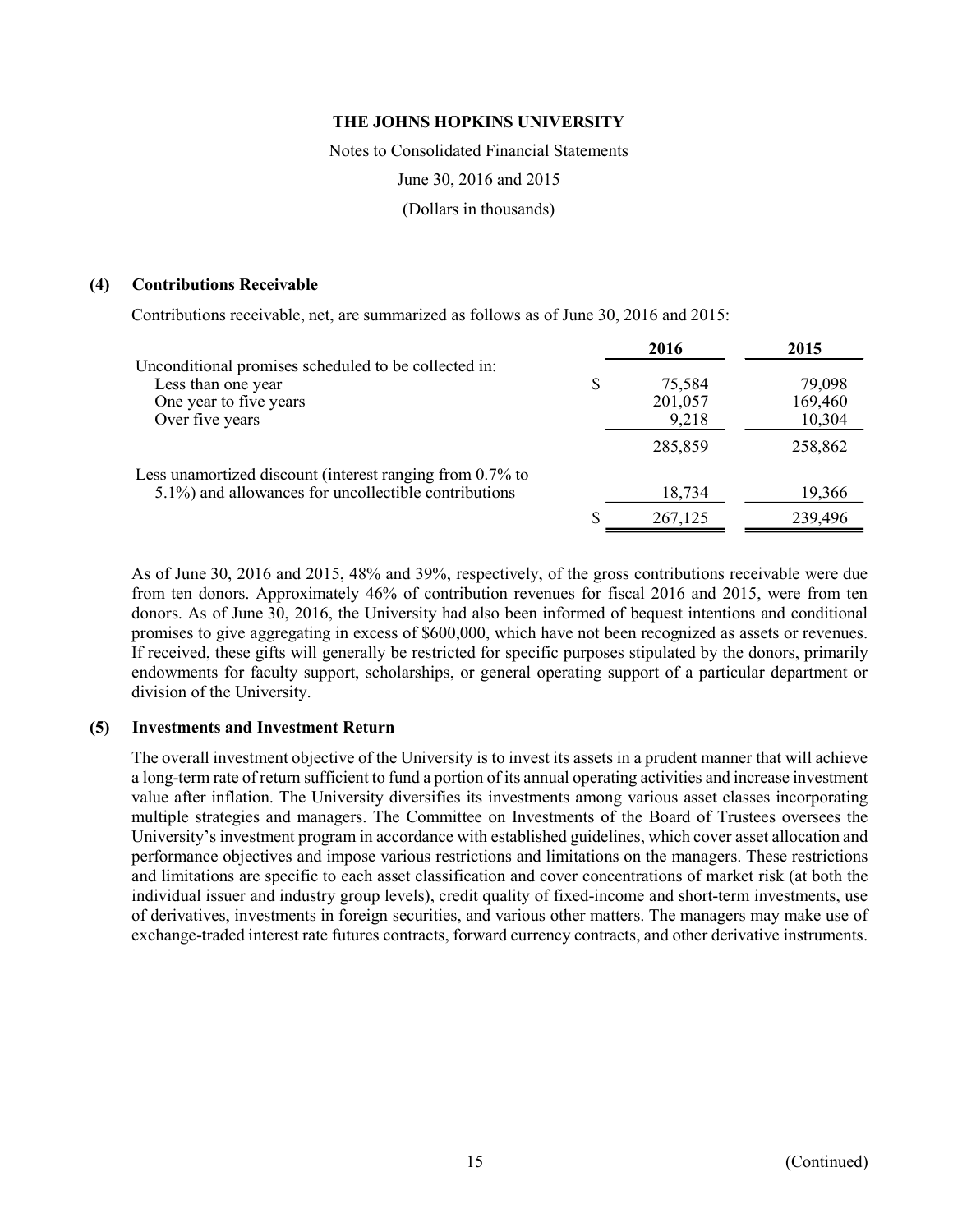Notes to Consolidated Financial Statements

June 30, 2016 and 2015

(Dollars in thousands)

Investments are summarized as follows as of June 30, 2016 and 2015:

|                                                                                                                                                                                                                                                          |   | 2016                                                                                                | 2015                                                                                            |
|----------------------------------------------------------------------------------------------------------------------------------------------------------------------------------------------------------------------------------------------------------|---|-----------------------------------------------------------------------------------------------------|-------------------------------------------------------------------------------------------------|
| Operating investments<br>Investments                                                                                                                                                                                                                     | S | 1,178,323<br>4, 164, 628                                                                            | 1,001,608<br>4,224,081                                                                          |
|                                                                                                                                                                                                                                                          |   | 5,342,951                                                                                           | 5,225,689                                                                                       |
| Cash and cash equivalents<br>United States government and agency obligations<br>Debt securities<br>United States equities<br>International equities<br>Private equity and venture capital<br>Real estate<br>Natural resources<br>Marketable alternatives | S | 206,642<br>1,339,810<br>299,259<br>329,836<br>1,060,443<br>600,301<br>422,295<br>315,016<br>769,349 | 508,428<br>995,780<br>298,684<br>430,313<br>957,491<br>602,423<br>374,051<br>299,547<br>758,972 |
|                                                                                                                                                                                                                                                          |   | 5,342,951                                                                                           | 5,225,689                                                                                       |

The following table summarizes the University's investments as of June 30, 2016 and 2015 for which NAV was used as a practical expedient to estimate fair value:

|                                    |   | <b>Fair value determined</b><br>using NAV |           | Unfunded<br>commitments |         | <b>Redemption</b><br>frequency              | Redemption<br>notice period |  |
|------------------------------------|---|-------------------------------------------|-----------|-------------------------|---------|---------------------------------------------|-----------------------------|--|
|                                    |   | 2016                                      | 2015      | 2016                    | 2015    | 2016                                        | 2016                        |  |
| International equities             | S | 882,304                                   | 808,748   |                         |         | 73% Monthly<br>18% Quarterly<br>9% Annually | 1 to 120 days               |  |
| Private equity and venture capital |   | 600,301                                   | 602.423   | 461,635                 | 425,836 | N/A                                         | N/A                         |  |
| Real estate                        |   | 273,081                                   | 228,312   | 261,655                 | 238,129 | N/A                                         | N/A                         |  |
| Natural resources                  |   | 262,964                                   | 292,527   | 143,293                 | 122,976 | N/A                                         | N/A                         |  |
| Marketable alternatives            |   | 769,349                                   | 758,972   | 134,526                 | 92,272  | See chart below                             | 30 to 90 days $(1)$         |  |
|                                    |   | 2,787,999                                 | 2,690,982 | 1,001,109               | 879,213 |                                             |                             |  |

(1) Investments that are not redeemable total \$180,489

The commitments may be drawn down over the next several years upon request by the general partners and fund managers. The University expects to finance these commitments with available cash and expected proceeds from the sales of securities.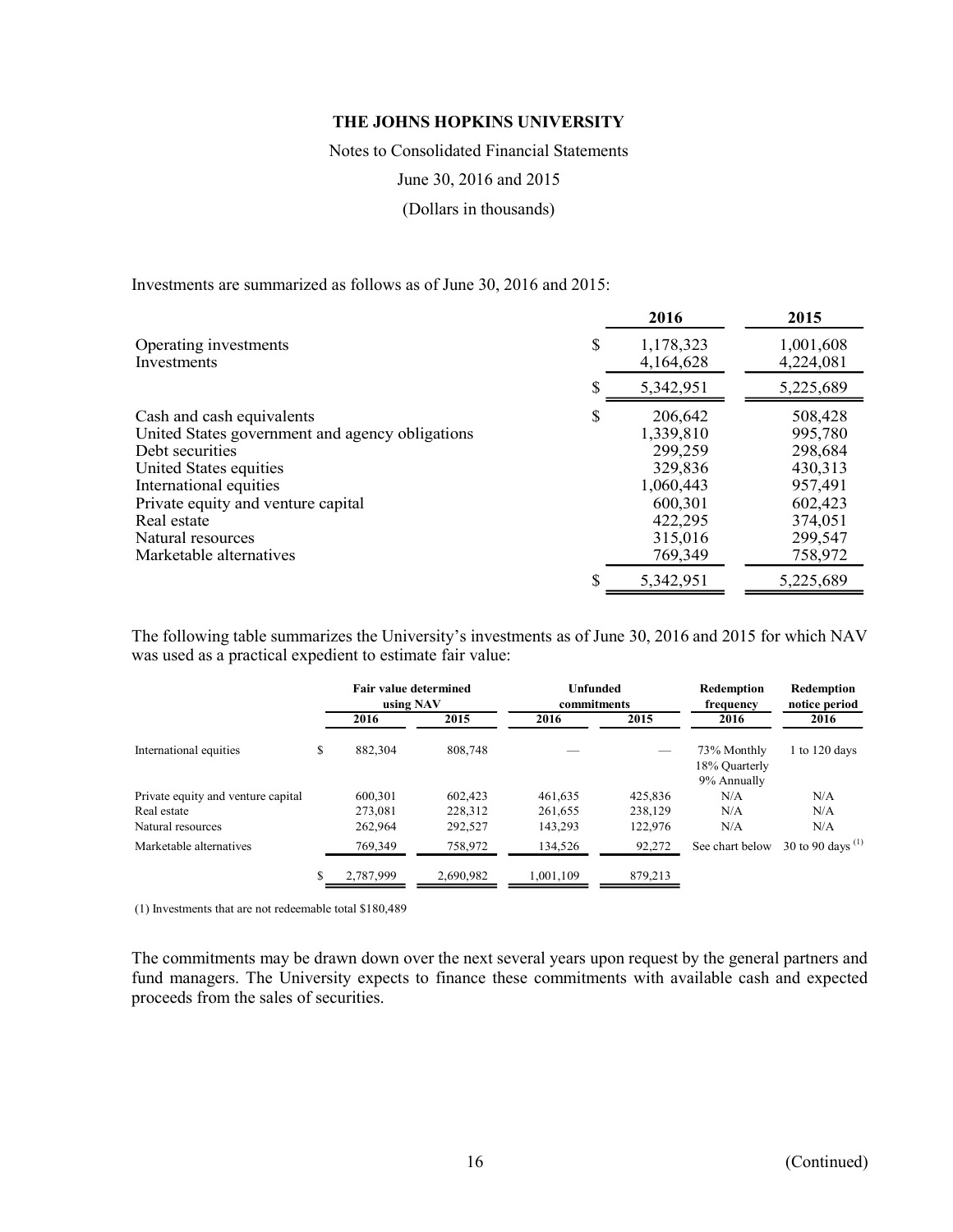Notes to Consolidated Financial Statements

June 30, 2016 and 2015

(Dollars in thousands)

Marketable alternatives have the following redemption periods as of June 30, 2016 and 2015:

|                                              | 2016    | 2015    |
|----------------------------------------------|---------|---------|
| Quarterly redemptions                        | \$      | 36,756  |
| Annual redemptions                           | 251,930 | 213,774 |
| Quarterly or annual over 1- to 3-year period | 219,486 | 207,678 |
| Rolling 3- to 5-year redemption              | 117,444 | 121,813 |
| Drawdown funds over 10-year period           | 180,489 | 178,951 |
|                                              | 769,349 | 758,972 |

Information with respect to investee strategies and redemptions for those investments in funds whose fair value is estimated based upon reported NAVs follow:

**International equities**: This includes commingled funds that invest in publicly traded common stock of developed and emerging market companies. One fund offers annual liquidity while all other funds allow monthly or quarterly redemptions with various notice requirements ranging from 1 to 120 days.

**Private equity and venture capital**: This includes funds making investments in leveraged buyouts of both public and private companies, as well as investments in venture capital, growth-stage investing, and distressed debt. These are limited partnerships where distributions are made to investors through the liquidation of the underlying assets. It is expected to take up to 10 years to fully distribute those assets.

**Real estate**: This includes limited partnerships making investments in real estate. These investments make distributions to investors through the liquidation of underlying assets. It is expected to take up to 15 years to fully distribute these assets.

**Natural resources**: This includes limited partnerships making investments in oil and gas, timber, agriculture, minerals, and other commodities. These investments make distributions to investors through the liquidation of the underlying assets. It is expected to take up to 15 years to fully distribute those assets.

**Marketable alternatives**: This includes multi-strategy, credit and distressed debt, relative value, and event-driven funds in hedge fund and drawdown formats. Hedge funds have various redemption periods as summarized in the table above, with notice requirements ranging from 30 to 90 days. Drawdown funds are limited partnerships where distributions are made to investors through the liquidation of the underlying assets. It is expected to take up to 10 years to fully distribute these drawdown funds.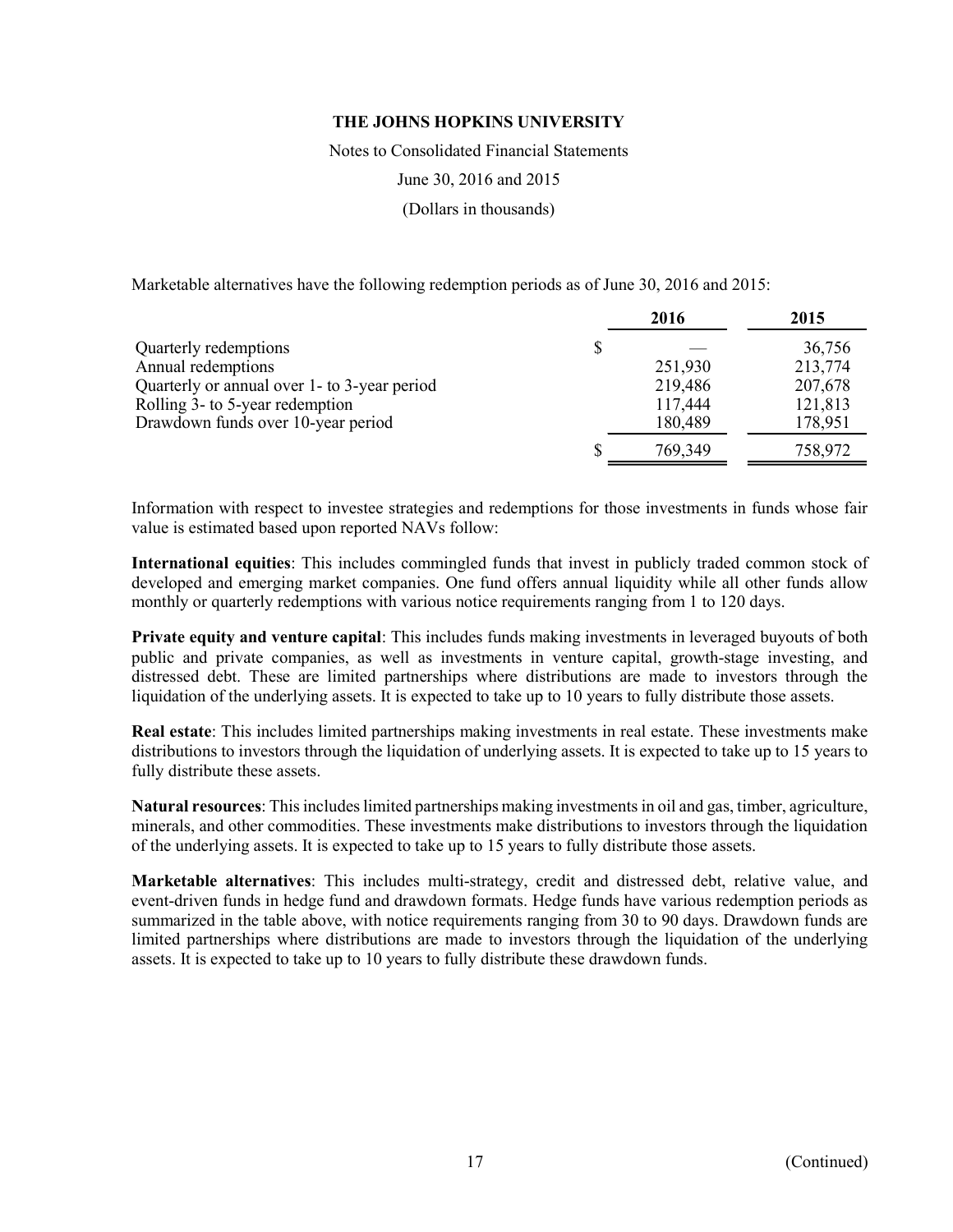Notes to Consolidated Financial Statements

June 30, 2016 and 2015

(Dollars in thousands)

Investment return is summarized as follows for the years ended June 30, 2016 and 2015:

|                                                            |   | 2016      | 2015      |
|------------------------------------------------------------|---|-----------|-----------|
| Dividend and interest income                               | S | 74,199    | 74,542    |
| Net realized and unrealized losses                         |   | (32, 533) | (25,666)  |
| External investment management fees and expenses           |   | (29, 812) | (29, 547) |
| Change in value of interests in trusts and endowment funds |   |           |           |
| held by others                                             |   | (3,981)   | 1,463     |
|                                                            |   | 7.873     | 20,792    |

Investment return is classified in the consolidated statements of activities as follows for the years ended June 30, 2016 and 2015:

|                                       | 2016          | 2015       |
|---------------------------------------|---------------|------------|
| Unrestricted net assets:              |               |            |
| Operating, including endowment payout | \$<br>184,020 | 168,104    |
| Nonoperating                          | (68, 543)     | (47,513)   |
| Temporarily restricted net assets     | (104, 428)    | (103, 395) |
| Permanently restricted net assets     | (3,176)       | 3,596      |
|                                       | 7,873         | 20,792     |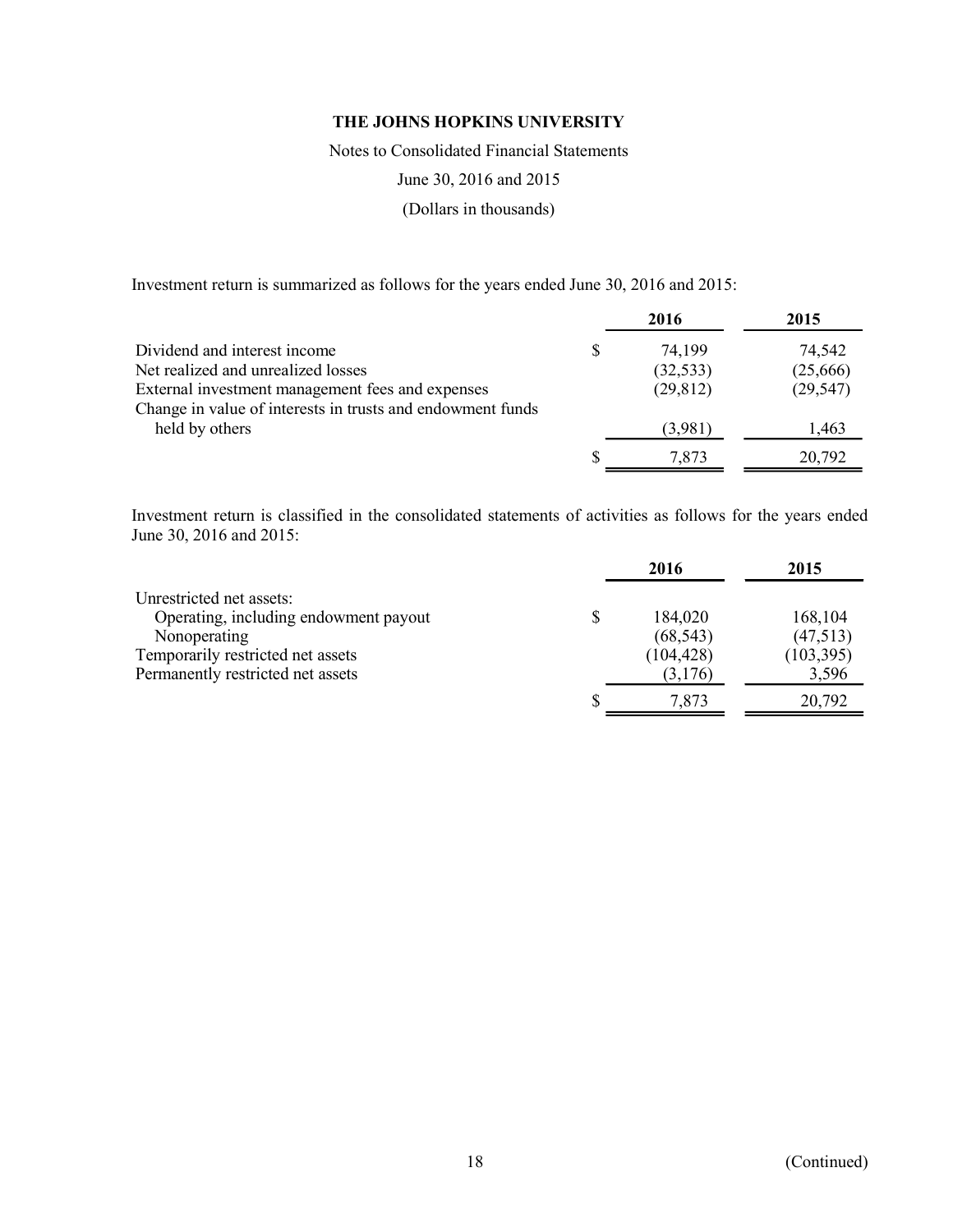Notes to Consolidated Financial Statements

June 30, 2016 and 2015

(Dollars in thousands)

#### **(6) Fair Value Measurements**

The following table presents assets and liabilities that are measured at fair value on a recurring basis as of June 30, 2016:

|                                                                                                        |             | <b>Fair value</b><br>as of<br><b>June 30,</b> |           |         |         | <b>Funds at</b>                          |
|--------------------------------------------------------------------------------------------------------|-------------|-----------------------------------------------|-----------|---------|---------|------------------------------------------|
|                                                                                                        |             | 2016                                          | Level 1   | Level 2 | Level 3 | $\mathbf{N} \mathbf{A} \mathbf{V}^{(1)}$ |
| Assets:<br>Operating investments:<br>United States government<br>and agency obligations                | $\mathbf S$ | 897,824                                       | 897,824   |         |         |                                          |
| Debt securities                                                                                        |             | 280,499                                       | 112,441   | 168,058 |         |                                          |
| Total operating<br>investments                                                                         |             | 1,178,323                                     | 1,010,265 | 168,058 |         |                                          |
| Investments, at fair value:<br>Cash and cash equivalents<br>United States government                   | \$          | 206,642                                       | 206,642   |         |         |                                          |
| and agency obligations                                                                                 |             | 441,986                                       | 441,986   |         |         |                                          |
| Debt securities                                                                                        |             | 18,760                                        | 18,760    |         |         |                                          |
| United States equities                                                                                 |             | 329,836                                       | 329,836   |         |         |                                          |
| International equities<br>Private equity and venture                                                   |             | 1,060,443                                     | 178,139   |         |         | 882,304                                  |
| capital                                                                                                |             | 600,301                                       |           |         |         | 600,301                                  |
| Marketable alternatives                                                                                |             | 769,349                                       |           |         |         | 769,349                                  |
| Real estate                                                                                            |             | 422,295                                       | 17,003    |         | 132,211 | 273,081                                  |
| Natural resources                                                                                      |             | 315,016                                       | 6,319     |         | 45,733  | 262,964                                  |
| Total investments                                                                                      |             | 4,164,628                                     | 1,198,685 |         | 177,944 | 2,787,999                                |
| Other assets:<br>Deferred compensation<br>assets<br>Interests in trusts and<br>endowment funds held by |             | 88,158                                        | 88,158    |         |         |                                          |
| others                                                                                                 |             | 108,499                                       |           |         | 108,499 |                                          |
| Total assets                                                                                           | \$          | 5,539,608                                     | 2,297,108 | 168,058 | 286,443 | 2,787,999                                |
| Liabilities:<br>Interest rate swaps<br>Obligations under deferred                                      | \$          | 33,784                                        |           | 33,784  |         |                                          |
| compensation agreements<br>Endowment and similar funds                                                 |             | 86,892                                        |           | 86,892  |         |                                          |
| held for others                                                                                        |             | 530,747                                       |           |         | 530,747 |                                          |
| Total liabilities                                                                                      | \$          | 651,423                                       |           | 120,676 | 530,747 |                                          |

(1) Investments which are measured at fair value using NAV as a practical expedient and are not classified within the fair value hierarchy. The estimated fair value amounts permit reconciliation of investments in the fair value hierarchy table to amounts presented in the consolidated balance sheets. These investments are described more in detail in note 5.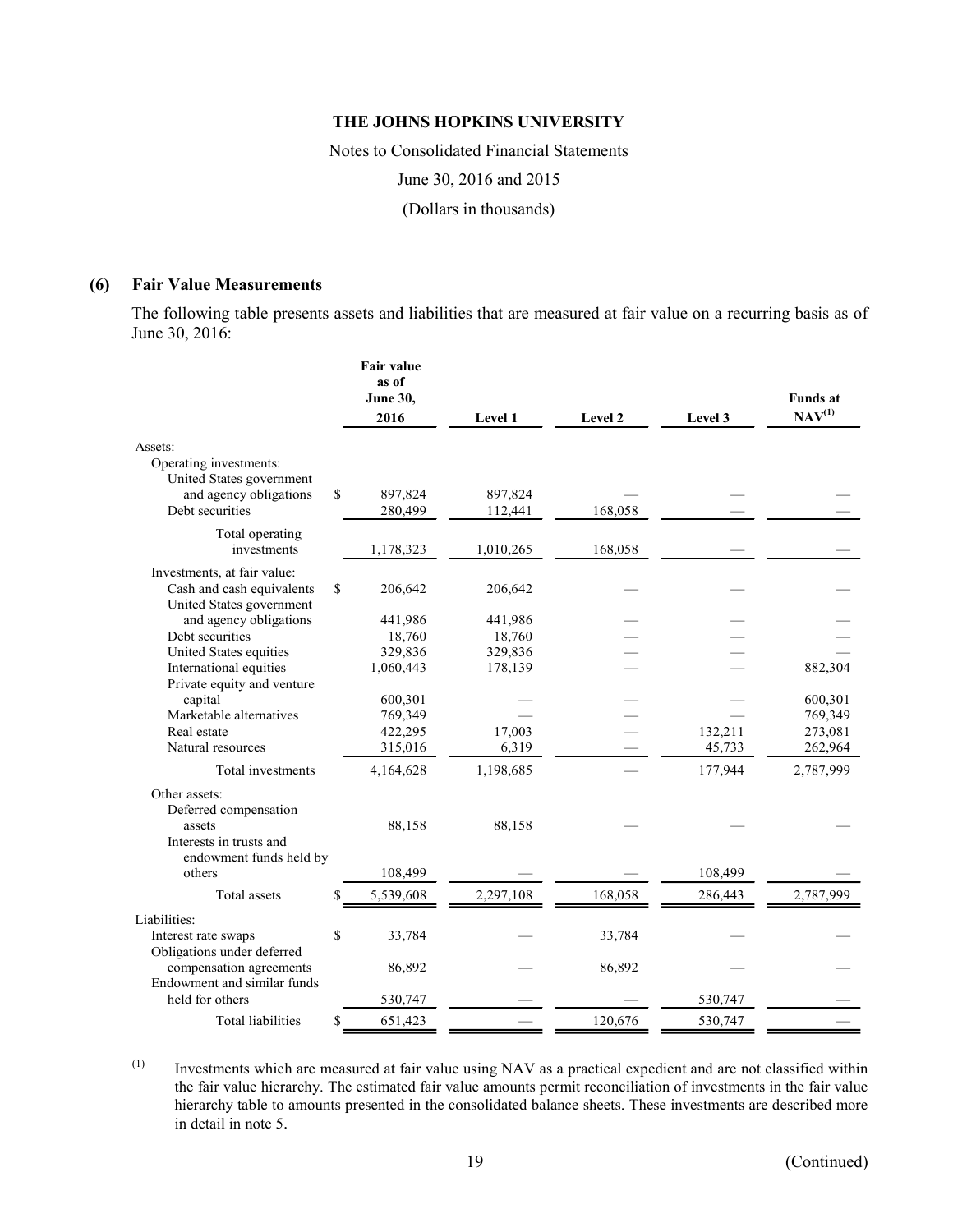Notes to Consolidated Financial Statements

June 30, 2016 and 2015

(Dollars in thousands)

The following table presents assets and liabilities that are measured at fair value on a recurring basis as of June 30, 2015:

|                             | <b>Fair value</b><br>as of<br><b>June 30,</b><br>2015 | <b>Level 1</b> | Level 2 | Level 3 | <b>Funds at</b><br>$\text{NAV}^{(1)}$ |
|-----------------------------|-------------------------------------------------------|----------------|---------|---------|---------------------------------------|
| Assets:                     |                                                       |                |         |         |                                       |
| Operating investments:      |                                                       |                |         |         |                                       |
| United States government    |                                                       |                |         |         |                                       |
| and agency obligations      | \$<br>726,668                                         | 726,668        |         |         |                                       |
| Debt securities             | 274,940                                               | 90,804         | 184,136 |         |                                       |
| Total operating             |                                                       |                |         |         |                                       |
| investments                 | 1,001,608                                             | 817,472        | 184,136 |         |                                       |
| Investments, at fair value: |                                                       |                |         |         |                                       |
| Cash and cash equivalents   | 508,428                                               | 508,428        |         |         |                                       |
| United States government    |                                                       |                |         |         |                                       |
| and agency obligations      | 269,112                                               | 269,112        |         |         |                                       |
| Debt securities             | 23,744                                                | 23,744         |         |         |                                       |
| United States equities      | 430,313                                               | 430,313        |         |         |                                       |
| International equities      | 957,491                                               | 148,743        |         |         | 808,748                               |
| Private equity and venture  |                                                       |                |         |         |                                       |
| capital                     | 602,423                                               |                |         |         | 602,423                               |
| Marketable alternatives     | 758,972                                               |                |         |         | 758,972                               |
| Real estate                 | 374,051                                               | 17,260         |         | 128,479 | 228,312                               |
| Natural resources           | 299,547                                               | 7,020          |         |         | 292,527                               |
| Total investments           | 4,224,081                                             | 1,404,620      |         | 128,479 | 2,690,982                             |
| Other assets:               |                                                       |                |         |         |                                       |
| Deferred compensation       |                                                       |                |         |         |                                       |
| assets                      | 93,721                                                | 93,721         |         |         |                                       |
| Interests in trusts and     |                                                       |                |         |         |                                       |
| endowment funds held by     |                                                       |                |         |         |                                       |
| others                      | 113,877                                               |                |         | 113,877 |                                       |
| \$<br>Total assets          | 5,433,287                                             | 2,315,813      | 184,136 | 242,356 | 2,690,982                             |
| Liabilities:                |                                                       |                |         |         |                                       |
| Interest rate swaps         | \$<br>22,849                                          |                | 22,849  |         |                                       |
| Obligations under deferred  |                                                       |                |         |         |                                       |
| compensation agreements     | 92,719                                                |                | 92,719  |         |                                       |
| Endowment and similar funds |                                                       |                |         |         |                                       |
| held for others             | 560,334                                               |                |         | 560,334 |                                       |
| \$<br>Total liabilities     | 675,902                                               |                | 115,568 | 560,334 |                                       |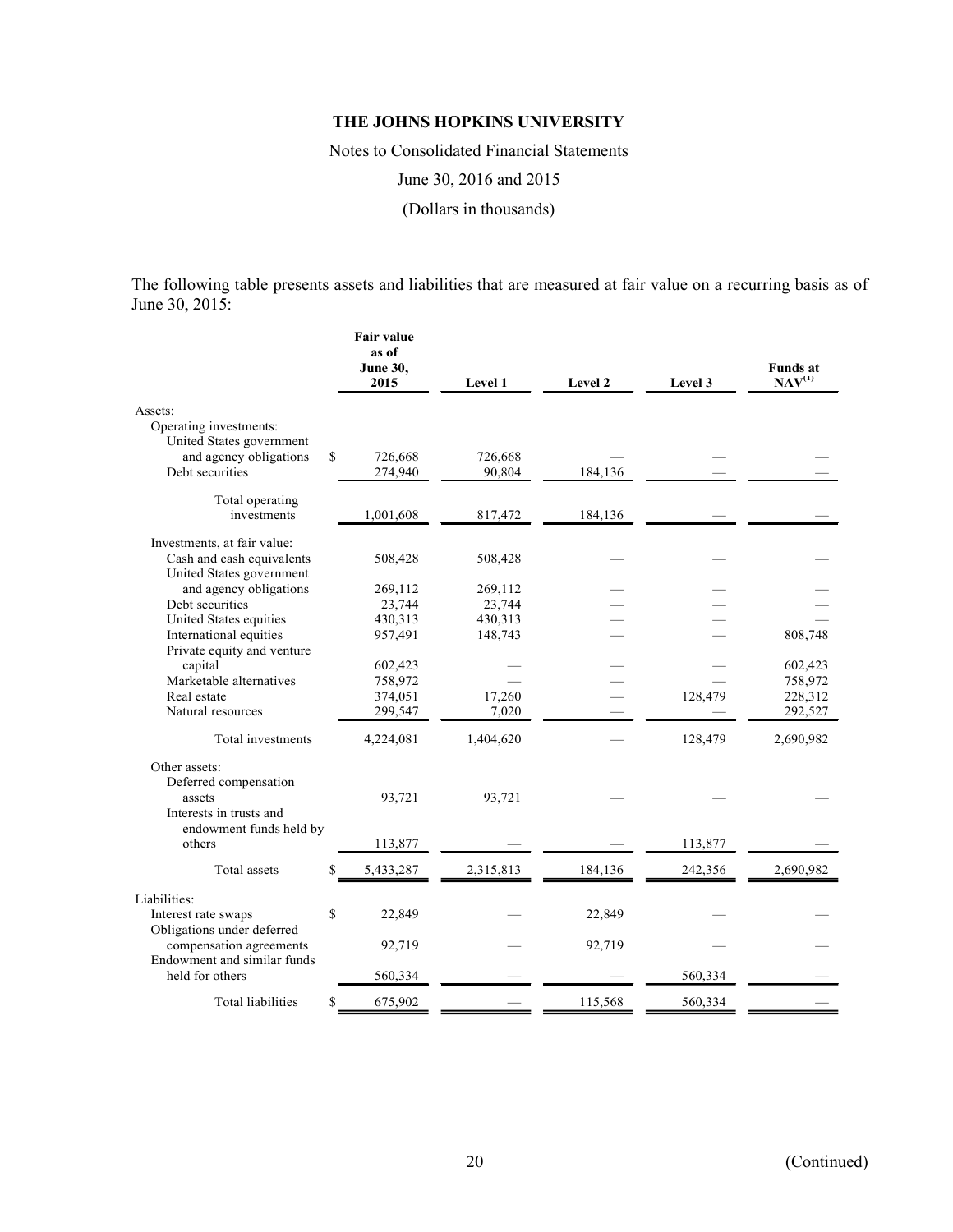Notes to Consolidated Financial Statements

June 30, 2016 and 2015

(Dollars in thousands)

The methods and assumptions used to estimate the fair value of investments are defined in note 1(f). The methods and assumptions used to estimate the fair value of interest rate swap liabilities are defined in note 8(f). The fair value of the obligations under deferred compensation agreements is equal to the fair value of the other investment assets, which are determined using quoted market prices. These assets are comprised of mutual funds and US equities securities. The fair value of the endowment and similar funds held by others is determined using the estimated per share price of the Endowment Investment Pool (EIP) at the reporting date multiplied by the number of shares in the EIP held by others.

The following table presents the University's activity for Level 3 assets and liabilities measured at fair value on a recurring basis for the years ended June 30, 2016 and 2015:

|                                                                          | Real<br>estate | <b>Natural</b><br>resources | Interests in<br>trusts and<br>endowments<br>held by<br>others | <b>Endowment</b><br>and similar<br>funds held<br>for others |
|--------------------------------------------------------------------------|----------------|-----------------------------|---------------------------------------------------------------|-------------------------------------------------------------|
| Balance as of June 30, 2014                                              | \$<br>124,633  |                             | 114,337                                                       | 585,120                                                     |
| Net realized and unrealized<br>gains/(losses)<br>Sales and distributions | 3,846          |                             | (460)                                                         | (3,559)<br>(21, 227)                                        |
| Balance as of June 30, 2015                                              | 128,479        |                             | 113,877                                                       | 560,334                                                     |
| Transfers from NAV to Level 3<br>Net realized and unrealized             |                | 45,733                      |                                                               |                                                             |
| gains/(losses)<br>Sales and distributions                                | 3,732          |                             | (5,378)                                                       | (4,666)<br>(24, 921)                                        |
| Balance as of June 30, 2016                                              | \$<br>132,211  | 45,733                      | 108,499                                                       | 530,747                                                     |

For the years ended June 30, 2016 and 2015, the University did not have any transfers between fair value Levels.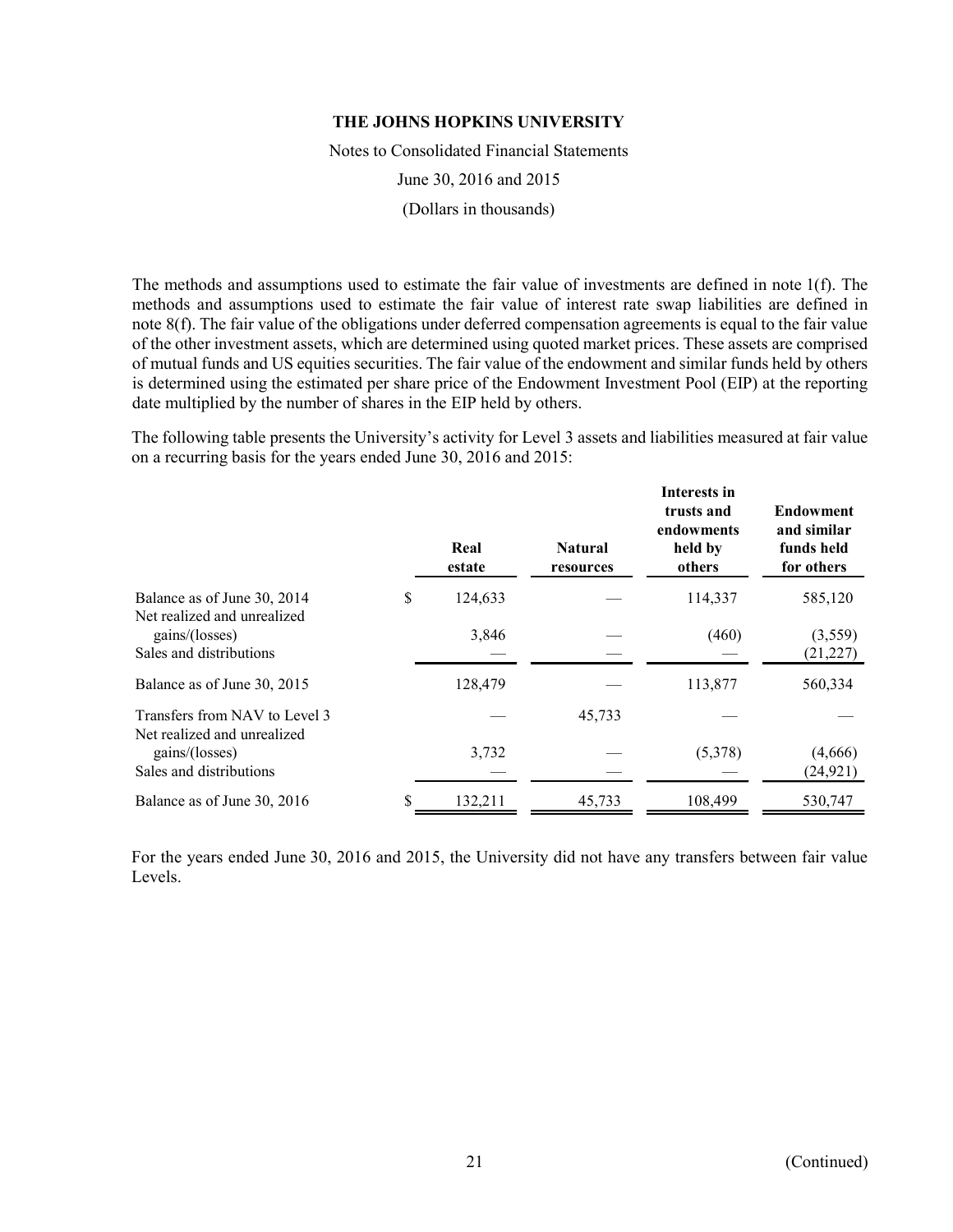Notes to Consolidated Financial Statements

June 30, 2016 and 2015

(Dollars in thousands)

# **(7) Property and Equipment**

Property and equipment, net, are summarized as follows as of June 30, 2016 and 2015:

|                                      | 2016          | 2015      | Range of<br>useful lives |
|--------------------------------------|---------------|-----------|--------------------------|
| Land                                 | \$<br>101,826 | 101,722   | N/A                      |
| Land improvements                    | 100,687       | 98,430    | 15 years                 |
| Buildings and leasehold improvements | 3,111,969     | 3,027,893 | $10-40$ years            |
| Equipment                            | 905,170       | 865,522   | $7-15$ years             |
| Capitalized software costs           | 121,304       | 119,737   | $3-10$ years             |
| Library collections                  | 298,747       | 284,006   | 25 years                 |
| Construction in progress             | 76,228        | 82,690    | N/A                      |
|                                      | 4,715,931     | 4,580,000 |                          |
| Less accumulated depreciation and    |               |           |                          |
| amortization                         | 2,689,316     | 2,518,737 |                          |
|                                      | 2,026,615     | 2,061,263 |                          |

## **(8) Debt**

Debt is summarized as follows as of June 30, 2016 and 2015:

|                                             | 2016      | 2015      |
|---------------------------------------------|-----------|-----------|
| Bonds payable                               | 1,032,723 | 1,034,440 |
| Notes payable                               | 90,615    | 48,225    |
| Commercial paper revenue notes – tax-exempt | 137,169   | 168,336   |
| Commercial paper revenue notes – taxable    |           | 76,287    |
| Capital lease obligations (note 14)         | 77,936    | 61,661    |
|                                             | 1,338,443 | 1,388,949 |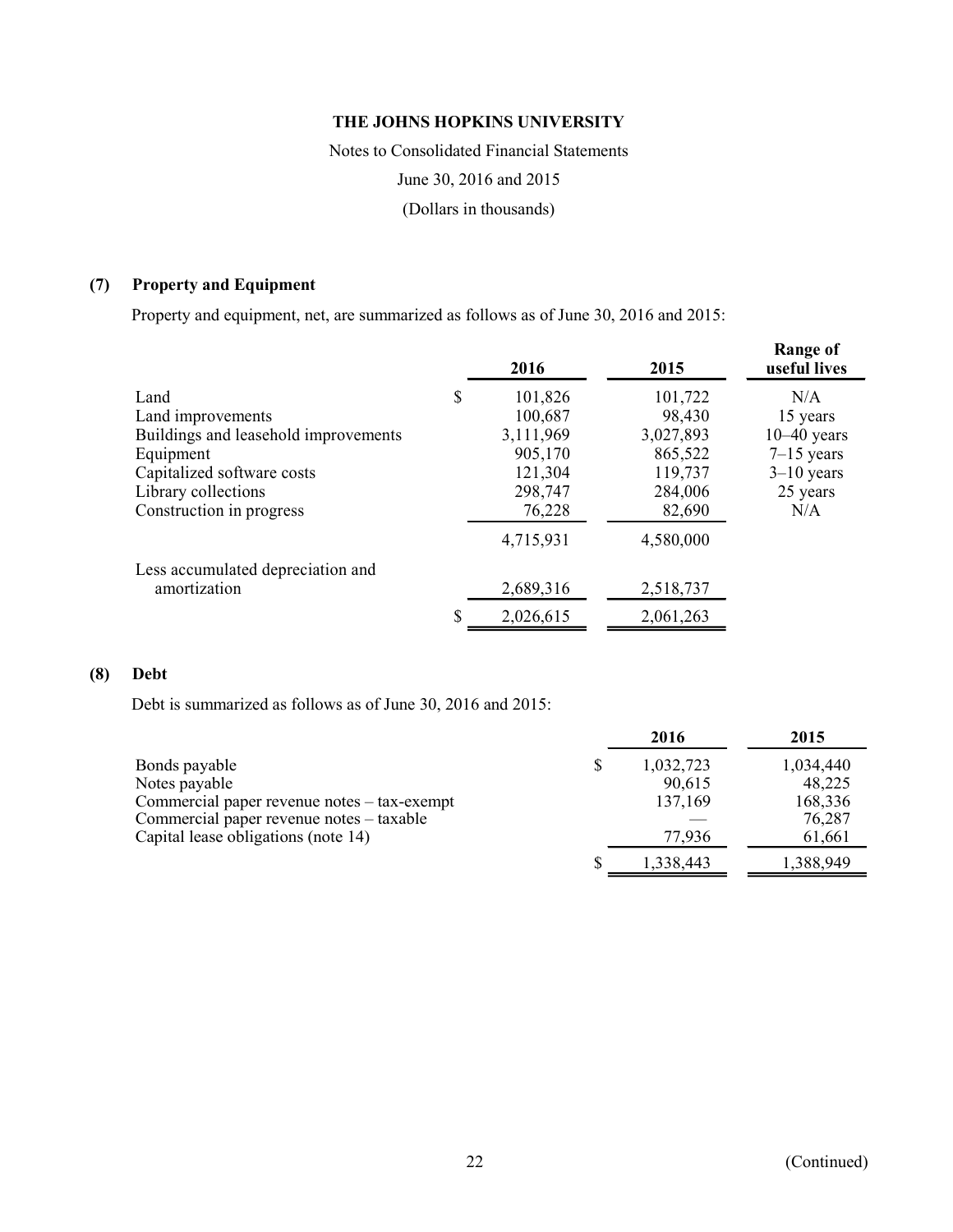Notes to Consolidated Financial Statements

June 30, 2016 and 2015

(Dollars in thousands)

#### *(a) Bonds Payable*

Bonds payable were issued by the Maryland Health and Higher Educational Facilities Authority (MHHEFA), except for the Taxable Bonds issued directly, and consist of the following as of June 30, 2016 and 2015:

|                                                                                                      |    | 2016               | 2015               |
|------------------------------------------------------------------------------------------------------|----|--------------------|--------------------|
| Revenue Bonds Series 2005A, variable effective<br>rate (0.39%), due July 2036                        | \$ | 69,265             | 69,265             |
| Revenue Bonds Series 2008A, 5.00% to 5.25%,<br>due July 2038                                         |    | 114,880            | 114,880            |
| Taxable Bonds 2009 Series A, 5.25%, due July 2019<br>Revenue Bonds Series 2012A, 4.00% to 5.00%, due |    | 50,000             | 50,000             |
| <b>July 2041</b><br>Taxable Bonds 2013 Series A, 4.08%, due July 2053                                |    | 153,150<br>355,000 | 153,150<br>355,000 |
| Revenue Bonds Series 2013B, 4.25% to 5.00%.<br>due July 2041                                         |    | 99,625             | 99,625             |
| Taxable Bonds 2015 Series A, 1.48% & 3.75%, due<br><b>July 2045</b>                                  |    | 165,000            | 165,000            |
| Subtotal                                                                                             |    | 1,006,920          | 1,006,920          |
| Premium and discount, net<br>Debt issuance cost, net                                                 |    | 31,560<br>(5,757)  | 33,507<br>(5,987)  |
|                                                                                                      | S  | 1,032,723          | 1,034,440          |

The bonds payable outstanding as of June 30, 2016 and 2015 are unsecured general obligations of the University. The loan agreements generally provide for semiannual payments of interest.

In February 2015, the University issued \$165,000 of 2015 Series A fixed rate bonds. The 2015 Series A bonds are subject to redemption prior to final maturity. The bonds provide for a \$15,000 principal payment in 2018 and annual payments of \$50,000 in 2043 through 2045. Proceeds from the 2015 Series A were used to refund \$150,000 of the 2009 Series A bonds and a portion of the redemption premium payment. As a result of this refunding, the University recognized a loss of \$21,163 in fiscal 2015, which includes a redemption premium payment of \$20,763 and the remaining for the write-off of unamortized bond issuance costs and original issue discounts associated with the 2009 Series A bonds.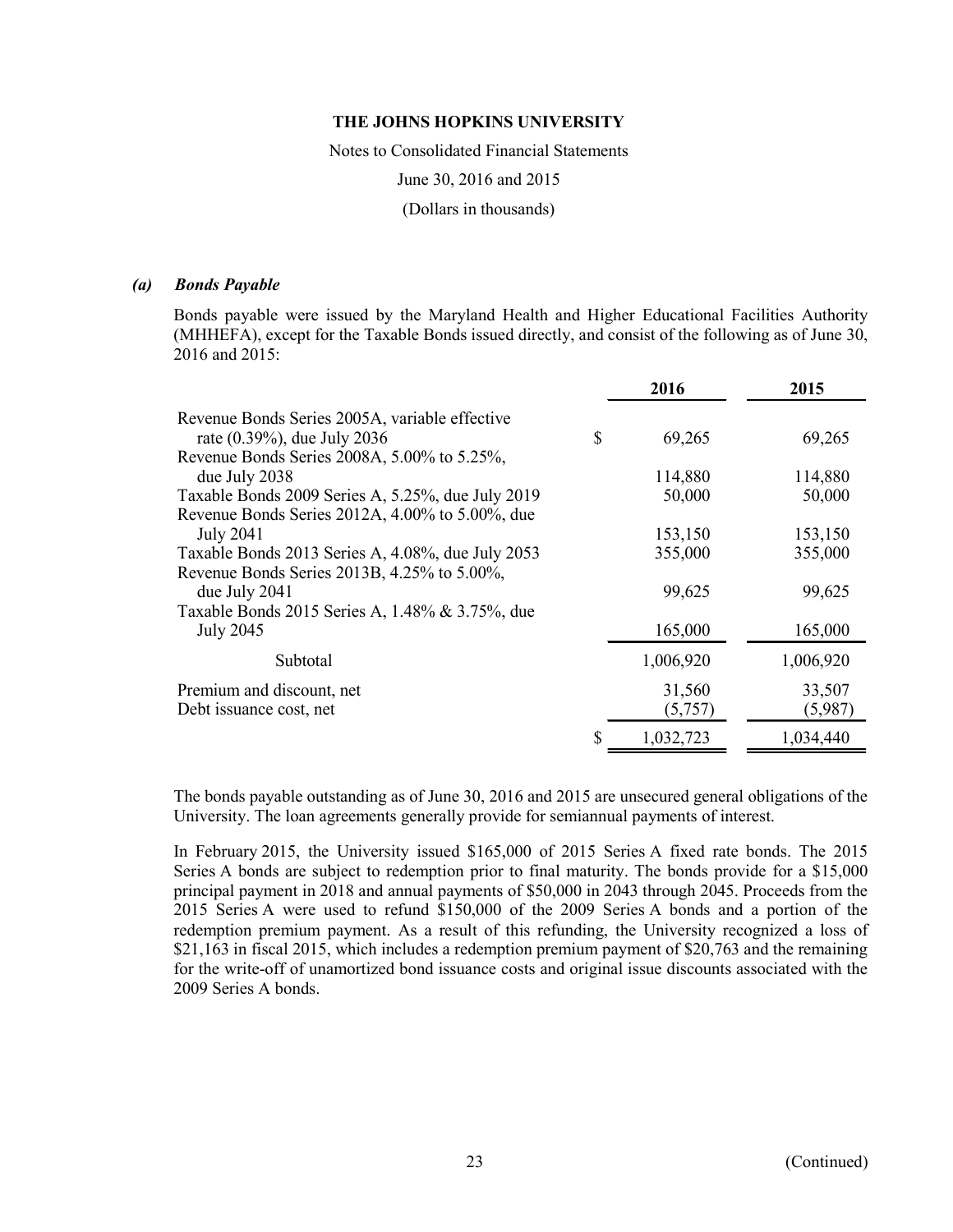Notes to Consolidated Financial Statements

June 30, 2016 and 2015

(Dollars in thousands)

#### *(b) Notes Payable*

Notes payable consist of the following as of June 30, 2016 and 2015:

|   | 2016   | 2015   |
|---|--------|--------|
| S | 6,230  | 7,393  |
|   | 2,343  | 2,599  |
|   | 4,078  | 4,301  |
|   | 27,964 | 33,591 |
|   |        | 341    |
|   | 50,000 |        |
|   | 90,615 | 48,225 |
|   |        |        |

The MHHEFA notes are part of a pooled loan program. The notes are unsecured general obligations of the University, bear interest at a variable rate 0.92% and 1.88% as of June 30, 2016 and 2015, respectively, in monthly installments.

The note due December 2019 is secured by certain of the University's property and is due in annual installments with interest payable monthly.

The note due March 2017 was issued by the Maryland Energy Administration in the principal amount of \$1,500 to fund energy efficient improvements. The note is an unsecured obligation of the University and is payable in semiannual installments. The note was retired in October 2015.

The note due April 2020 was issued by a bank in the principal amount of \$50,000 to refinance commercial paper. The note is an unsecured general obligation of the University and bears interest at a variable rate, 0.90% as of June 30, 2016.

#### *(c) Commercial Paper*

Under the commercial paper program with MHHEFA, the University may have commercial paper outstanding of up to \$400,000. The notes are unsecured, bear interest at rates that are fixed at the date of issue and may have maturities up to 270 days from the date of issue. The notes outstanding as of June 30, 2016 bear interest at a weighted average rate of 0.44%.

The tax-exempt commercial paper revenue notes were issued by MHHEFA to finance and refinance the costs of qualified assets. It is anticipated that the University will continuously renew maturing notes for a period of up to 120% of the estimated useful lives of the related assets.

#### *(d) Interest Costs*

Total interest costs incurred and paid were \$53,942 in 2016 and \$55,718 in 2015, of which \$796 in 2016 and \$1,180 in 2015 were capitalized. There was no interest income in 2016 or 2015 earned from the investment of the unexpended proceeds of tax-exempt borrowings.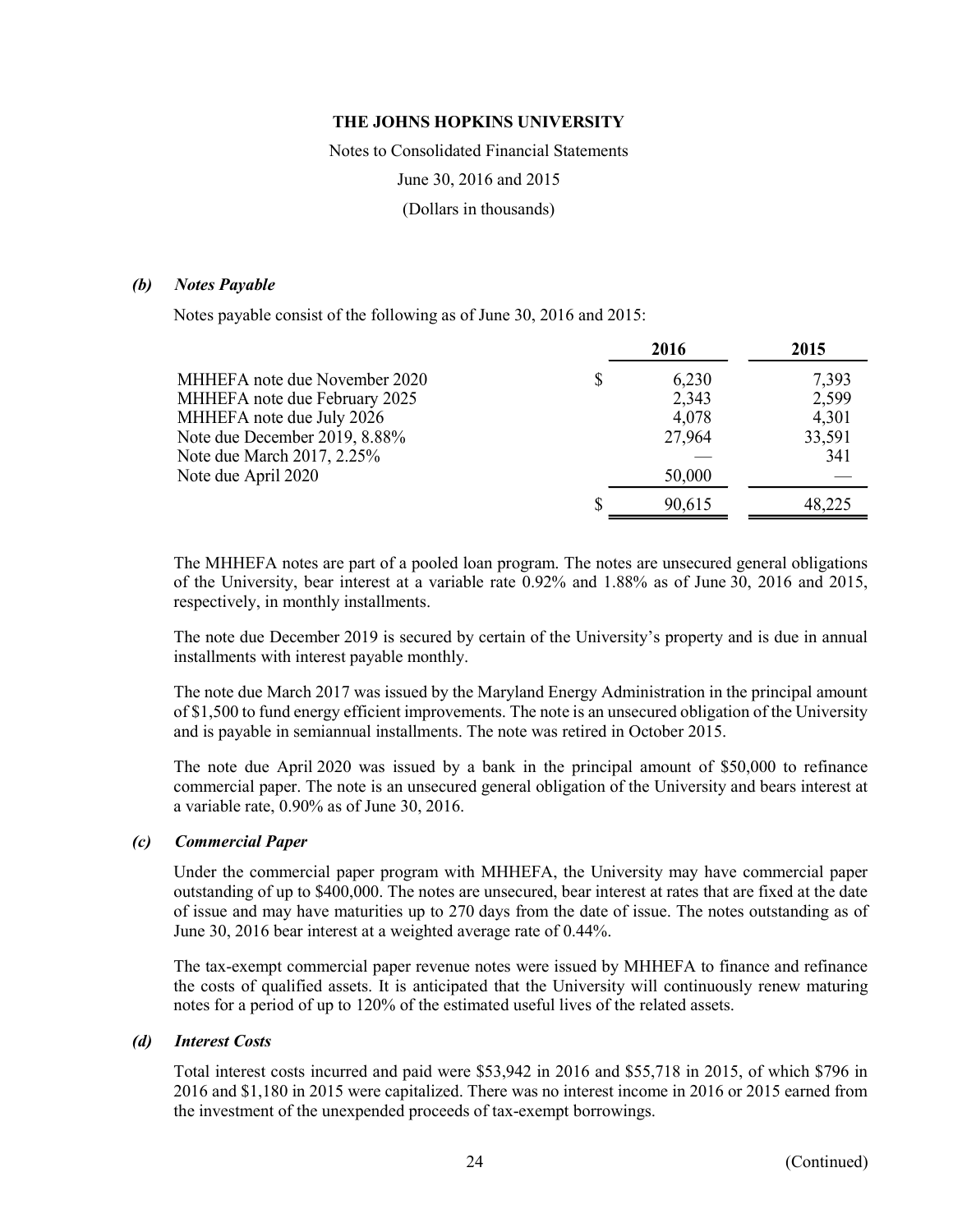Notes to Consolidated Financial Statements

June 30, 2016 and 2015

(Dollars in thousands)

#### *(e) Other Credit Agreements*

The University maintains standby liquidity and line of credit agreements with several commercial banks as follows:

| 100,000                                         |                                                                                                                                                                                                                                                                             |
|-------------------------------------------------|-----------------------------------------------------------------------------------------------------------------------------------------------------------------------------------------------------------------------------------------------------------------------------|
| 1,000<br>50,000<br>100,000<br>60,000<br>200,000 | Revolving line of credit<br>March 2017<br>Standby liquidity agreement<br>April 2017<br>Standby liquidity agreement<br>September 2018<br>Standby liquidity agreement<br>November 2020<br>Standby liquidity agreement<br>December 2020<br>Lines of credit<br><b>July 2017</b> |

To support liquidity under the bond and commercial paper revenue notes programs, the University has four standby liquidity agreements with commercial banks. These agreements are intended to enable the University to fund the purchase of variable rate demand bonds, which are tendered and not remarketed, and to pay the maturing principal of and interest on commercial paper notes in the event they cannot be remarketed. Advances under these agreements are unsecured, bear interest at a rate that varies based on certain market indices, and are due by the stated expiration date unless extended by a term loan. There were no borrowings under any of the University's credit facilities during fiscal 2016 and 2015.

Under terms of a master note agreement with a commercial bank, the University may borrow up to \$100,000 under a revolving line of credit for APL working capital purposes. Advances under the revolving line of credit are unsecured, due on demand, and bear interest at a rate that varies based on certain market indices. There were no borrowings outstanding on the revolving line of credit as of June 30, 2016 or 2015.

#### *(f) Interest Rate Swap Agreements*

Under interest rate swap agreements, the University and the counterparties agree to exchange the difference between fixed rate and variable rate interest amounts calculated by reference to specified notional principal amounts during the agreement period. Notional principal amounts are used to express the volume of these transactions, but the cash requirements and amounts subject to credit risk are substantially less.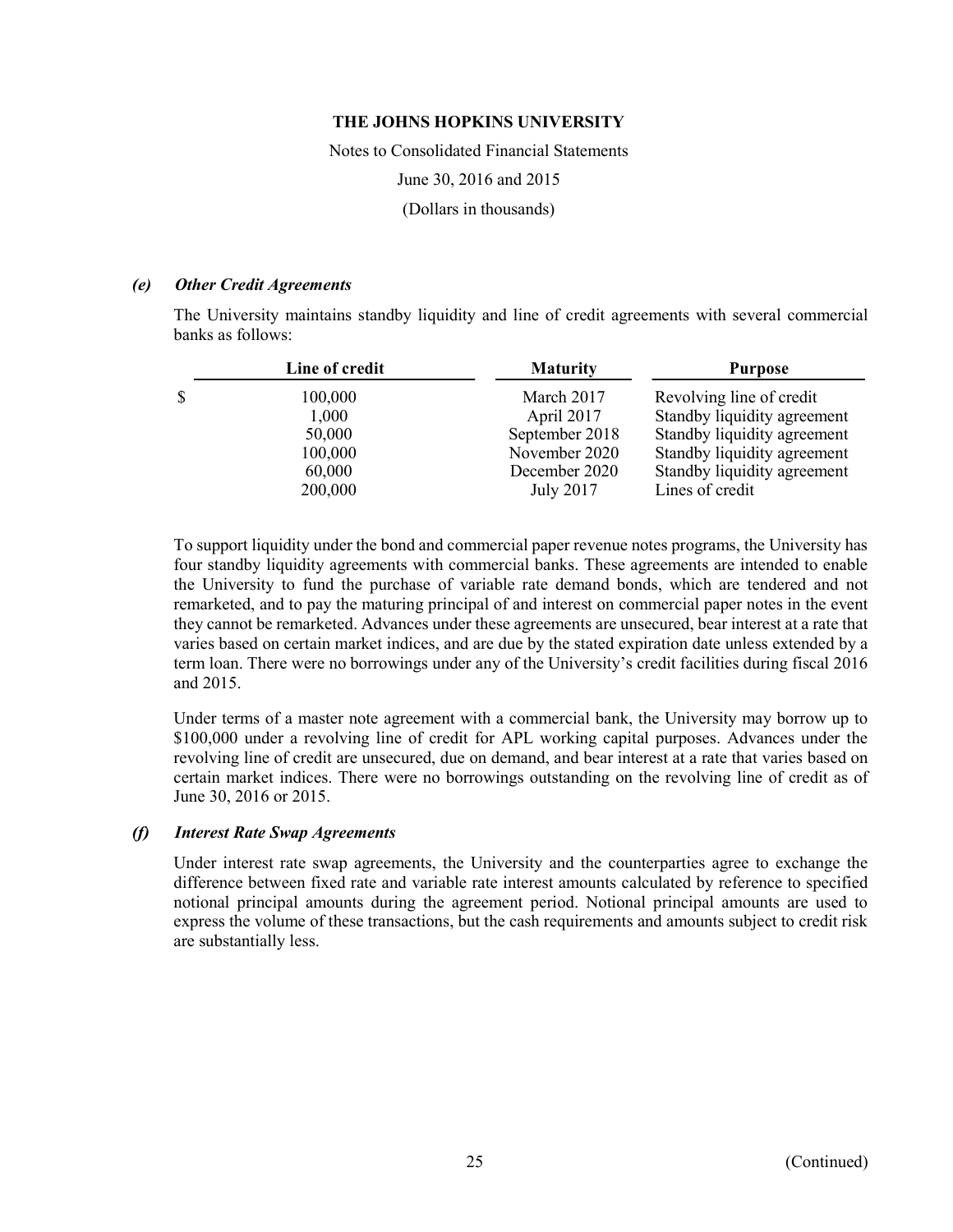Notes to Consolidated Financial Statements June 30, 2016 and 2015 (Dollars in thousands)

The following table summarizes the general terms of the University's fixed payor swap agreements:

| <b>Effective date</b> |    | <b>Notional</b><br>amount | <b>Termination</b><br>date | <b>Interest</b><br>rate paid | Interest rate received                                                                    |
|-----------------------|----|---------------------------|----------------------------|------------------------------|-------------------------------------------------------------------------------------------|
| June 2005             | S. | 69,265                    | July 2036                  | 3.87%                        | <b>SIFMA</b>                                                                              |
| July 2007             |    | 9.020                     | July 2027                  | 3.45                         | 0.43% as of June 30, 2016<br>$67.0\%$ of 1-month LIBOR                                    |
| July 2008             |    | 64.040                    | <b>July 2020</b>           | 3.43                         | $0.31\%$ as of June 30, 2016<br>$67.0\%$ of 1-month LIBOR<br>$0.31\%$ as of June 30, 2016 |

Parties to interest rate swap agreements are subject to market risk for changes in interest rates and risk of credit loss in the event of nonperformance by the counterparty.

The fair value of each swap is the estimated amount the University would receive or pay to terminate the swap agreement at the reporting date considering current interest rates and creditworthiness of the swap counterparties. The aggregate fair value of the University's interest rate swap agreements as of June 30, 2016 and 2015 was a liability of \$33,784 and \$22,849, respectively, excluding accrued interest and is reported as other long-term liabilities. Changes in the fair value of the interest rate swap agreements are reported as nonoperating activities. The change in fair value was a loss of \$10,935 and \$3,821 in fiscal 2016 and 2015, respectively.

The University is required to post collateral under these agreements when certain thresholds are exceeded. As of June 30, 2016, the required collateral was \$10,300, which is included in cash and cash equivalents. As of June 30, 2015, there was no required collateral.

#### *(g) Annual Principal Payments*

The following table summarizes the aggregate annual maturities of bonds payable, notes payable, and the maturities of specific tax-exempt commercial paper revenue note tranches, for the five years subsequent to June 30, 2016:

|            | <b>Bonds</b><br>payable | <b>Notes</b><br>payable | <b>Commercial</b><br>paper notes | <b>Total</b> |
|------------|-------------------------|-------------------------|----------------------------------|--------------|
| 2017       | \$                      | 7,832                   |                                  | 7,832        |
| 2018       | 45,000                  | 8,481                   | 17,149                           | 70,630       |
| 2019       | 50,000                  | 9,204                   |                                  | 59,204       |
| 2020       | 8,595                   | 59,989                  |                                  | 68,584       |
| 2021       | 8,590                   | 1,257                   | 6,031                            | 15,878       |
| Thereafter | 894,735                 | 3,852                   | 113,989                          | 1,012,576    |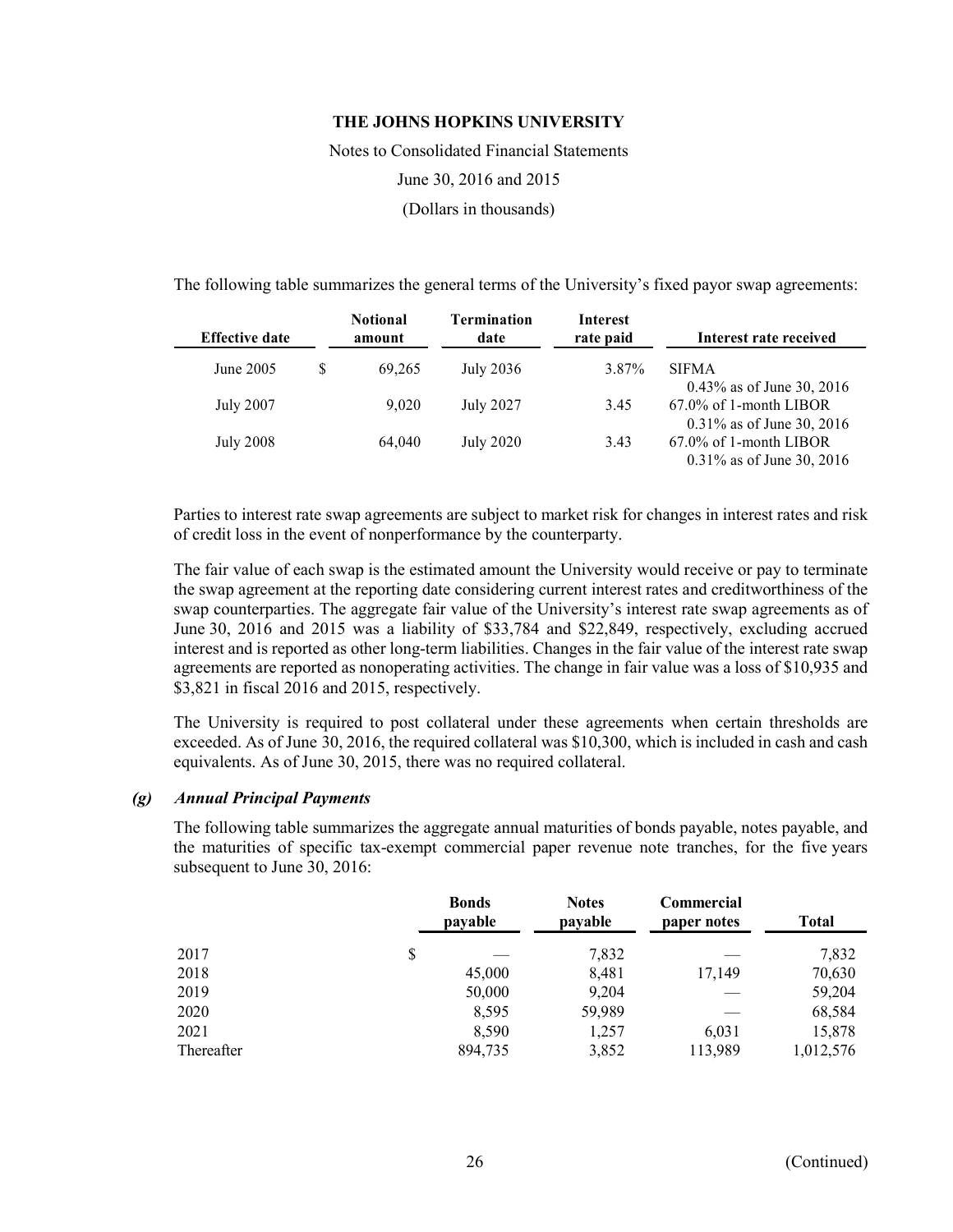Notes to Consolidated Financial Statements

June 30, 2016 and 2015

#### (Dollars in thousands)

#### **(9) Net Assets**

Temporarily restricted net assets consist of the following as of June 30, 2016 and 2015:

|                                                             |   | 2016      | 2015      |
|-------------------------------------------------------------|---|-----------|-----------|
| Contributions, including annuities and other trusts         | S | 377,900   | 342,399   |
| Endowment return restricted for departments, divisions, and |   |           |           |
| student aid                                                 |   | 607,839   | 719,269   |
| Contributions restricted for facilities                     |   | 87,904    | 75,711    |
| Split-interest agreements designated for departmental and   |   |           |           |
| divisional support                                          |   | 31,832    | 37,013    |
| Land subject to time and purpose restrictions               |   | 78,000    | 76,000    |
|                                                             |   | 1,183,475 | 1,250,392 |

Permanently restricted net assets consist of the following as of June 30, 2016 and 2015:

|                                                     | 2016      | 2015      |
|-----------------------------------------------------|-----------|-----------|
| Contributions, including annuities and other trusts | 60,320    | 64.992    |
| Donor restricted endowment funds                    | 1,784,006 | 1,628,809 |
| Perpetual trusts                                    | 55,016    | 59.679    |
| Contributions receivable                            | 115,217   | 107,106   |
|                                                     | 2,014,559 | 1,860,586 |

Income is available from these permanently restricted net assets for departmental and divisional support (\$1,667,365 in 2016 and \$1,534,701 in 2015) and student aid (\$347,194 in 2016 and \$325,885 in 2015).

#### **(10) University Endowment**

The University's endowment consists of approximately 3,800 individual funds established for a variety of purposes and includes both donor-restricted endowment funds and funds designated by the Board of Trustees to function as endowments. Net assets associated with endowment funds are classified and reported based on the existence or absence of donor-imposed restrictions.

The Board of Trustees of the University has interpreted the Maryland enacted version of Uniform Prudent Management of Institutional Funds Act (UPMIFA) as allowing the University to appropriate for expenditure or accumulate so much of an endowment fund as the University determines is prudent for the uses, benefits, purposes, and duration for which the endowment fund is established, subject to the intent of the donor as expressed in the gift instrument.

The Board of Trustees of the University manages and invests the individual endowment funds in the exercise of ordinary business care and prudence under facts and circumstances and considering the purposes, factors, and other requirements of UPMIFA. The University classifies as permanently restricted net assets (a) the original value of gifts donated, which are donated to the permanent endowment, (b) the original value of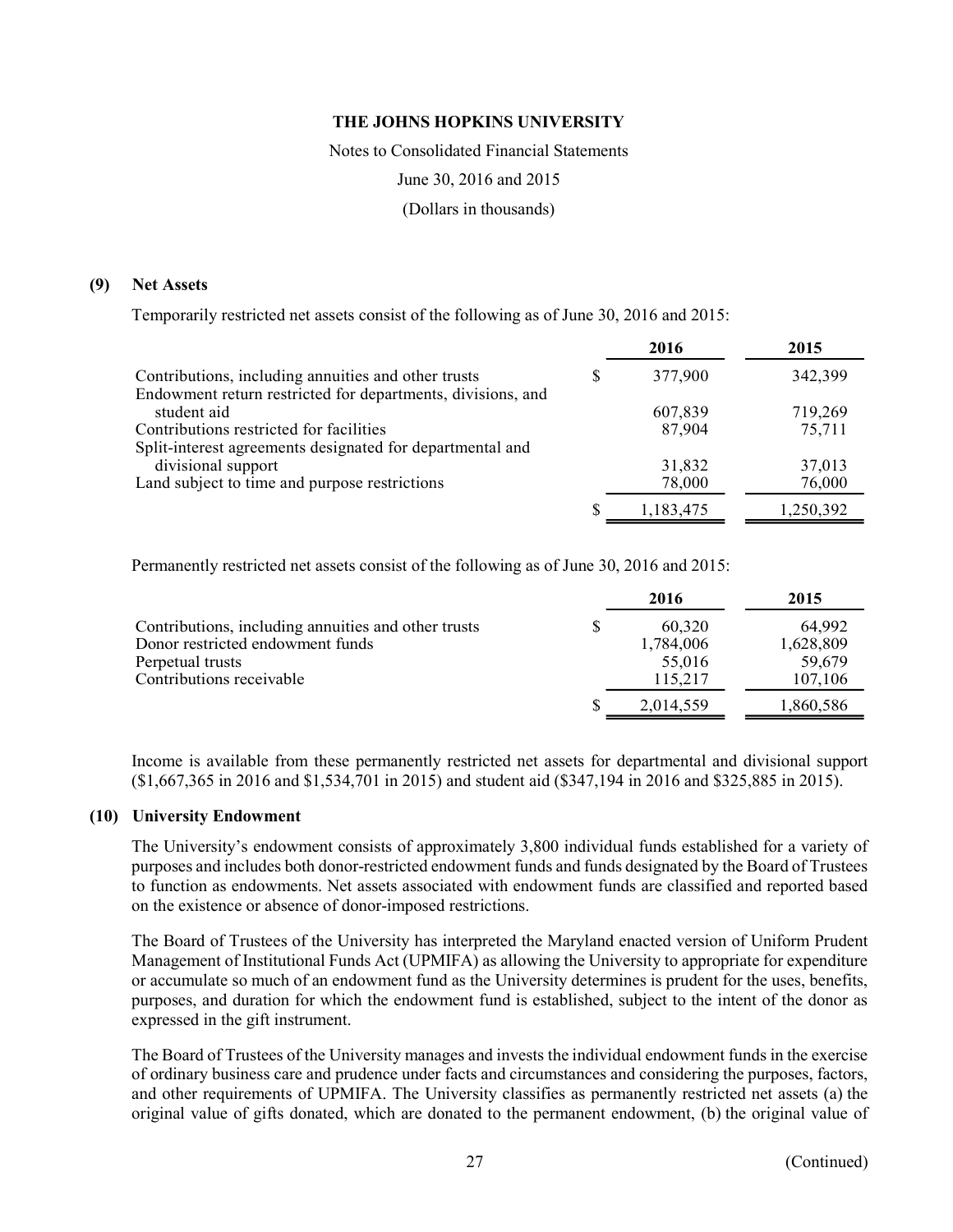Notes to Consolidated Financial Statements

June 30, 2016 and 2015

(Dollars in thousands)

subsequent gifts to the permanent endowment, and (c) accumulations to the permanent endowment, which are not expendable on a current basis in accordance with the directions of the applicable donor gift instrument at the time the accumulation is added to the fund. The remaining portion of the donor-restricted endowment fund that is not classified in permanently restricted net assets is classified as temporarily restricted net assets until those amounts are appropriated for expenditure by the Board of Trustees, or, if in an underwater position (fair value below historical cost), as unrestricted net assets. Subsequent gains that restore the fair value of underwater endowments to the required level will be classified as an increase in unrestricted net assets.

The University has adopted investment policies for its endowment, including board-designated funds, which attempt to provide a predictable stream of funding in support of the operating budget, while seeking to preserve the real value of the endowment assets over time. The University relies on a total return strategy under which investment returns are achieved through both appreciation (realized and unrealized) and yield (interest and dividends). Investments are diversified by asset class, as well as by investment manager and style, with a focus on achieving long-term return objectives within prudent risk constraints.

Subject to the intent of the donor, the Board of Trustees appropriates for expenditure or accumulates funds in the endowments in the exercise of ordinary business care and prudence under the facts and circumstances and considering the purposes, factors, and other requirements of UPMIFA. The annual appropriation is determined in the context of the University's spending rate policy. The current policy, which is based on a long-term investment return assumption as well as an estimated inflation factor, targets the appropriation to be in a range of 4.5% to 5.5% of the prior three years' average value of the endowment.

|                                                                   | <b>Unrestricted</b> | <b>Temporarily</b><br>restricted | <b>Permanently</b><br>restricted | Total     |
|-------------------------------------------------------------------|---------------------|----------------------------------|----------------------------------|-----------|
| Donor-restricted endowment<br>funds<br>Board-designated endowment | (21, 178)           | 607,839                          | 1,784,007                        | 2,370,668 |
| funds                                                             | 936,319             |                                  |                                  | 936,319   |
|                                                                   | 915,141             | 607,839                          | 1,784,007                        | 3,306,987 |

Endowment net assets consist of the following as of June 30, 2016:

Endowment net assets consist of the following as of June 30, 2015:

|                                                                   | Unrestricted | <b>Temporarily</b><br>restricted | <b>Permanently</b><br>restricted | <b>Total</b> |
|-------------------------------------------------------------------|--------------|----------------------------------|----------------------------------|--------------|
| Donor-restricted endowment<br>funds<br>Board-designated endowment | (2,071)      | 719,269                          | 1,628,809                        | 2,346,007    |
| funds                                                             | 980,925      |                                  |                                  | 980,925      |
|                                                                   | 978,854      | 719,269                          | 1,628,809                        | 3,326,932    |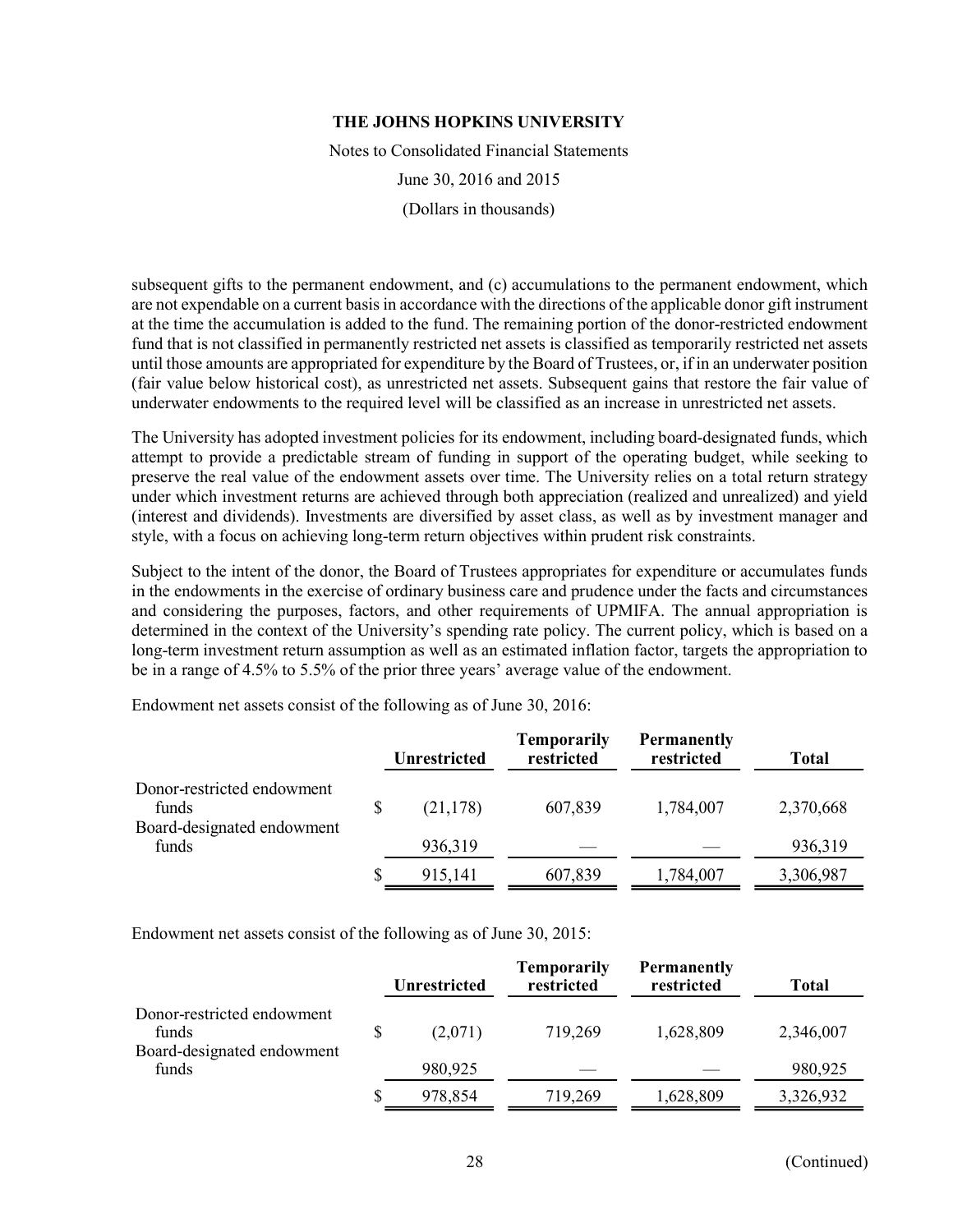Notes to Consolidated Financial Statements

June 30, 2016 and 2015

(Dollars in thousands)

Changes in endowment net assets for the years ended June 30, 2016 and 2015 are as follows:

|                                           | Unrestricted | <b>Temporarily</b><br>restricted | Permanently<br>restricted | Total      |
|-------------------------------------------|--------------|----------------------------------|---------------------------|------------|
| \$<br>Endowment net assets, June 30, 2014 | 1,040,222    | 839,200                          | 1,513,107                 | 3,392,529  |
| Investment return                         | 25,746       | (24, 528)                        | 911                       | 2,129      |
| Contributions and designations            | 3,443        | (81)                             | 113,887                   | 117,249    |
| Withdrawals                               | (25,000)     | (8,954)                          |                           | (33,954)   |
| Appropriation for expenditure             | (65, 557)    | (85, 464)                        |                           | (151, 021) |
| Appropriation reinvested                  |              | (904)                            | 904                       |            |
| Endowment net assets, June 30, 2015       | 978,854      | 719,269                          | 1,628,809                 | 3,326,932  |
| Investment return                         | 9,552        | (27,749)                         | 994                       | (17,203)   |
| Contributions and designations            | 2,423        | (160)                            | 153,262                   | 155,525    |
| Appropriation for expenditure             | (75,688)     | (82,579)                         |                           | (158, 267) |
| Appropriation reinvested                  |              | (942)                            | 942                       |            |
| Endowment net assets, June 30, 2016<br>S  | 915,141      | 607,839                          | 1,784,007                 | 3,306,987  |

The Board of Trustees authorized withdrawals for the purchase of land and other capital activities for the APL in fiscal 2015.

# **(11) Affiliated Institutions**

Reimbursements from affiliated institutions consist of the following for the years ended June 30, 2016 and 2015:

|                                       |   | 2016    | 2015    |
|---------------------------------------|---|---------|---------|
| Johns Hopkins Health System           | S | 42,571  | 30,015  |
| Johns Hopkins Hospital                |   | 279,032 | 277,205 |
| Johns Hopkins Bayview Medical Center  |   | 69,389  | 66,999  |
| Other Johns Hopkins entities          |   | 100,283 | 85,261  |
| Other affiliated medical institutions |   | 25,877  | 24,065  |
|                                       |   | 517,152 | 483,545 |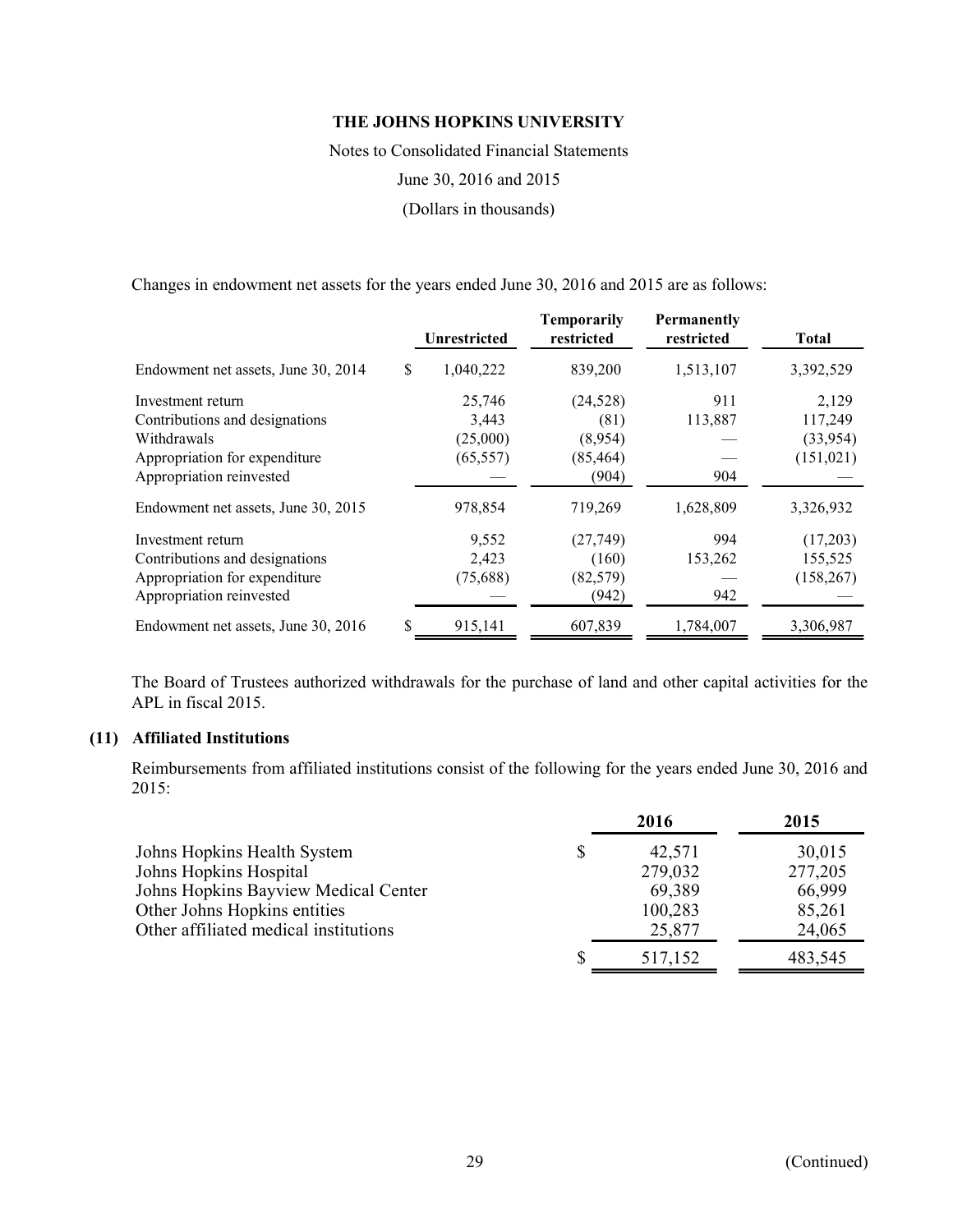Notes to Consolidated Financial Statements June 30, 2016 and 2015 (Dollars in thousands)

### *(a) The Johns Hopkins Health System (JHHS)*

JHHS is incorporated and governed separately from the University and is the parent entity of an academically based health system, which includes the Hospital, The Johns Hopkins Bayview Medical Center, Howard County General Hospital, Suburban Hospital, Sibley Memorial Hospital, All Children's Hospital, and other related organizations. The University and JHHS have established a Board of Johns Hopkins Medicine (JHM) to direct, integrate, and coordinate the clinical activities of the two organizations. JHM does not have the authority to incur debt or issue guarantees and its annual budgets require the approval of the Boards of Trustees of both the University and JHHS.

Reimbursements from JHHS relate primarily to space and purchased services for clinical and nonclinical operations.

### *(b) The Hospital*

The Hospital is a member of JHHS and serves as the primary teaching facility of the University's School of Medicine. Because of the closely related nature of their operations, the University and the Hospital share facilities and provide services to each other to fulfill their purposes more effectively. The sharing of facilities and services is negotiated annually and set forth in a Joint Administrative Agreement (JAA). Costs charged to the Hospital under the JAA, related primarily to the provision of professional medical services from the University, aggregated \$203,692 in fiscal 2016 and \$198,259 in fiscal 2015. Costs charged to the University under the JAA, related primarily to rental of space in Hospital facilities under a renewable one-year lease, aggregated \$47,818 in fiscal 2016 and \$44,401 in fiscal 2015, and are included in operating expenses in the consolidated statements of activities.

# *(c) Johns Hopkins Bayview Medical Center (JHBMC)*

JHBMC is a community-based teaching hospital and long-term care facility. The University and JHBMC also share facilities and provide services to each other and negotiate the costs annually under a JAA. Costs charged to JHBMC under the JAA, related primarily to the provision of professional medical services from the University, aggregated \$66,709 in fiscal 2016 and \$60,824 in fiscal 2015.

# *(d) The Johns Hopkins Hospital Endowment Fund Incorporated(JHHEFI)*

In July 2007, the University and JHHEFI entered into an agreement whereby JHHEFI transferred approximately \$381,000 to the University to invest in the University's EIP and have the University manage these assets on JHHEFI's behalf. The funds were invested with other University assets in the University's name and title, and in accordance with the University's EIP investment policies and objectives. JHHEFI receives payouts as determined by their Board of Trustees and may terminate the agreement upon 180 days' written notice with liquidations to be made over a three-year period as specified in the agreement. The assets are included in investments in the consolidated balance sheets, and a corresponding liability of \$426,772 and \$450,252 is included in endowment and similar funds held for others as of June 30, 2016 and 2015, respectively.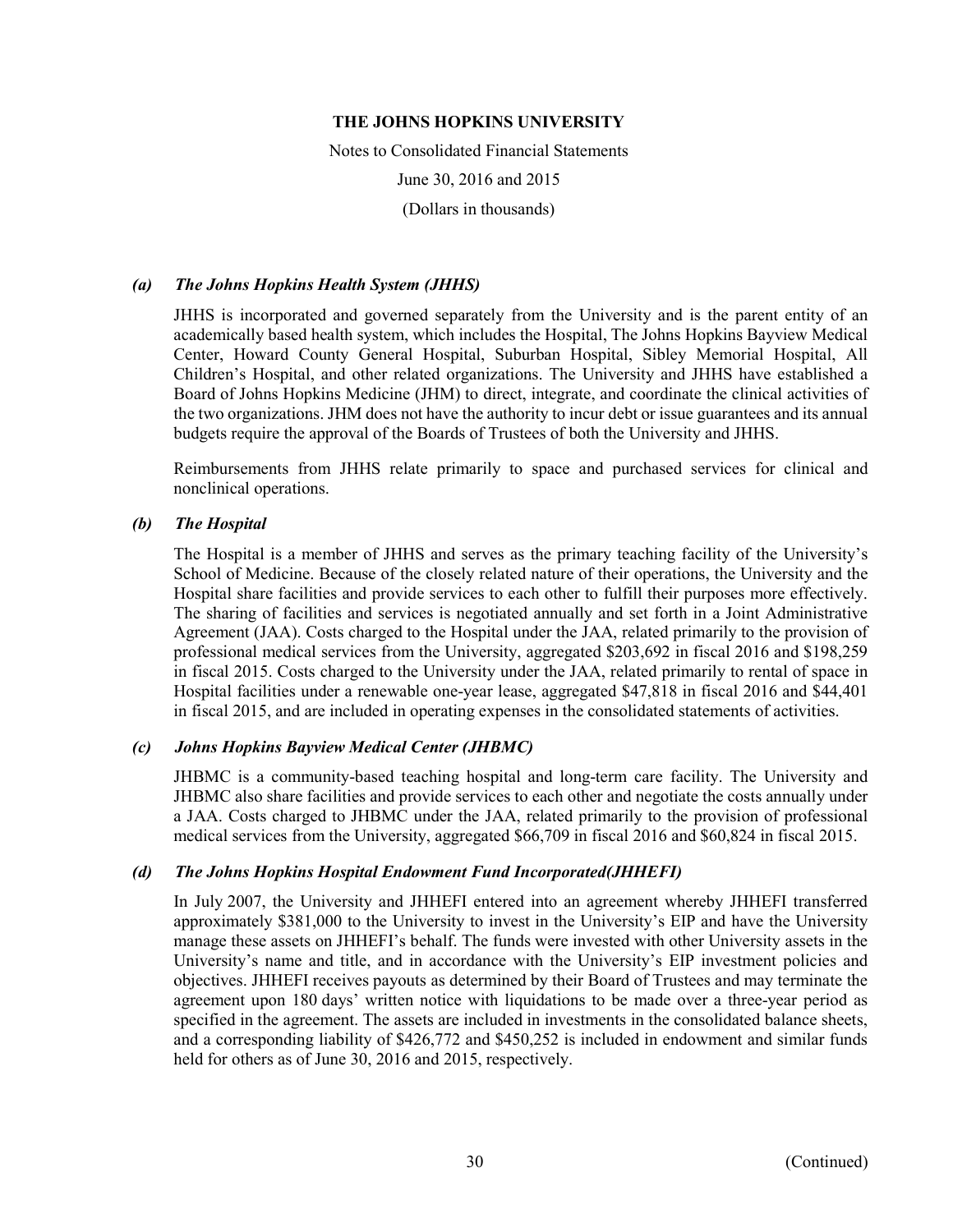Notes to Consolidated Financial Statements June 30, 2016 and 2015 (Dollars in thousands)

#### *(e) Jointly Owned Entities*

As of June 30, 2016 and 2015, the University and JHHS and its affiliates jointly own several entities that are accounted for on the equity method. The University's aggregate investments in and advances to these joint ventures was approximately \$245,041 and \$227,842 as of June 30, 2016 and 2015, respectively. Equity in earnings of affiliates aggregated approximately \$7,594 in fiscal 2016 and \$34,721 in fiscal 2015.

In 2005, one of these entities, JHMI Utilities LLC, was formed to provide utility services for the east Baltimore campus. The University and Hospital, each owning 50% of JHMI Utilities LLC, provide all of its funding, including debt service, through payments for services received. Utility and telecommunications services provided to the University in fiscal 2016 and 2015 were approximately \$33,184 and \$34,356, respectively. JHMI Utilities LLC entered into an agreement with the University to finance a portion of the costs of installation of an enterprise information technology system that will provide integrated patient care information and service across Johns Hopkins Medicine. The majority of the project has been successfully implemented with the total project costs as of June 30, 2016 approximately \$229,800. The total approved capital cost of the overall project inclusive of phases that are in the process of being implemented is \$279,600. The cost of implementing the enterprise information technology strategy was financed through a combination of loans from, or guarantees by, the University and JHHS. The University has committed to funding up to \$34,423 of the project. As of June 30, 2016 and 2015, \$23,334 and \$18,891, respectively, was outstanding on the loan. In addition, the University has agreed to guarantee a pooled loan of up to \$13,000.

Although the University's ownership interest in each of the jointly owned entities is generally 50%, the University and JHHS have entered into separate agreements whereby certain activities or lines of business within these entities are not shared equally.

The following table summarizes the aggregate condensed financial information of the jointly owned entities and the University's proportionate share of the entities as of and for the years ended June 30, 2016 and 2015, respectively:

|                    | 2016          |                        | 2015      |                        |  |
|--------------------|---------------|------------------------|-----------|------------------------|--|
|                    | Total         | University<br>interest | Total     | University<br>interest |  |
| Assets             | \$<br>963,039 | 431,897                | 950,588   | 422,050                |  |
| Liabilities        | 664,747       | 300,312                | 644,444   | 296,889                |  |
| Operating revenues | 2,177,195     | 868,370                | 2,124,064 | 859,656                |  |
| Operating expenses | 2,110,668     | 860,776                | 2,010,448 | 824,935                |  |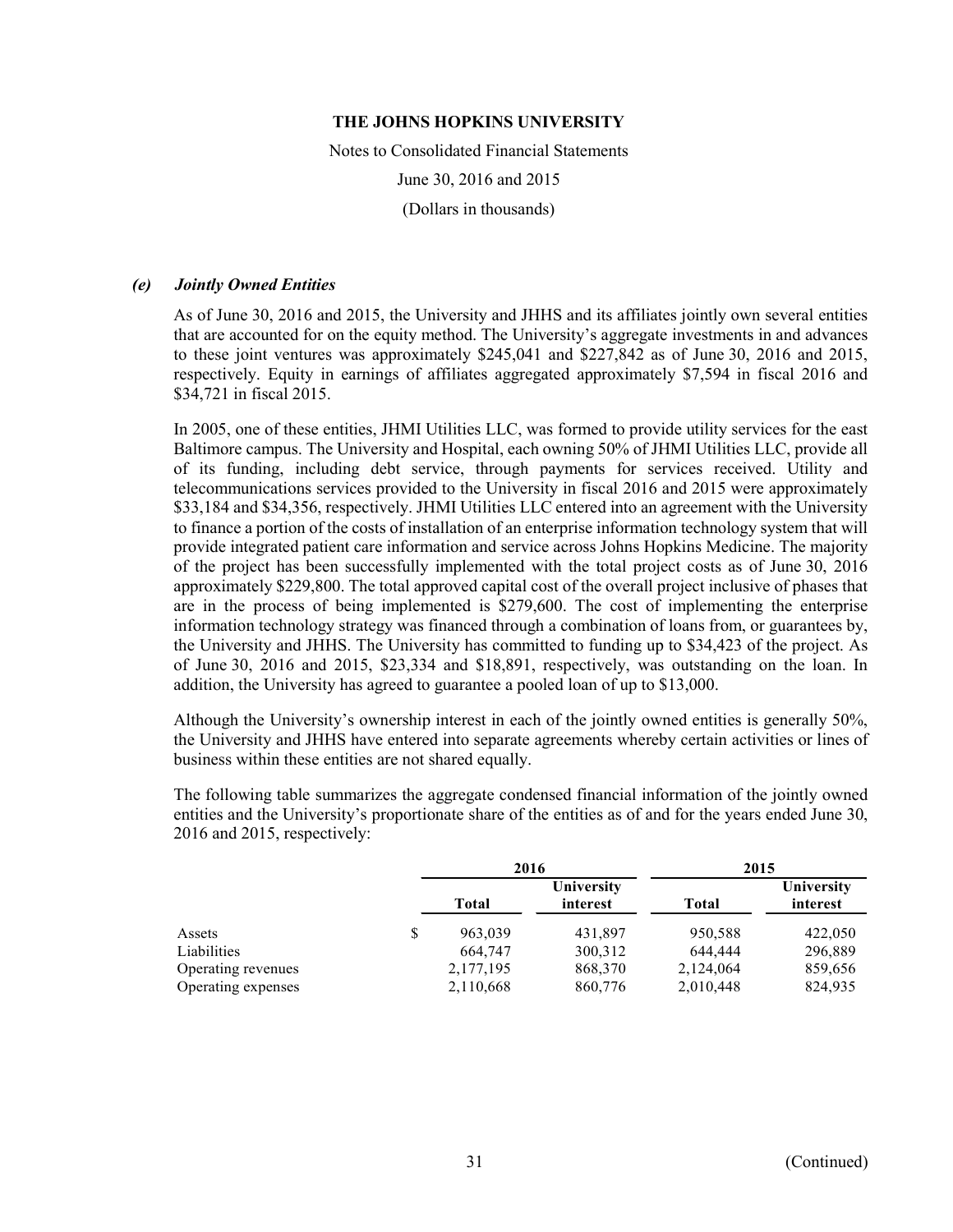Notes to Consolidated Financial Statements June 30, 2016 and 2015 (Dollars in thousands)

#### **(12) Pension and Postretirement Benefit Plans**

The University has several pension plans that are available to substantially all full-time employees. Most of these plans are defined contribution plans for which the University's policy is to fund pension costs as earned. The University also has a defined benefit pension plan covering bargaining unit employees and those classified as support staff. Pension expense was \$213,401 in fiscal 2016 and \$199,931 in fiscal 2015, including \$190,242 and \$179,276, respectively, related to defined contribution plans. Of the total pension expense, APL's defined contribution plan accounted for \$64,768 in fiscal 2016 and \$60,455 in fiscal 2015.

Effective July 1, 2011, the University closed the support staff pension plan to new participants other than bargaining unit employees. In addition, the University offered a choice to current participants between the current support staff pension plan and its 403(b) plan. The University has retiree benefits plans that provide postretirement medical benefits to employees, including those at APL, who meet specified minimum age and service requirements at the time they retire. The University pays a portion of the cost of participants' medical insurance coverage. The University's portion of the cost for an individual participant depends on various factors, including the age, years of service, and time of retirement or retirement eligibility of the participant. The University has established a trust fund for its retiree benefits plans and intends to make contributions to the fund approximately equal to the annual net postretirement benefit cost.

During fiscal 2016, the University offered a vested terminated cash-out option for support staff pension plan participants eligible for a single, lump-sum distribution. A total of 1,523 participants elected the option and the Plan paid lump-sum benefits of \$41,382, which is reflected in benefits paid.

During fiscal 2016, APL adopted an amendment to the postretirement medical plan for employees hired before January 1, 2012 and retired after December 31, 2012. In 2011, APL announced that for those employees, the percentage of premium paid by APL would become a fixed dollar amount beginning in 2017. This fixed dollar amount would be based on the premiums of 2016. The plan amendment changed the effective date of a fixed dollar subsidy from 2017 to 2019. Beginning in 2019, the subsidy will become a fixed dollar amount based on the 2018 premium levels. The plan change increased the accumulated postretirement benefit obligation by \$9,590 for the year ended June 30, 2016.

In 2010, the Patient Protection and Affordable Care Act and the Health Care and Education Reconciliation Act (collectively, the Health Care Acts) were signed into law. The Health Care Acts include several provisions that may affect the University's postretirement benefit plans, and have been considered in the measurement of the postretirement benefit obligation.

In October 2014, the Society of Actuaries released new data regarding observed mortality rate improvements. Updated mortality tables were adopted as of June 30, 2015.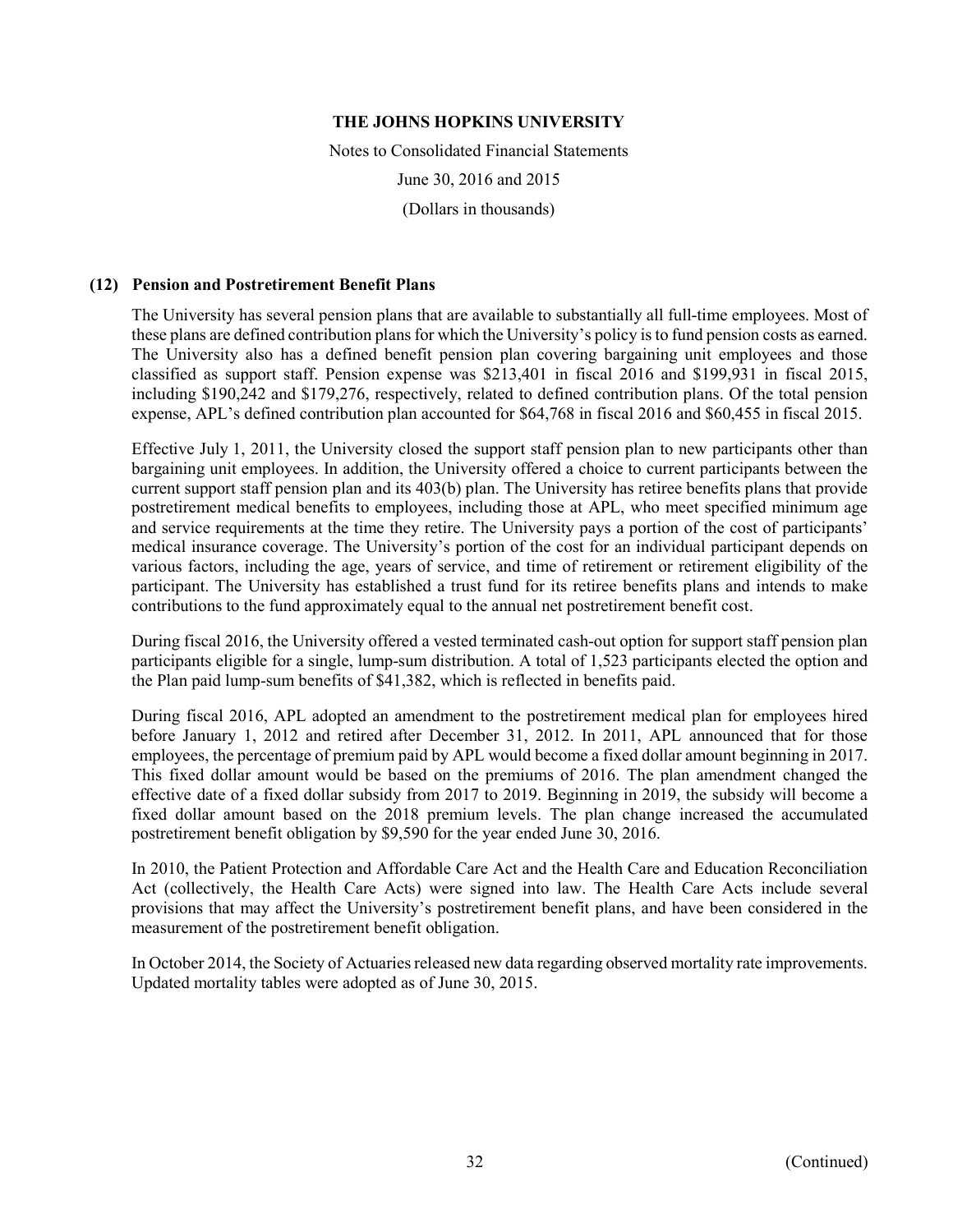Notes to Consolidated Financial Statements

June 30, 2016 and 2015

(Dollars in thousands)

The University uses a June 30 measurement date for its defined benefit pension plan and retiree benefit plans. Information relating to the benefit obligation, assets, and funded status of the defined benefit pension plan and the postretirement benefit plans as of and for the years ended June 30, 2016 and 2015 is summarized as follows:

|                                   | Pension plan     |            | <b>Postretirement plans</b> |           |
|-----------------------------------|------------------|------------|-----------------------------|-----------|
|                                   | 2016             | 2015       | 2016                        | 2015      |
| Change in benefit obligation:     |                  |            |                             |           |
| Benefit obligation at beginning   |                  |            |                             |           |
| of year                           | \$<br>654,892    | 624,309    | 273,674                     | 256,856   |
| Service cost                      | 15,765           | 16,882     | 8,464                       | 9,101     |
| Interest cost                     | 28,601           | 25,957     | 11,497                      | 10,378    |
| Participant contributions         |                  |            | 10,007                      | 9,672     |
| Plan amendments                   |                  |            | 9,590                       |           |
| Actuarial loss                    | 62,821           | 4,741      | 28,715                      | 5,930     |
| Benefits paid                     | (61, 297)        | (16,997)   | (21,714)                    | (19, 551) |
| Medicare subsidies received       |                  |            | 1,243                       | 1,288     |
| Benefit obligation at end of year | 700,782          | 654,892    | 321,476                     | 273,674   |
| Change in plan assets:            |                  |            |                             |           |
| Fair value of plan assets at      |                  |            |                             |           |
| beginning of year                 | 476,387          | 469,151    | 266,726                     | 268,560   |
| Actual return on plan assets      | (12, 267)        | 3,579      | (311)                       | 2,073     |
| University contributions          | 23,159           | 20,654     | 5,369                       | 4,684     |
| Participant contributions         |                  |            | 10,007                      | 9,672     |
| Benefits paid                     | (61, 297)        | (16,997)   | (21, 714)                   | (19, 551) |
| Medicare subsidies received       |                  |            | 1,243                       | 1,288     |
| Fair value of plan assets at end  |                  |            |                             |           |
| of year                           | 425,982          | 476,387    | 261,320                     | 266,726   |
| Funded status recognized          |                  |            |                             |           |
| as other long-term                |                  |            |                             |           |
| liabilities, net                  | \$<br>(274, 800) | (178, 505) | (60, 156)                   | (6,948)   |

The accumulated benefit obligation for the pension plan was \$674,941 as of June 30, 2016 and \$631,990 as of June 30, 2015.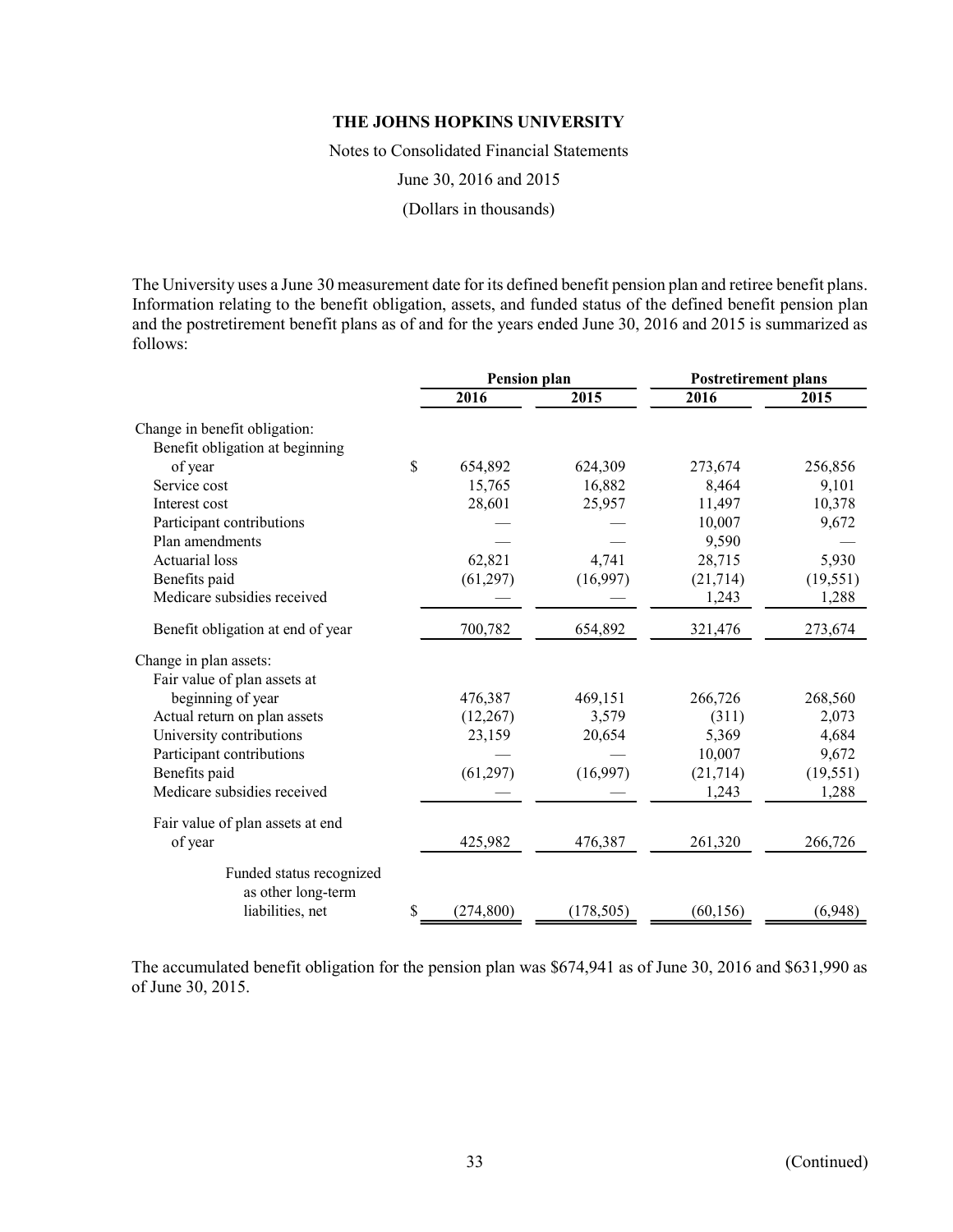Notes to Consolidated Financial Statements

June 30, 2016 and 2015

(Dollars in thousands)

The table below reflects the changes in plan assets and benefits obligations recognized as nonoperating items for the years ended June 30, 2016 and 2015:

|                                        |   | <b>Pension plan</b> |          | <b>Postretirement plans</b> |        |  |
|----------------------------------------|---|---------------------|----------|-----------------------------|--------|--|
|                                        |   | 2016                | 2015     | 2016                        | 2015   |  |
| Net loss for the year                  | S | 107,351             | 32,605   | 48,101                      | 23,058 |  |
| Plan amendment                         |   |                     |          | 9,590                       |        |  |
| Amortization of prior service          |   |                     |          |                             |        |  |
| cost                                   |   | 167                 | 167      | 1,736                       | 1,736  |  |
| Amortization of net loss               |   | (11, 222)           | (9, 426) | (1,282)                     | (787)  |  |
| Net loss recognized in<br>nonoperating |   |                     |          |                             |        |  |
| activities                             | S | 96,296              | 23,346   | 58,145                      | 24,007 |  |

The table below reflects the amortization of amounts expected to be recognized as components of net periodic benefit expense in operating expense during 2017:

|                                |    | <b>Pension plan</b> | Postretirement<br>plans |
|--------------------------------|----|---------------------|-------------------------|
| Net loss<br>Prior service cost | \$ | (22, 052)<br>167    | (4,507<br>788           |
|                                | ¢  | 21,885              | /19<br>$\mathfrak{I}$ . |

The net pension and postretirement benefit cost reported in operating expenses includes the following components for the years ended June 30, 2016 and 2015:

|                                | <b>Pension plan</b> |           | <b>Postretirement plans</b> |          |
|--------------------------------|---------------------|-----------|-----------------------------|----------|
|                                | 2016                | 2015      | 2016                        | 2015     |
| \$<br>Service cost             | 15,765              | 16,882    | 8,464                       | 9,101    |
| Interest cost on accumulated   |                     |           |                             |          |
| benefit obligation             | 28,601              | 25,957    | 11,497                      | 10,378   |
| Amortization of prior service  |                     |           |                             |          |
| cost                           | (167)               | (167)     | (1,736)                     | (1,736)  |
| Expected return on plan assets | (32, 262)           | (31, 444) | (19,074)                    | (19,201) |
| Amortization of actuarial loss | 11,222              | 9,426     | 1,282                       | 787      |
| S                              | 23,159              | 20,654    | 433                         | (671)    |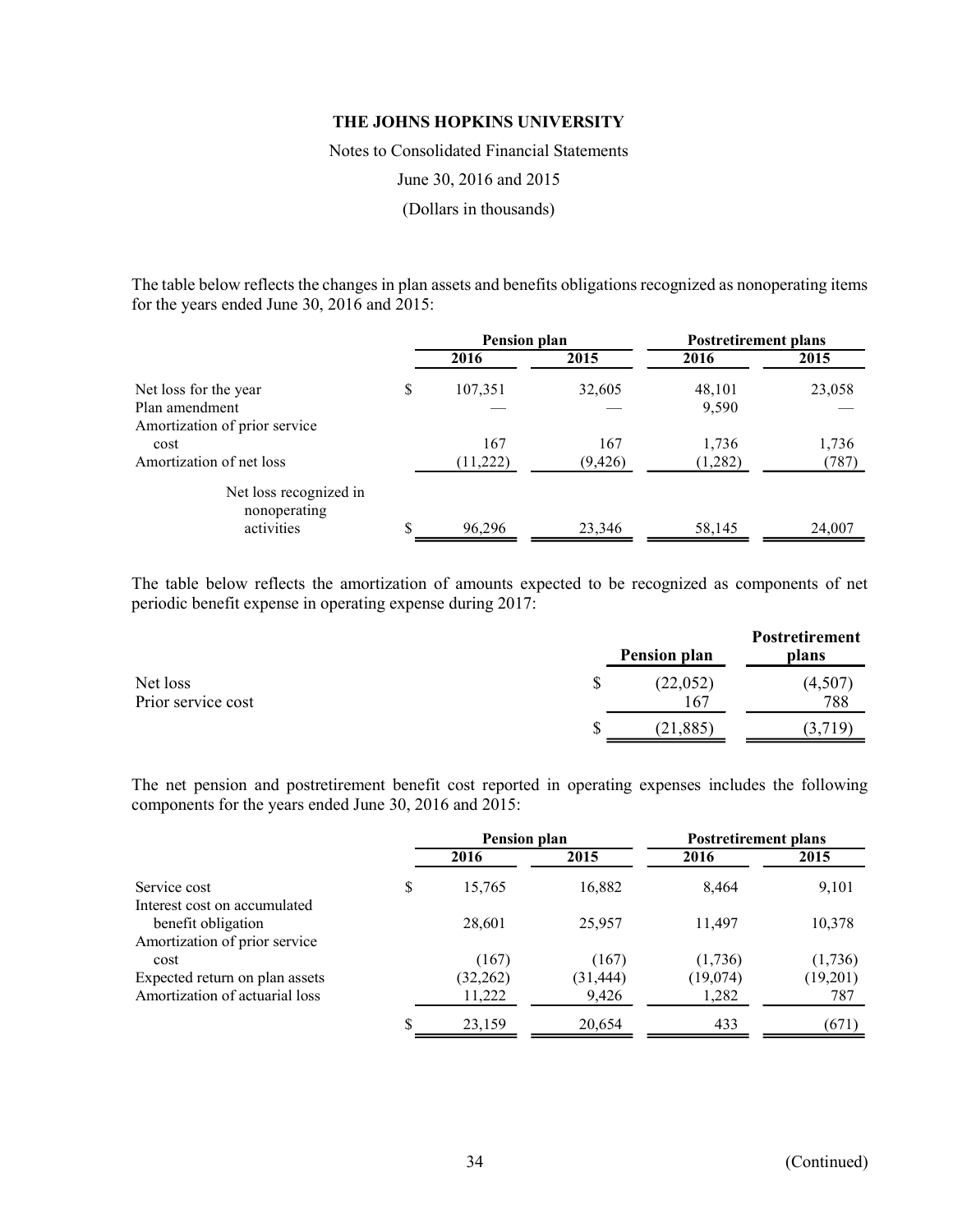Notes to Consolidated Financial Statements

June 30, 2016 and 2015

(Dollars in thousands)

The weighted average assumptions used to determine benefit obligations and net periodic benefit costs are as follows:

|                                                                                         | <b>Pension plan</b> |       | <b>Postretirement plans</b> |       |  |
|-----------------------------------------------------------------------------------------|---------------------|-------|-----------------------------|-------|--|
|                                                                                         | 2016                | 2015  | 2016                        | 2015  |  |
| Weighted average assumptions used<br>to determine benefit obligations<br>at June $30$ : |                     |       |                             |       |  |
| Discount rate                                                                           | $3.65\%$            | 4.45% | $3.55 - 3.75\%$             | 4.45% |  |
| Average rate of compensation<br>increase                                                | 2.90                | 2.90  | N/A                         | N/A   |  |
| Rate of increase in healthcare<br>costs for next year                                   | N/A                 | N/A   | 7 20                        | 7.00  |  |

|                                                                                 | <b>Pension plan</b> |       |          | <b>Postretirement plans</b> |          |
|---------------------------------------------------------------------------------|---------------------|-------|----------|-----------------------------|----------|
|                                                                                 |                     | 2016  | 2015     | 2016                        | 2015     |
| Weighted average assumptions used<br>to determine net periodic<br>benefit cost: |                     |       |          |                             |          |
| Discount rate<br>Expected rate of return on plan                                | \$                  | 4.45% | $4.20\%$ | 4.45%                       | $4.20\%$ |
| assets                                                                          |                     | 6.75  | 6.75     | 7.25                        | 7.25     |
| Rate of compensation increase<br>Rate of increase in healthcare                 |                     | 2.90  | 2.90     | N/A                         | N/A      |
| costs                                                                           |                     | N/A   | N/A      | 7.00                        | 7.20     |

The expected long-term rate of return for the assets of the plans is based on historical and expected long-term future asset class returns. The rate is reviewed annually and adjusted as appropriate to reflect changes in projected market performance or in the targeted asset allocations.

The rate of increase in healthcare costs was assumed to begin with an initial rate of 7% in 2016 and decrease to 4.5% in 2028 and to remain at that level thereafter. Assumed healthcare cost trend rates have a significant effect on the reported postretirement benefit cost and obligation. A one-percentage-point change in the assumed rates used at June 30, 2016 would have the following effects:

|                                            | Increase | Decrease |
|--------------------------------------------|----------|----------|
| Total service and interest cost components | 316      | (266)    |
| Postretirement benefit obligation          | 8,166    | (6,875)  |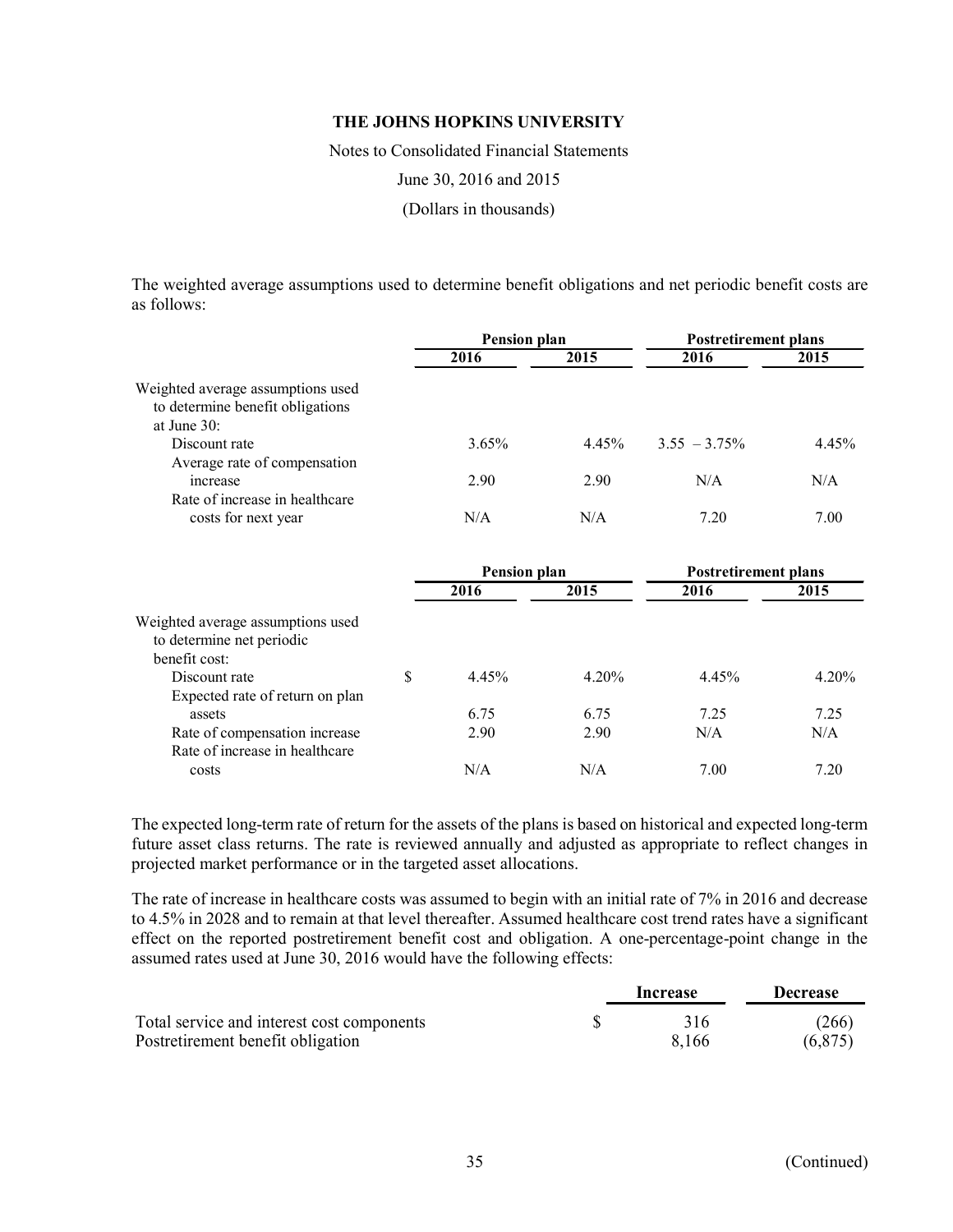Notes to Consolidated Financial Statements June 30, 2016 and 2015 (Dollars in thousands)

# *(a) Plans' Assets*

The purpose of the pension and postretirement plans is to meet the retirement benefit obligations of eligible University employees. The plans' assets are invested with the objective of meeting these obligations under the rules stipulated by the Employee Retirement Income Security Act.

An asset allocation has been established, which endeavors to adequately cover the liability stream posed by the beneficiaries of the plans and minimize the frequency and amount of the plans' contributions by the University. The intended benefits of this diversification are reduced risk and improved investment returns.

#### *(b) Pension Plan*

The following table presents the fair value and categorization within the fair value hierarchy of the assets of the defined benefit pension plan as of June 30, 2016 and 2015:

|                                                       |   | 2016         |                |                    | 2015         |                |                    |  |
|-------------------------------------------------------|---|--------------|----------------|--------------------|--------------|----------------|--------------------|--|
|                                                       |   |              |                | <b>Funds at</b>    |              |                | <b>Funds at</b>    |  |
|                                                       |   | <b>Total</b> | <b>Level 1</b> | NAV <sup>(1)</sup> | <b>Total</b> | <b>Level 1</b> | NAV <sup>(1)</sup> |  |
| Cash and cash equivalents                             | S | 1.847        | 1,847          |                    | 3,968        | 3,968          |                    |  |
| Fixed income securities<br>United States equities and |   | 88,514       | 84,542         | 3,972              | 91,652       | 86,078         | 5,574              |  |
| international equities                                |   | 274,984      | 165.996        | 108,988            | 305,600      | 183,497        | 122,103            |  |
| Real assets                                           |   | 18,072       |                | 18,072             | 15,681       |                | 15,681             |  |
| Marketable alternatives                               |   | 42,565       |                | 42,565             | 59,486       |                | 59,486             |  |
| Total                                                 |   | 425,982      | 252,385        | 173,597            | 476,387      | 273,543        | 202,844            |  |

(1) Investments which are measured at fair value using NAV as a practical expedient and are not classified within the fair value hierarchy.

#### *(c) Postretirement Plans*

The following table presents the fair value and categorization within the fair value hierarchy of the assets of the postretirement plans as of June 30, 2016 and 2015:

|                                                                                    |    | 2016              |                 |                                       | 2015              |                 |                                       |
|------------------------------------------------------------------------------------|----|-------------------|-----------------|---------------------------------------|-------------------|-----------------|---------------------------------------|
|                                                                                    |    | Total             | <b>Level 1</b>  | <b>Funds at</b><br>NAV <sup>(1)</sup> | Total             | <b>Level 1</b>  | <b>Funds at</b><br>NAV <sup>(1)</sup> |
| Cash and cash equivalents<br>Fixed income securities<br>United States equities and | -S | 4,949<br>73,778   | 4.949<br>73,778 |                                       | 5,669<br>75.439   | 5,669<br>75,439 |                                       |
| international equities<br>Marketable alternatives                                  |    | 163,809<br>18,784 | 95.083          | 68,726<br>18,784                      | 166,136<br>19,482 | 88,875          | 77,261<br>19,482                      |
| Total                                                                              | S  | 261,320           | 173,810         | 87,510                                | 266,726           | 169,983         | 96,743                                |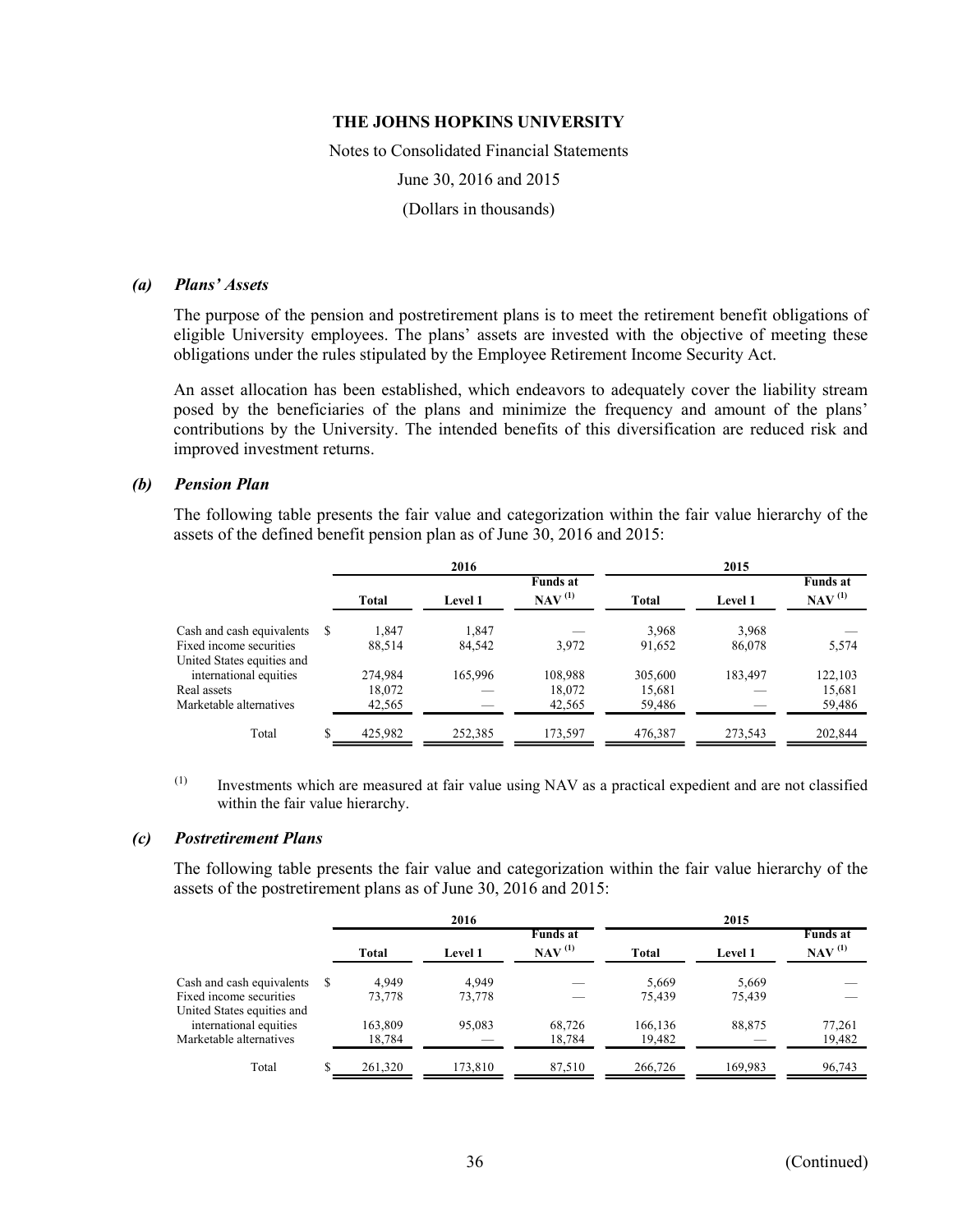Notes to Consolidated Financial Statements

June 30, 2016 and 2015

(Dollars in thousands)

(1) Investments which are measured at fair value using NAV as a practical expedient and are not classified within the fair value hierarchy.

The Plans have no unfunded commitments to fund managers as of June 30, 2016 and 2015.

Information with respect to investee strategies for those investments in funds whose fair value is estimated based upon reported NAV follows:

**International equities**: This includes commingled funds that invest in publicly traded common stock of developed and emerging market companies. One fund offers annual liquidity while all other funds allow monthly or quarterly redemptions with various notice requirements ranging from 1 to 120 days.

**Real estate**: This includes a commingled fund making investments in real estate. This investment makes income distributions to investors. Redemptions are permitted quarterly with a 90 day notice period.

**Marketable alternatives**: This includes multistrategy, credit and distressed debt, relative value, and event-driven funds in hedge fund. Hedge funds have various redemption periods with notice requirements up to 90 days.

The University's target asset allocations for the pension plan and the postretirement plans as of June 30, 2016 and 2015:

|                            | <b>Pension plan</b> |         | Postretirement plan |      |  |
|----------------------------|---------------------|---------|---------------------|------|--|
|                            | 2016                | 2015    | 2016                | 2015 |  |
| Fixed income securities    | 35%                 | 30%     | 35%                 | 35%  |  |
| United States equities and |                     |         |                     |      |  |
| international equities     | 65                  | 50      | 65                  | 65   |  |
| Real estate                |                     | 15      |                     |      |  |
| Marketable alternatives    |                     |         |                     |      |  |
| Total                      | 100%                | $100\%$ | 100%                | 100% |  |

#### *(d) Cash Flows*

The University expects to contribute \$36,000 to the pension plan in 2016 and \$4,876 to its postretirement benefit plans in 2016.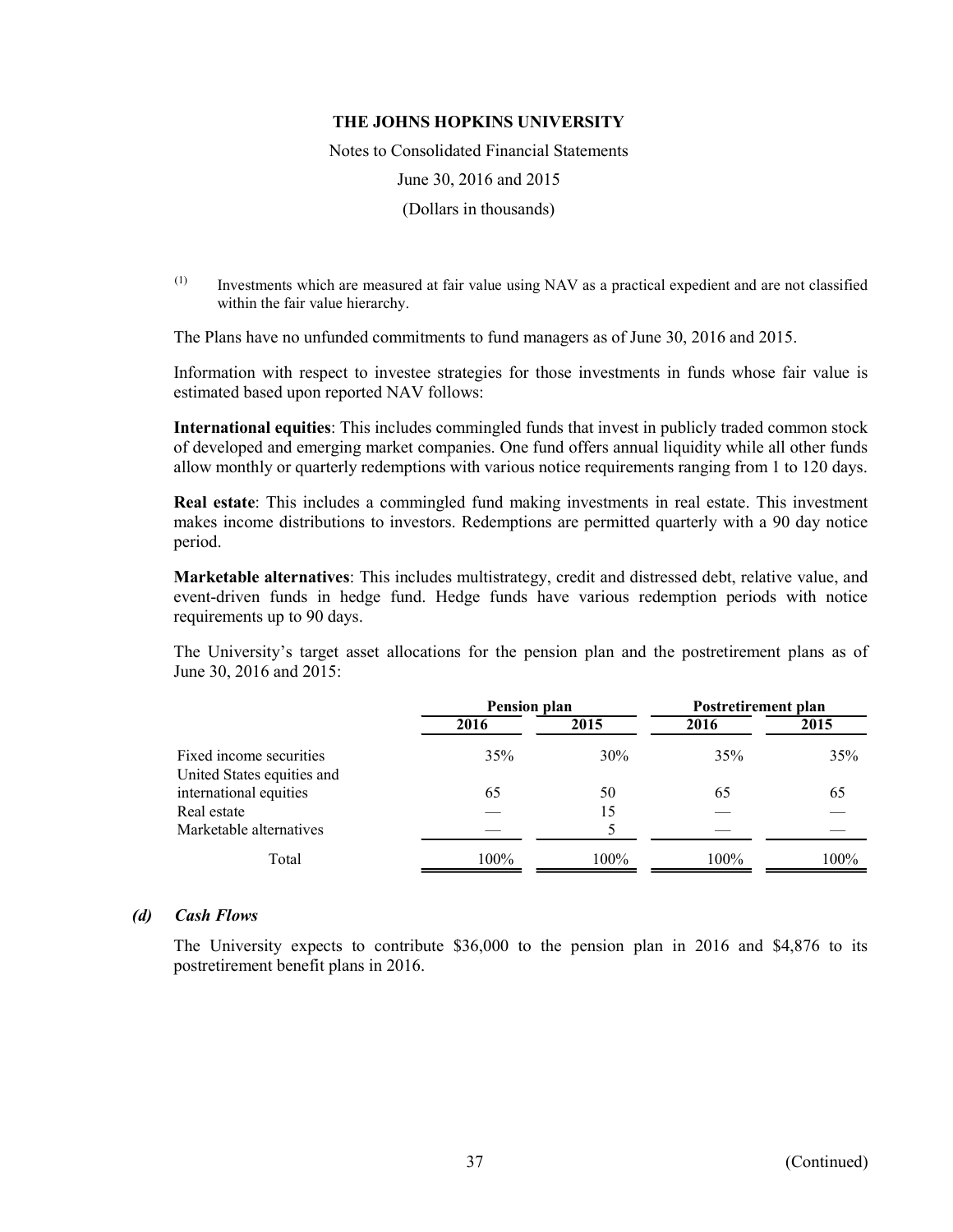Notes to Consolidated Financial Statements

June 30, 2016 and 2015

(Dollars in thousands)

The benefits expected to be paid and Medicare subsidies to be received in the five years subsequent to June 30, 2016 and in aggregate for the five years thereafter are as follows:

|           | <b>Pension</b><br>plan | Postretirement<br>plans | Medicare<br>subsidies |
|-----------|------------------------|-------------------------|-----------------------|
| 2017      | \$<br>24,145           | 12,585                  | 1,866                 |
| 2018      | 25,689                 | 13,605                  | 1,639                 |
| 2019      | 27,062                 | 14,663                  | 1,743                 |
| 2020      | 28,709                 | 15,699                  | 1,843                 |
| 2021      | 30,255                 | 16,545                  | 875                   |
| 2022–2026 | 174,496                | 94,108                  | 4,885                 |

# **(13) Functional Expense Information**

Operating expenses by function are summarized as follows for the years ended June 30, 2016 and 2015:

|                                               | 2016      | 2015      |
|-----------------------------------------------|-----------|-----------|
| Instruction, research, and clinical practice: |           |           |
| Academic and support divisions                | 3,304,677 | 3,136,495 |
| APL contracts                                 | 1,284,510 | 1,249,821 |
| Student services                              | 104,213   | 99,145    |
| Libraries                                     | 47,182    | 47,493    |
| General services and administration           | 497,310   | 460,252   |
| Auxiliary enterprises                         | 94,393    | 98,162    |
|                                               | 5,332,285 | 5,091,368 |

Costs related to the operation and maintenance of property, including depreciation of property and equipment and interest on related debt, are allocated to program and supporting activities based upon periodic inventories of facilities.

# **(14) Lease Commitments**

The University leases certain facilities from the Hospital under a renewable one-year lease, which provides for a rent equal to the cost to the Hospital of providing and maintaining the facilities. This lease has been renewed for the year ending June 30, 2017.

The University leases other facilities used in its academic and research operations under long-term operating leases expiring at various dates to 2032, subject to renewal options in certain cases. Certain of these facilities are leased from affiliated entities.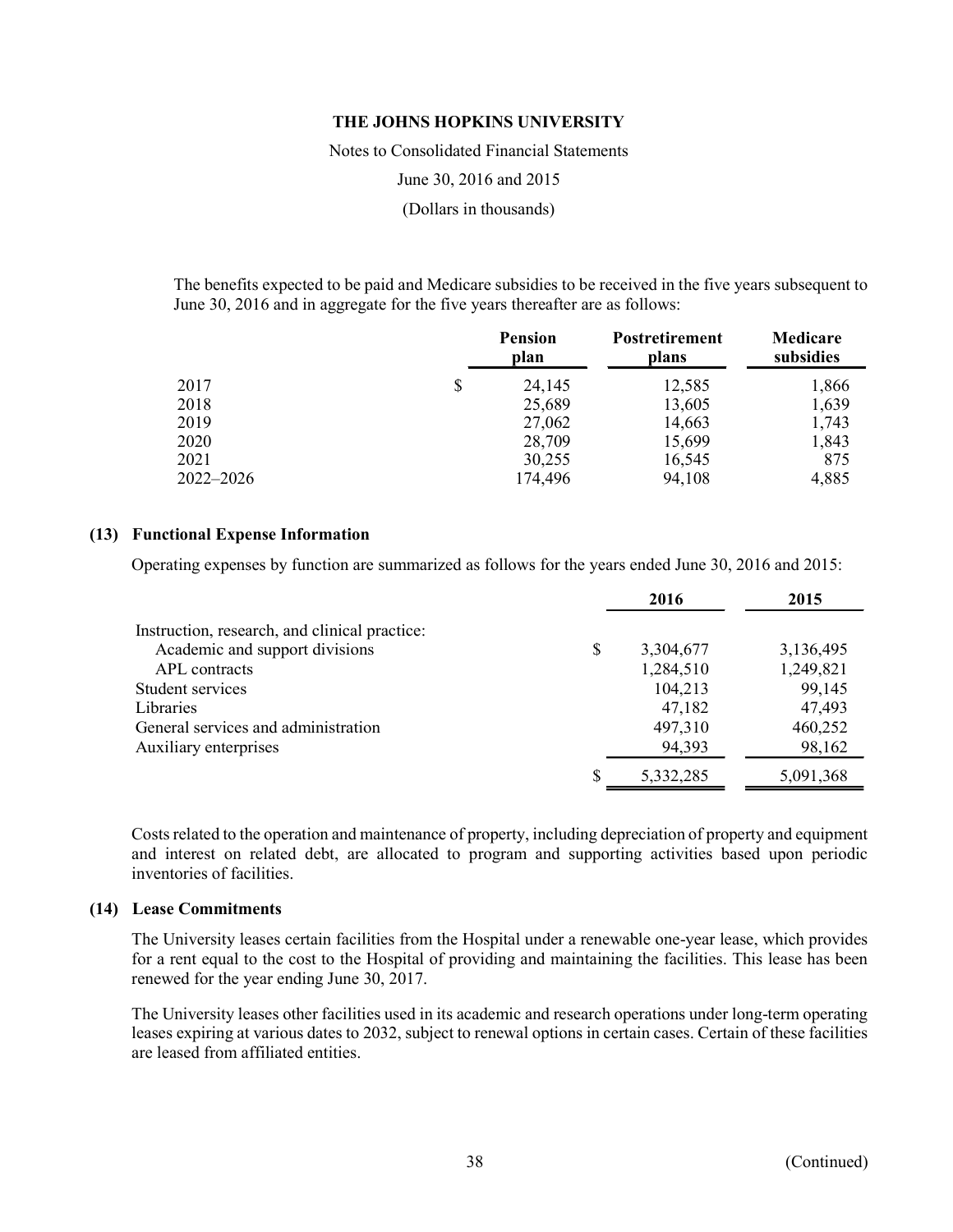Notes to Consolidated Financial Statements

June 30, 2016 and 2015

(Dollars in thousands)

The aggregate annual minimum guaranteed rents to be paid to the expiration of the initial terms of these leases, excluding the rentals to the Hospital under the JAA, are as follows as of June 30, 2016:

|                   | <b>Affiliates</b> | <b>Others</b> | <b>Total</b> |  |
|-------------------|-------------------|---------------|--------------|--|
| 2017              | \$<br>12,962      | 30,952        | 43,914       |  |
| 2018              | 12,416            | 27,885        | 40,301       |  |
| 2019              | 9,316             | 23,456        | 32,772       |  |
| 2020              | 8,996             | 20,220        | 29,216       |  |
| 2021              | 8,227             | 11,226        | 19,453       |  |
| <b>After 2021</b> | 22,134            | 16,686        | 38,820       |  |
|                   | \$<br>74,051      | 130,425       | 204,476      |  |

Rental expense for the long-term operating leases was \$46,540 in fiscal year 2016 and \$48,802 in fiscal year 2015.

The University also leases building and leasehold improvements and certain equipment under capital leases. The following is a summary of minimum lease payments for these leases as of June 30, 2016:

| 2017                                 | \$ | 9,045   |
|--------------------------------------|----|---------|
| 2018                                 |    | 9,303   |
| 2019                                 |    | 9,569   |
| 2020                                 |    | 7,987   |
| 2021                                 |    | 8,050   |
| <b>After 2021</b>                    |    | 68,394  |
| Minimum lease payments               |    | 112,348 |
| Less imputed interest (at rates from |    |         |
| 3.24% to $8.41\%$                    |    | 34,412  |
| Present value of minimum             |    |         |
| lease payments                       | S  | 77,936  |

As of June 30, 2016, the gross amount of assets and accumulated depreciation thereon accounted for as capital leases amounted to \$95,149 and \$34,170, respectively.

#### **(15) Other Commitments and Contingencies**

#### *(a) Guarantees*

The University has guaranteed payment of principal and interest on the Series 2005B Bonds issued by MHHEFA for JHMI Utilities LLC. JHMI Utilities LLC is equally owned by the Hospital and the University. The proceeds of the 2005B Bonds (\$24,300) and the Hospital guaranteed 2015A Bonds (\$19,505) financed the construction, renovation, and equipping of a central power plant serving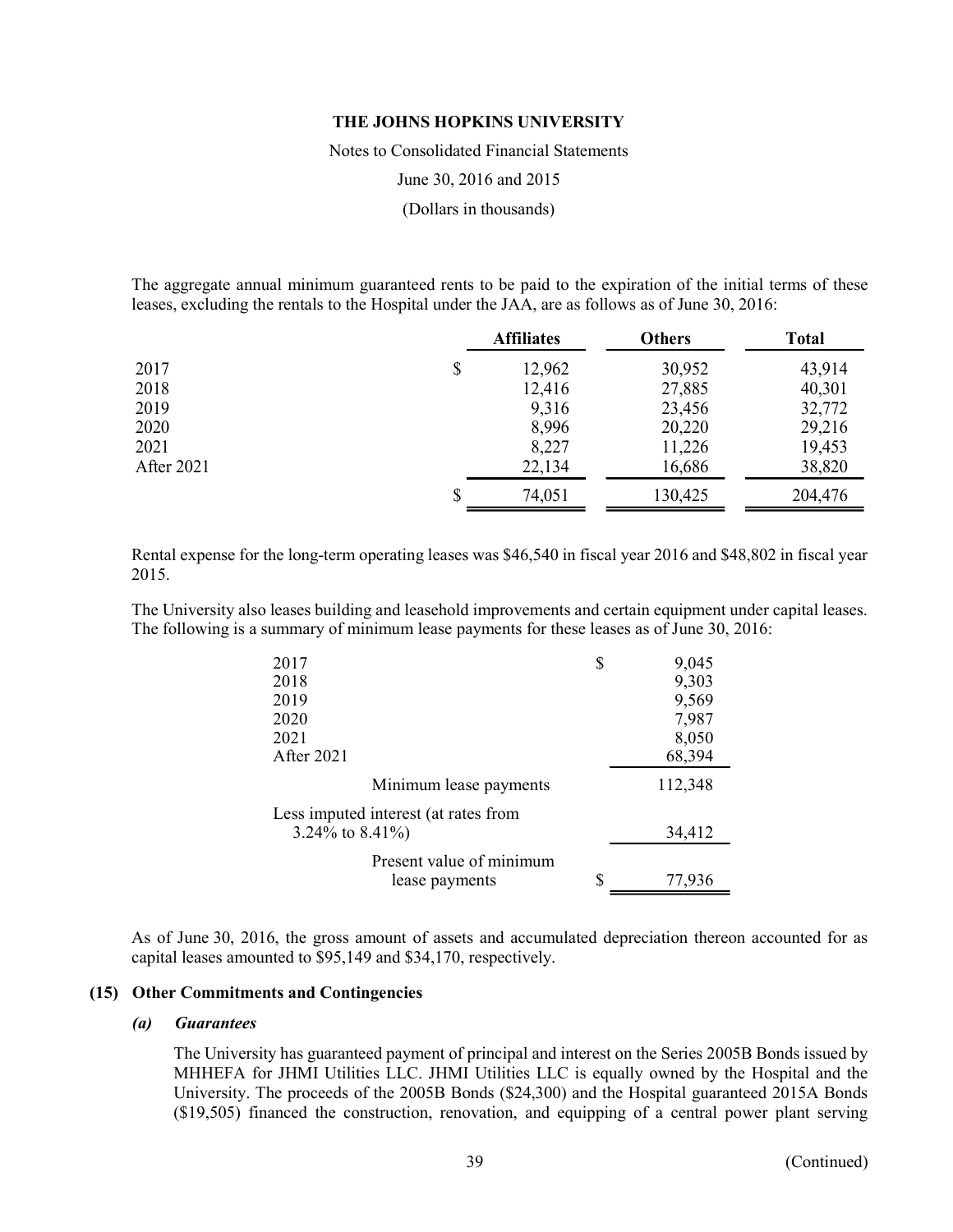Notes to Consolidated Financial Statements June 30, 2016 and 2015 (Dollars in thousands)

primarily the facilities of the Hospital and University in East Baltimore. The University's guarantee continues until maturity of the bonds in 2035.

The University and the Hospital have also provided guarantees of principal and interest payments related to loans granted to JHMI Utilities LLC under the MHHEFA Pooled Loan Program. As of June 30, 2016, the University's guarantee amounted to \$21,802 and continues until maturity of the loans occurring through 2029.

#### *(b) Regulatory and Legal Matters*

Amounts received and expended by the University under various federal and state programs are subject to audit by governmental agencies. In the opinion of management, audit adjustments, if any, will not have a material adverse effect on the financial position of the University.

The University is subject to various claims, litigation, tax, and other assessments in connection with its domestic and foreign operations. In the opinion of management, adequate provision has been made for losses on these matters, where material, including insurance for malpractice and general liability claims, and their ultimate resolution will not have a material adverse effect on the financial position of the University.

# **Specific Matters**

On April 1, 2015, a complaint was filed in the Circuit Court for Baltimore City against The Johns Hopkins University (the University), its Bloomberg School of Public Health and its School of Medicine, The Johns Hopkins Health System Corporation and The Johns Hopkins Hospital (collectively the Johns Hopkins Defendants), as well as another institution and a pharmaceutical company. The case was removed to the United States District Court for the District of Maryland the same day. The claims arise from human experiments conducted in Guatemala between 1946 and 1948 (the Study) under the auspices of the United States Public Health Service, the Guatemala government, and the Pan American Sanitary Bureau. Now on their Second Amended Complaint, the plaintiffs allege that physicians and scientists employed by defendants "approved, encouraged, and directed nonconsensual and nontherapeutic human experiments in Guatemala" in which research subjects were intentionally exposed to and infected with venereal diseases without informed consent, and that the individuals were not advised about the consequences of the experiments or given follow-up care, treatment, or education. The Second Amended Complaint asserts claims of lack of consent/lack of informed consent, negligence, battery, unjust enrichment, wrongful death, fraud or deceit by misrepresentation, fraudulent concealment, and intentional infliction of emotional distress, and seeks compensatory damages in excess of \$75 and punitive damages of \$1,000,000. The Johns Hopkins Defendants dispute both the factual allegations and legal claims in the complaint. The Johns Hopkins Defendants did not initiate, pay for, direct, or conduct the Study. In 2010, the United States government accepted responsibility for the Study and apologized to all who were affected by it. Management and legal counsel for the University believe the claims asserted are not supported by the facts or the law. The University intends to vigorously defend the lawsuit.